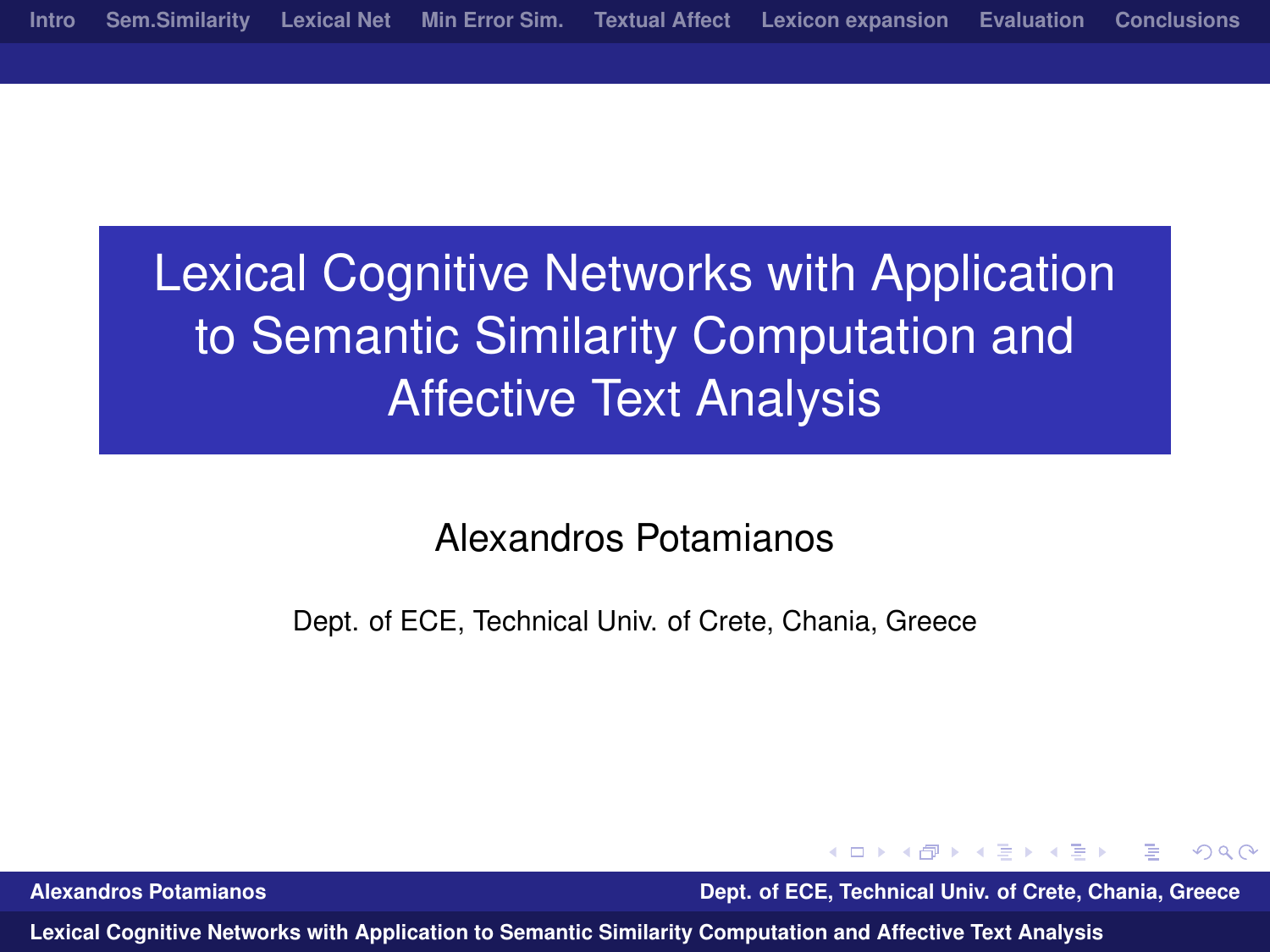## **Acknowledgements**

- Elias Iosif: Semantic similarity computation, semantic networks
- Nikos Malandrakis: Affective models for text and multimedia
- **Shri Narayanan (USC): Affective modeling of dialogue interaction**

### **References**

[1] E. Iosif and A. Potamianos. 2010. "Unsupervised semantic similarity computation between terms using web documents". IEEE Transactions on Knowledge and Data Engineering.

[2] N. Malandrakis, A. Potamianos, E. Iosif, S. Narayanan. 2011. "Kernel methods for affective lexicon creation". Proc. Interspeech.

[3] — . 2011. "EmotiWord: Affective Lexicon Creation with Application to Interaction and Multimedia Data". Proc. of MUSCLE workshop.

[4] E. Iosif and A. Potamianos. 2012. "Semsim: Resources for normalized semantic similarity computation using lexical networks". In Proc. LREC.

[5] N. Malandrakis, E. Iosif, A. Potamianos. 2012. "DeepPurple: Estimating Sentence Semantic Similarity using N-gram Regression Models and Web Snippets". In Proc SemEval (collocated with NAACL-HLT).

[6] E. Iosif and A. Potamianos. 2012. "Similarity computation using semantic networks created from web-harvested data". Natural Language Engineering (submitted to).

←ロ→ ←何→ ←ヨ→ ←ヨ **Alexandros Potamianos Dept. of ECE, Technical Univ. of Crete, Chania, Greece**

<span id="page-1-0"></span> $\Omega$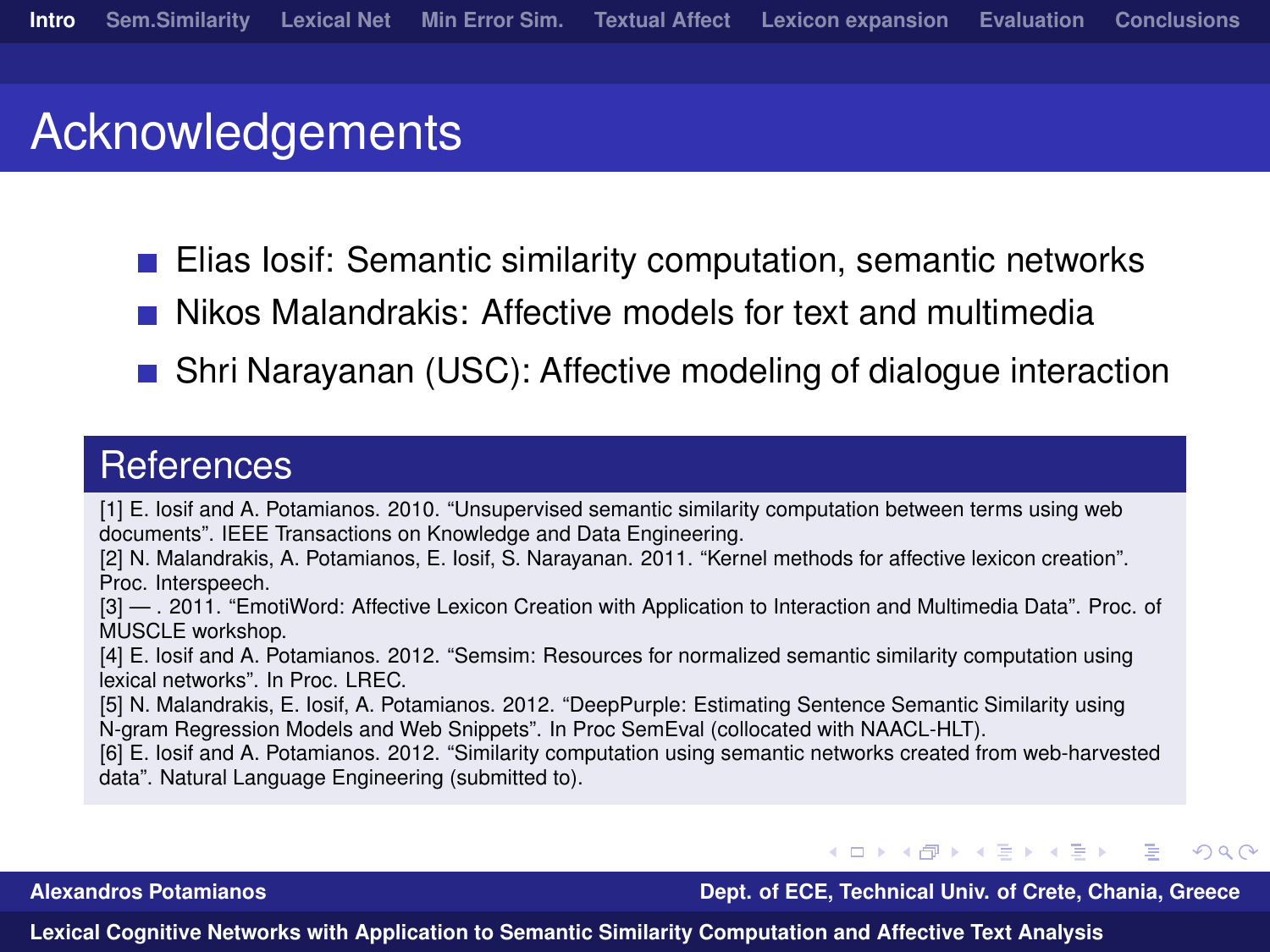# Problem Definition

### ■ Semantic Similarity Computation

- Given a pair of words or terms (*w<sup>i</sup>* , *wj*)
- Gompute semantic similarity between them  $S(i, j)$
- $\blacksquare$  Related tasks
	- **Phrase or sentence level semantic similarity**
	- Strength of associative relation between words
	- Affective score (valence) of words and sentences
- **Motivation** 
	- **Organizing principle of human cognition**
	- Building block of machine learning in NLP/semantic web
	- Entry point for the semantics of language

**Alexandros Potamianos Dept. of ECE, Technical Univ. of Crete, Chania, Greece**

化重新润滑

 $209$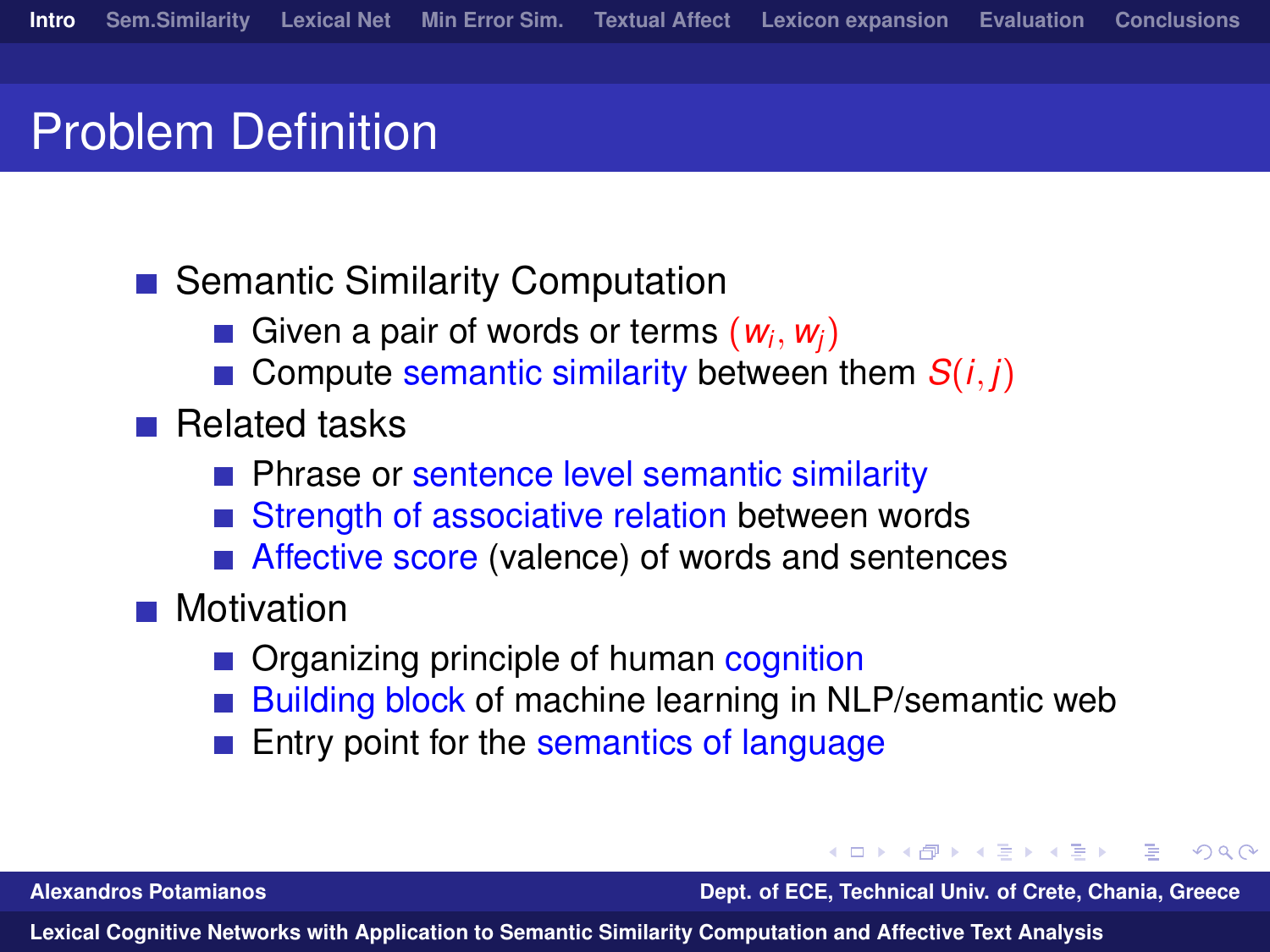# Problem Definition

 $\blacksquare$  How to define semantic relations between words?

- *Linguists*: well-defined in terms of a handful of relations
- *Cognitive scientists*: no idea!
- $\blacksquare$  How to define associative relations between words?
	- *Linguists*: long-tail of relations, why is this thing useful anyhow?
	- *Cognitive scientists*: well-defined experimentally via priming
- What is lexical priming?
	- Activation of associated words in cognitive lexical net
	- Cache for quick access of most probable candidates
	- Look-ahead useful for pruning improbable hypotheses

**Alexandros Potamianos Dept. of ECE, Technical Univ. of Crete, Chania, Greece**

化重新润滑

 $\Omega$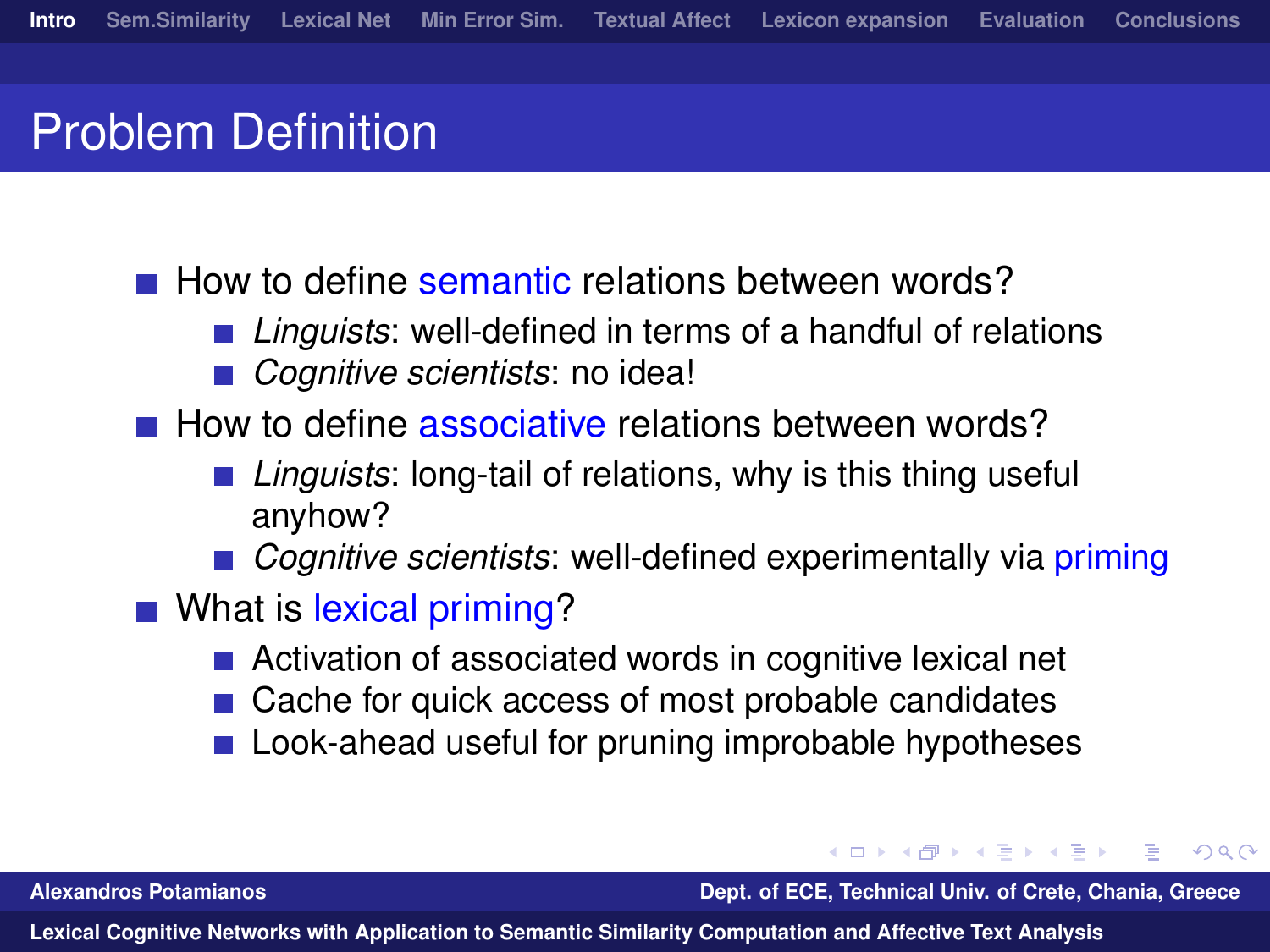# System 1 vs System 2

### ■ Using Kahneman's (and others) formalism:

- System 1 (intuition): generates
	- impressions, feelings, and inclinations
- System 2 (reason): turns System 1 input into
	- beliefs, attitudes, and intentions
- Associative relations reside in System 1
- But where do semantic relations reside?

**Alexandros Potamianos Dept. of ECE, Technical Univ. of Crete, Chania, Greece**

 $209$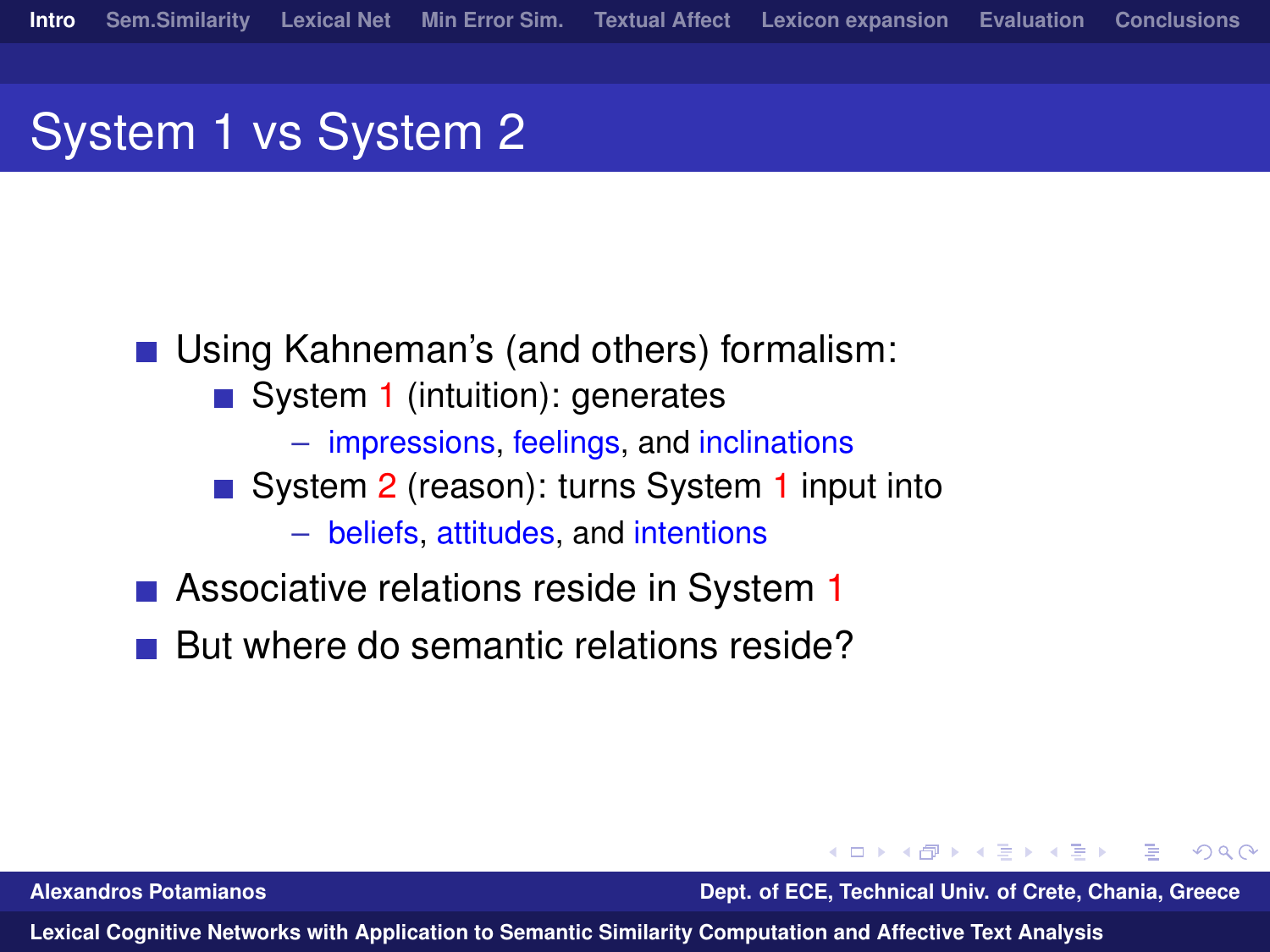# **Example**

Example from vision: system 1 vs system 2



**Alexandros Potamianos Dept. of ECE, Technical Univ. of Crete, Chania, Greece**

∋⇒

4日)

 $2990$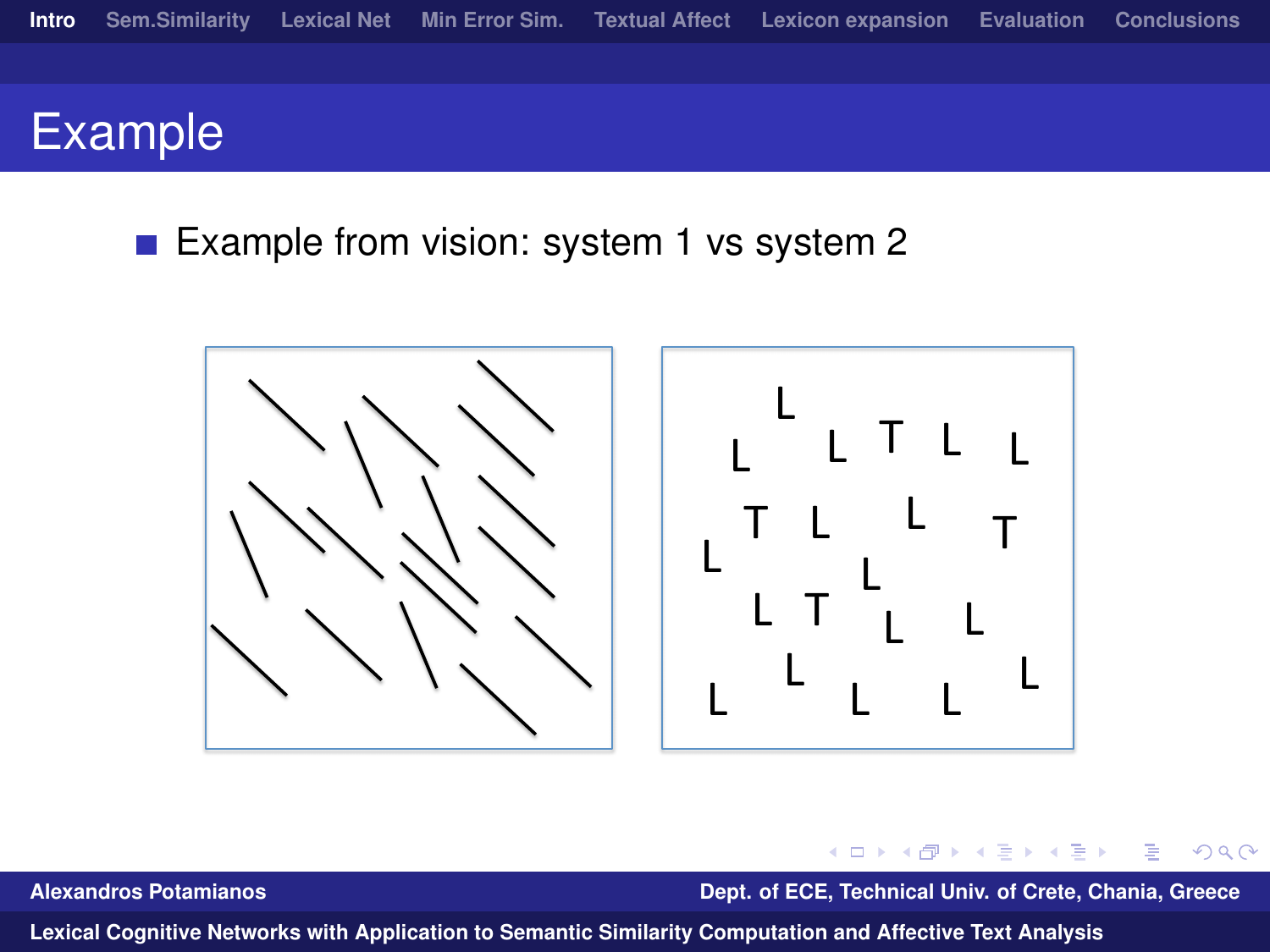## Semantic Relationship Scoring

### **Experiment**

- Please quickly rate the following word pair in terms of semantic similarity using a score between 0 (totally dissimilar) and 4 (semantically equivalent). Record this score.
- Then take your time adjusting this score to the most appropriate semantic similarity value between 0 and 4.

**Alexandros Potamianos Dept. of ECE, Technical Univ. of Crete, Chania, Greece**

 $\Omega$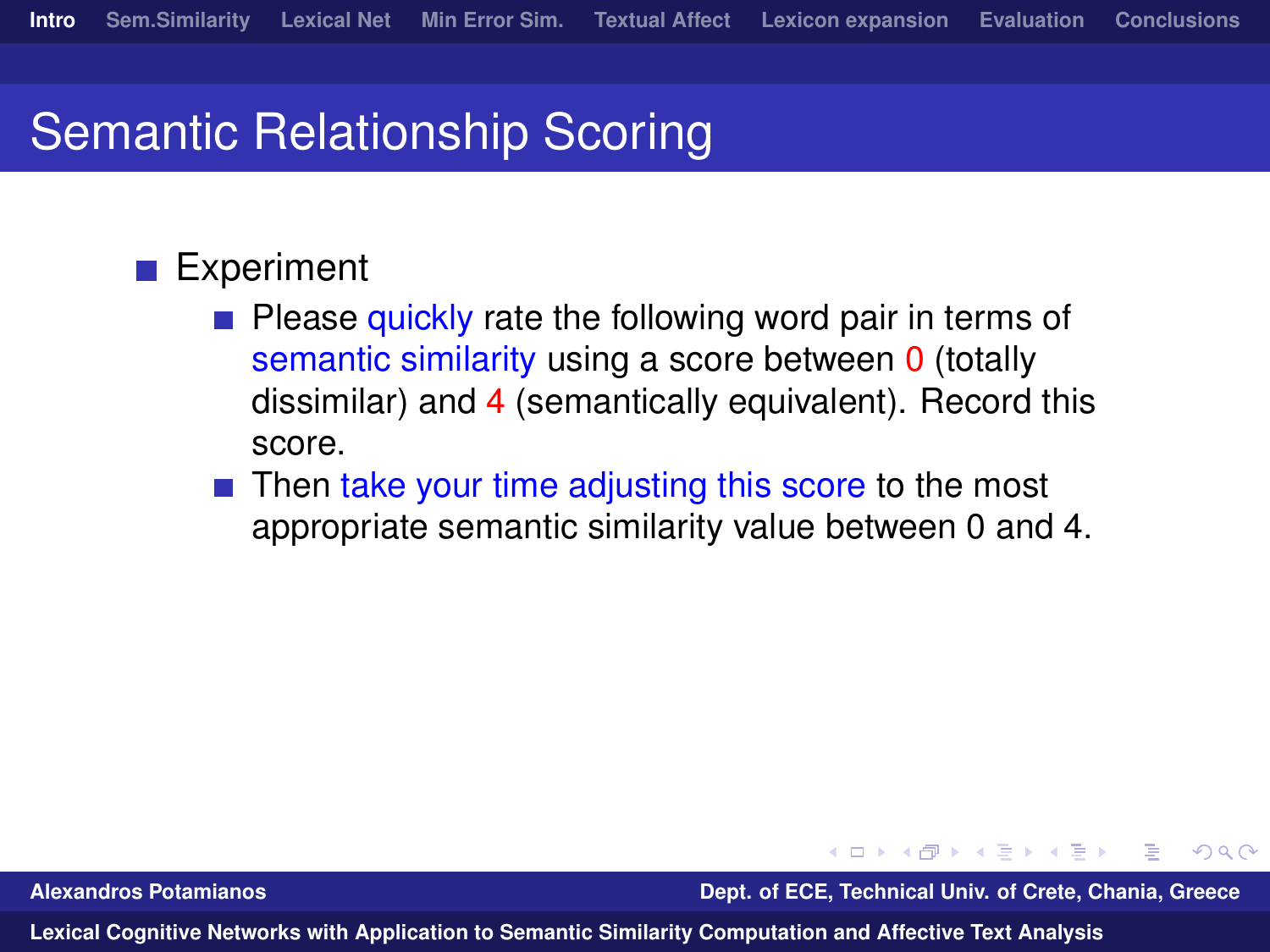## Semantic Relationship Scoring

### **Experiment**

- Please quickly rate the following word pair in terms of semantic similarity using a score between 0 (totally dissimilar) and 4 (semantically equivalent). Record this score.
- Then take your time adjusting this score to the most appropriate semantic similarity value between 0 and 4.

Word pair: (hand, glove)

**Alexandros Potamianos Dept. of ECE, Technical Univ. of Crete, Chania, Greece**

化重 网络重

 $\Omega$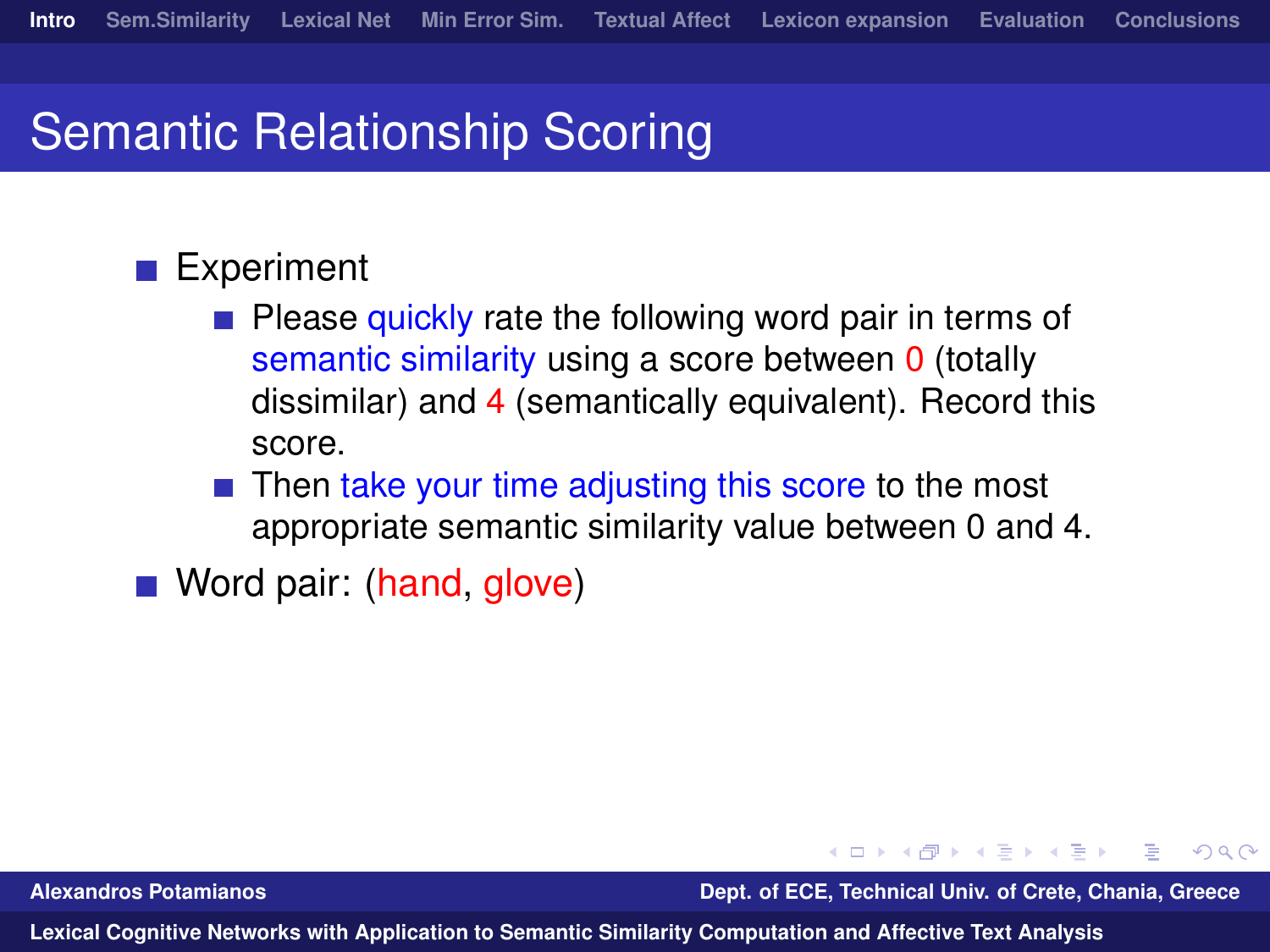# Semantic Relationship Scoring

### **Experiment**

- **Please quickly rate the following word pair in terms of** semantic similarity using a score between 0 (totally dissimilar) and 4 (semantically equivalent). Record this score.
- $\blacksquare$  Then take your time adjusting this score to the most appropriate semantic similarity value between 0 and 4.
- Word pair: (hand, glove)
- **Results:** 
	- System 1: strong association fast score 3 or 4
	- System 2: weak (or non-existent) semantic relationship slow score 2 or 3

**Alexandros Potamianos Dept. of ECE, Technical Univ. of Crete, Chania, Greece**

- イラメ イラメ

 $\Omega$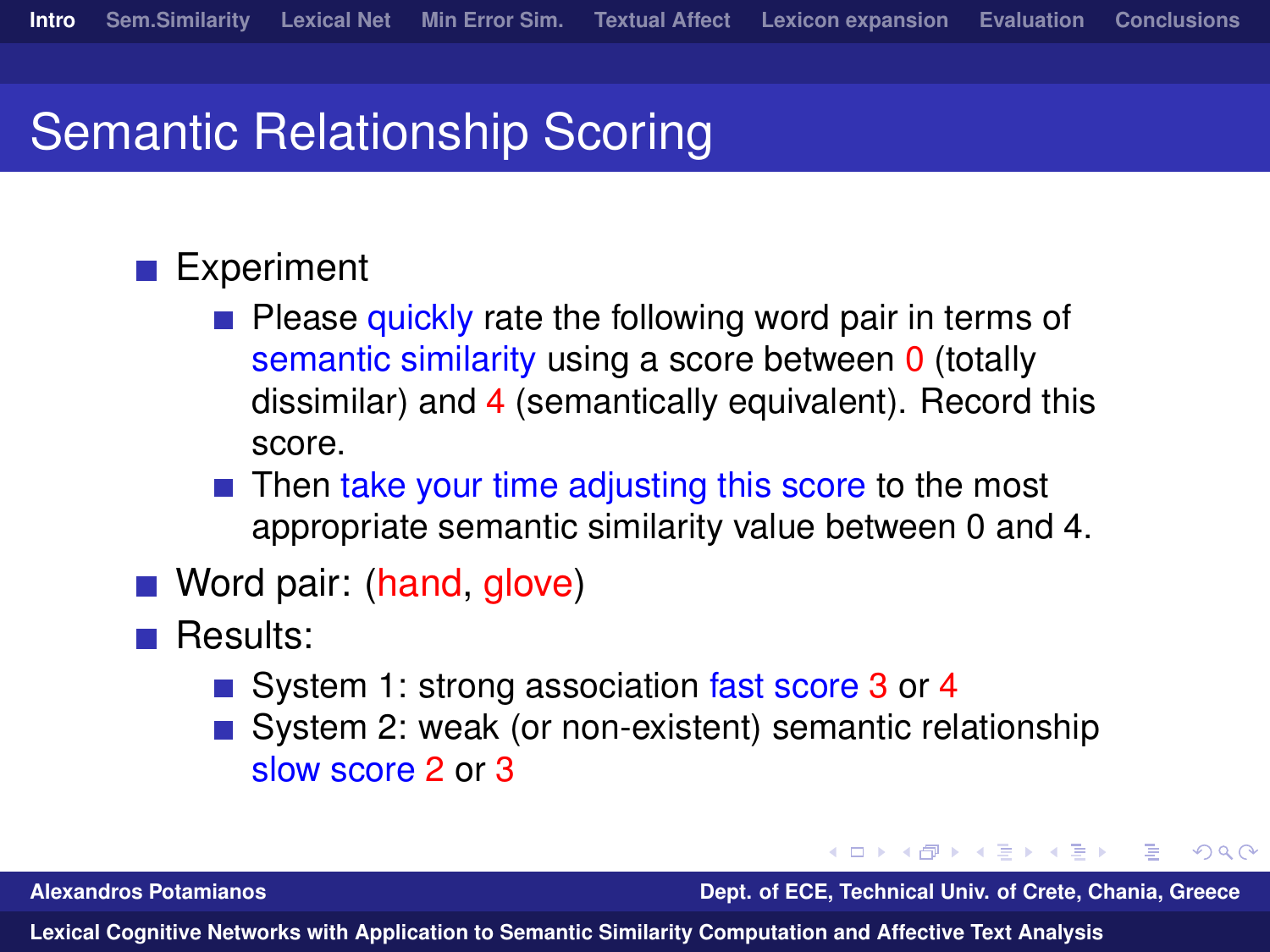# Associative Anchoring

- What you experienced: associative anchoring
- Anchoring is a cognitive deficiency due to system 1 vs 2 cognitive organization, e.g.,
	- $x = 1 \times 2 \times 3 \times 4 \times 5 \times 6 \times 7$  vs
	- $\blacksquare$  *y* = 7 × 6 × 5 × 4 × 3 × 2 × 1
	- Fast estimate of *y* greater than that of *x*
	- Slow estimate of *y* greater than that of *x*
- Semantic score of (hand, glove) should be 0 or 1
	- instead due to associative anchoring 2 or 3

### Semantic score a (system 2) post-correction of association (system 1) score

**Alexandros Potamianos Dept. of ECE, Technical Univ. of Crete, Chania, Greece**

つくへ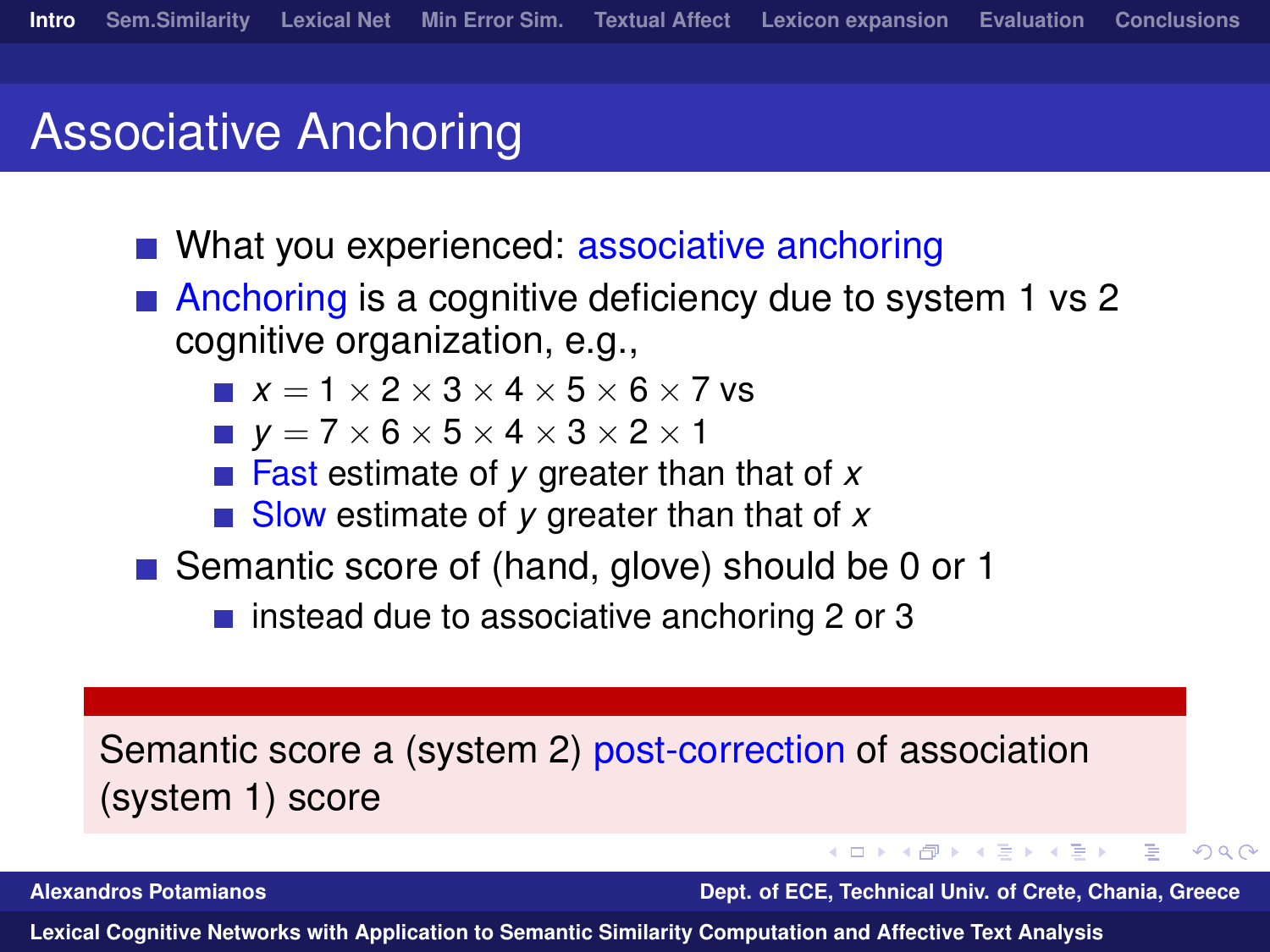## A cognitive model of lexical semantics

■ Distributed representation *[Rogers & McClelland, '04]* Similarity: common vs. distinctive attributes *[Tversky, '77]*

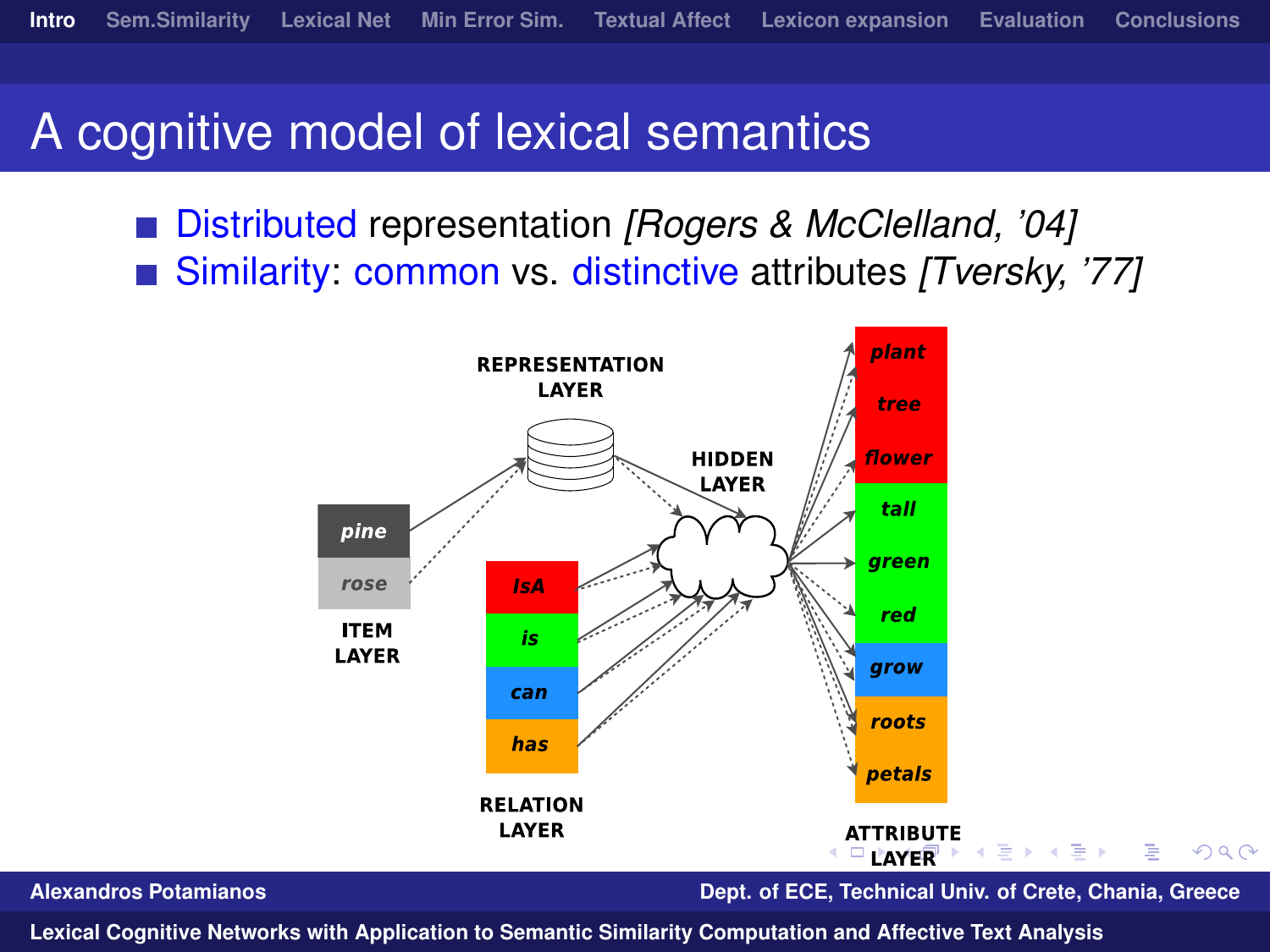## Main approaches of lexical semantics

- Word are associated with feature vectors
	- $\blacksquare$  crisp, parsimonious representation of semantics
- Distributional semantic models (DSMs)
	- Semantic information extracted from word frequencies
	- Estimate co-occurence counts of word pairs or triplets
	- Estimate statistics of word context vectors
- Semantic networks
	- discovery of new relations via systematic co-variation
	- $\blacksquare$  robust estimates smoothing corpus statistics over network
	- rapid language acquisition

**Alexandros Potamianos Dept. of ECE, Technical Univ. of Crete, Chania, Greece**

 $\leftarrow$   $\exists$   $\rightarrow$   $\rightarrow$   $\exists$ 

 $\Omega$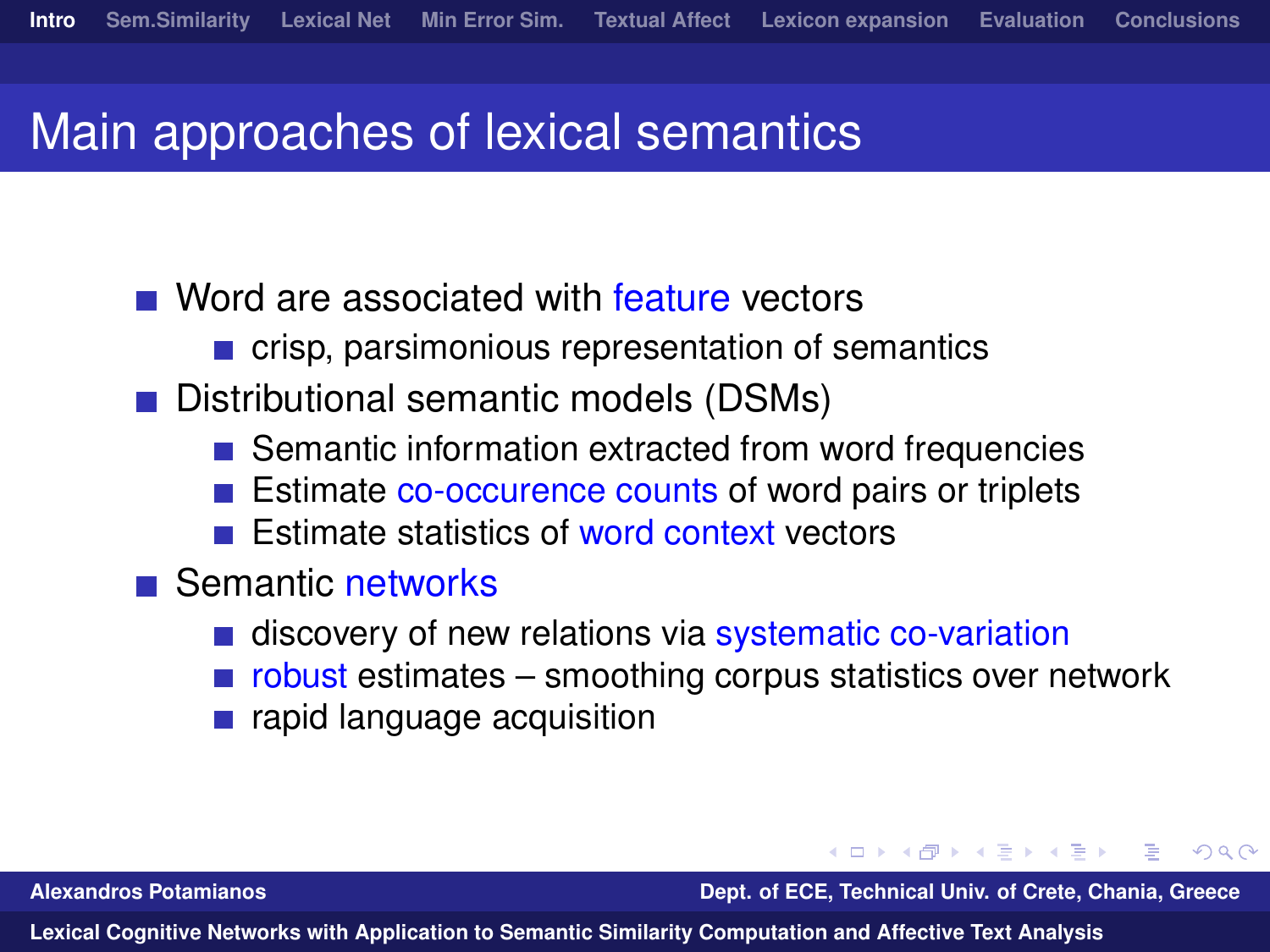## Example of Semantic Network

- Linked nodes: lexicalized senses and attributes Informative for semantic similarity computation  $\mathcal{L}^{\mathcal{A}}$
- Computation of structural properties, e.g., cliques



**Alexandros Potamianos Dept. of ECE, Technical Univ. of Crete, Chania, Greece**

 $\Omega$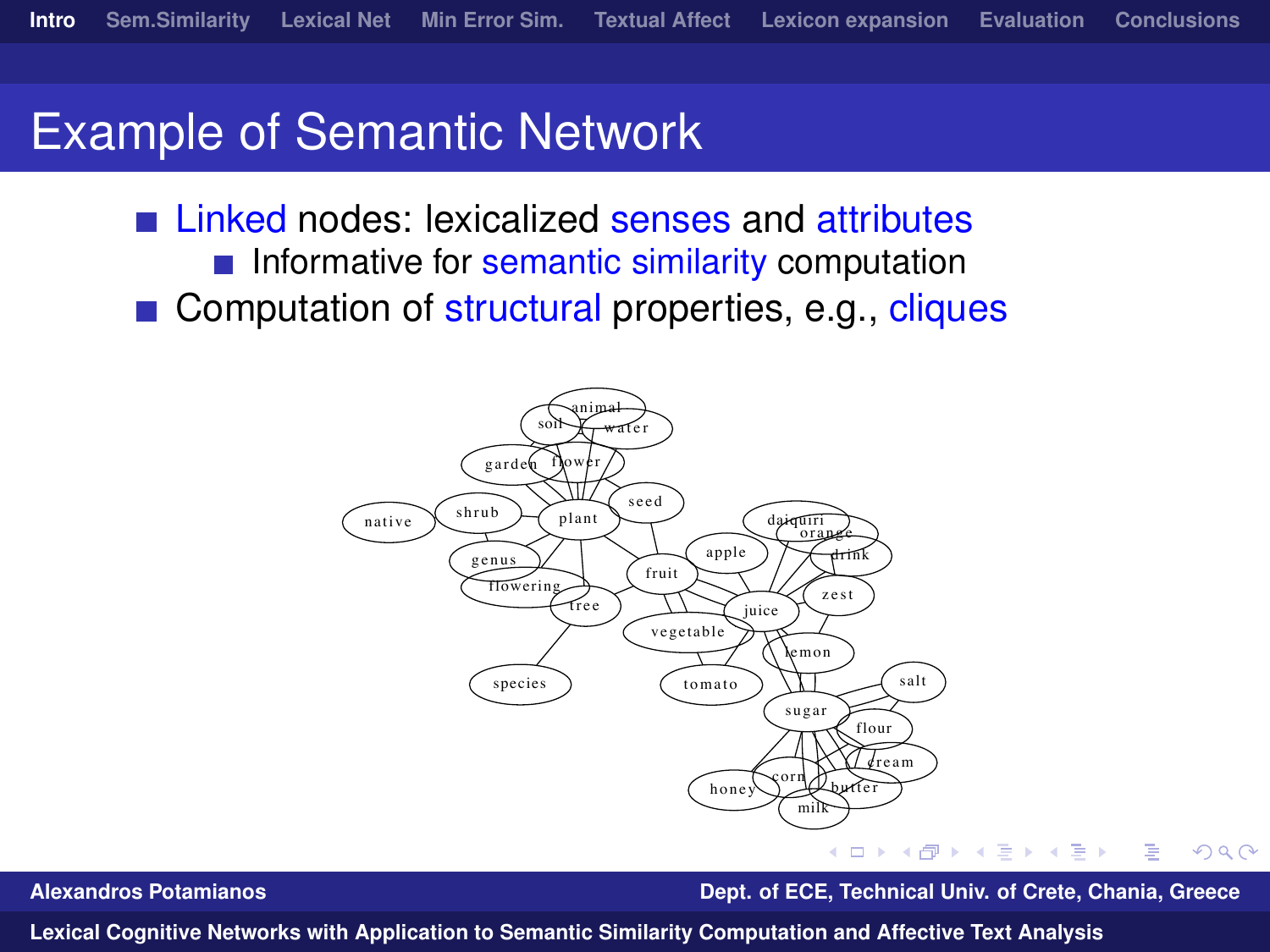## Proposed semantic similarity two-tier system

- Unifies the three approaches
- $\blacksquare$  Fuzzy vs explicit semantic relations
- Word senses vs words vs concepts
- A two tier system
	- $\blacksquare$  An associative network backbone
	- Semantic relations defined as operations on network neighborhoods (cliques)
- Consistent with system 1 vs system 2 view
- $\blacksquare$  Furthermore we believe that the
	- underlying network consists of word senses, and
	- is a low dimensional semi-metric space

**Alexandros Potamianos Dept. of ECE, Technical Univ. of Crete, Chania, Greece**

→ 重 下

 $209$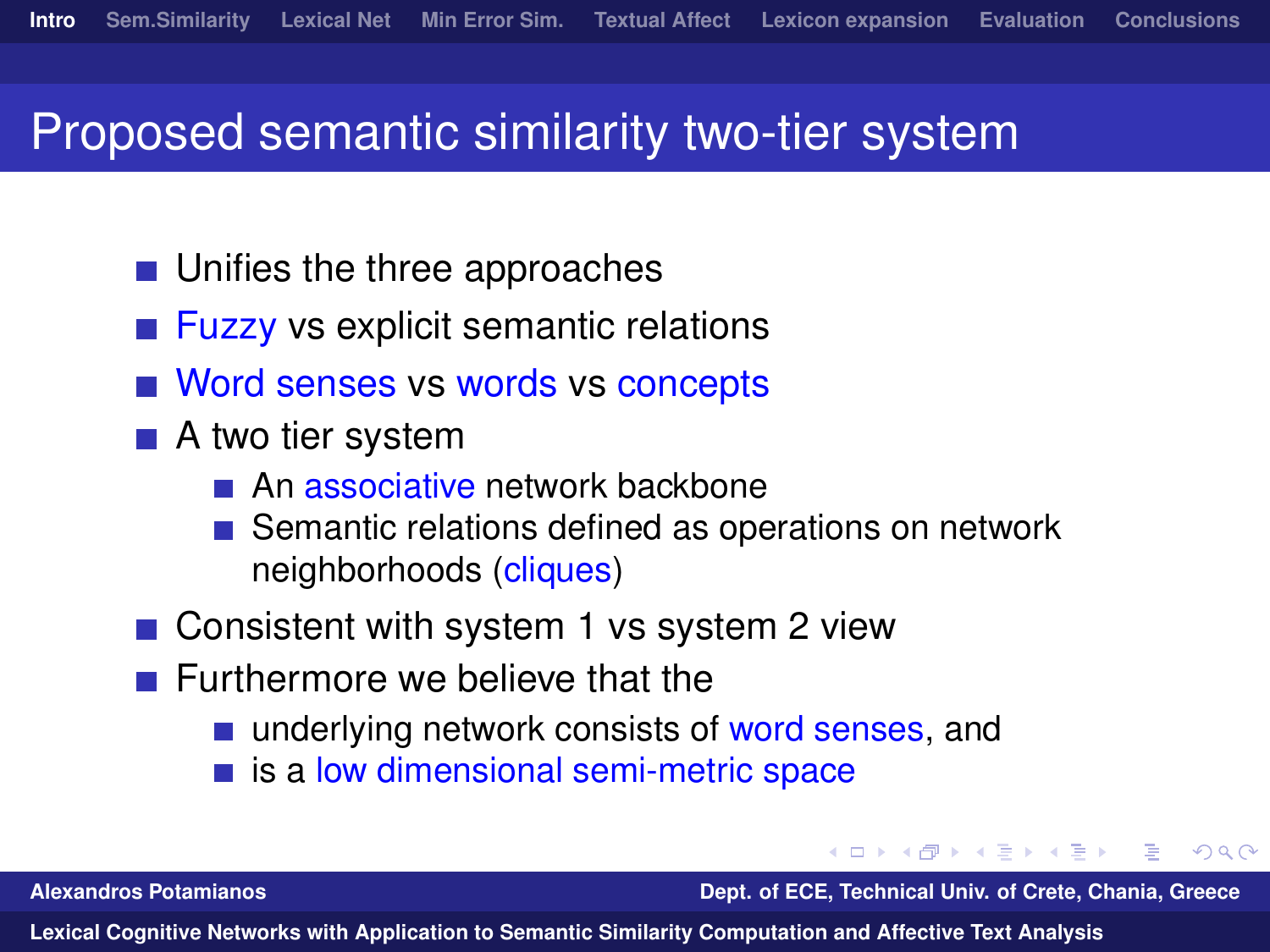## **Semantic Similarity Estimation by Machines**

### Resource-based, e.g., WordNet

- Require expert knowledge
- Not available for all languages

### ■ Corpus-based

- Distributional semantic models (DSMs)
- Unstructured (unsupervised): no use of linguistic structure
- Structured: use of linguistic structure
- Pattern-based, e.g., Hearst patterns

### Mixed

**Alexandros Potamianos Dept. of ECE, Technical Univ. of Crete, Chania, Greece**

<span id="page-14-0"></span>つくへ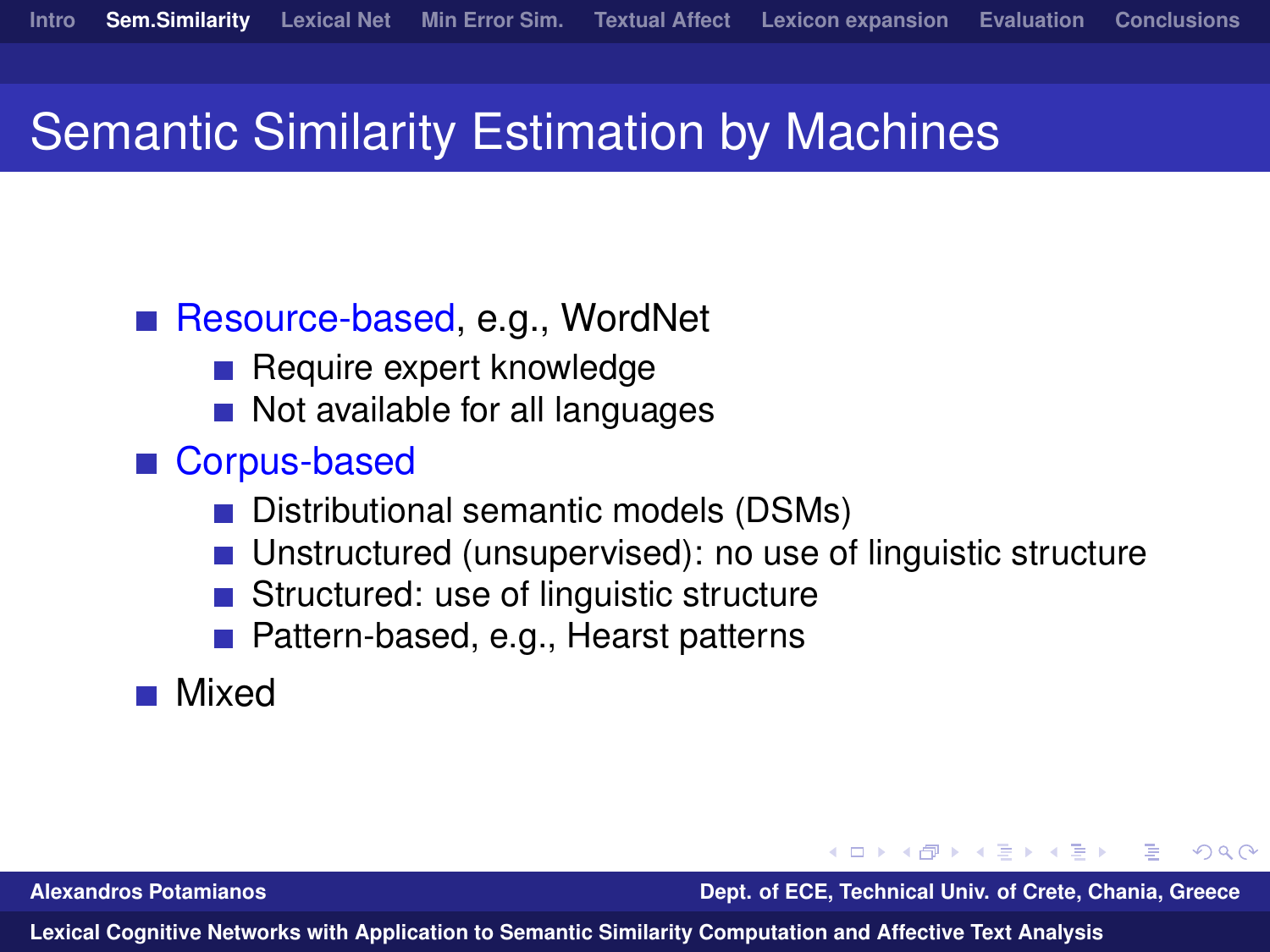## Semantic Sim. Computation: Sense Similarity

### ■ Maximum sense similarity assumption *[Resnik, '95]*:

- Similarity of words equal to similarity of their closest senses
- If words are considered as sets of word senses, this is the "common sense" set distance
- Given words *w*1, *w*<sup>2</sup> with senses *s*1*<sup>i</sup>* , *s*2*<sup>j</sup>*

$$
S(w_1,w_2)=\underset{ij}{\text{max}}\ S(s_{1i},s_{2j})
$$

**Alexandros Potamianos Dept. of ECE, Technical Univ. of Crete, Chania, Greece**

 $\Omega$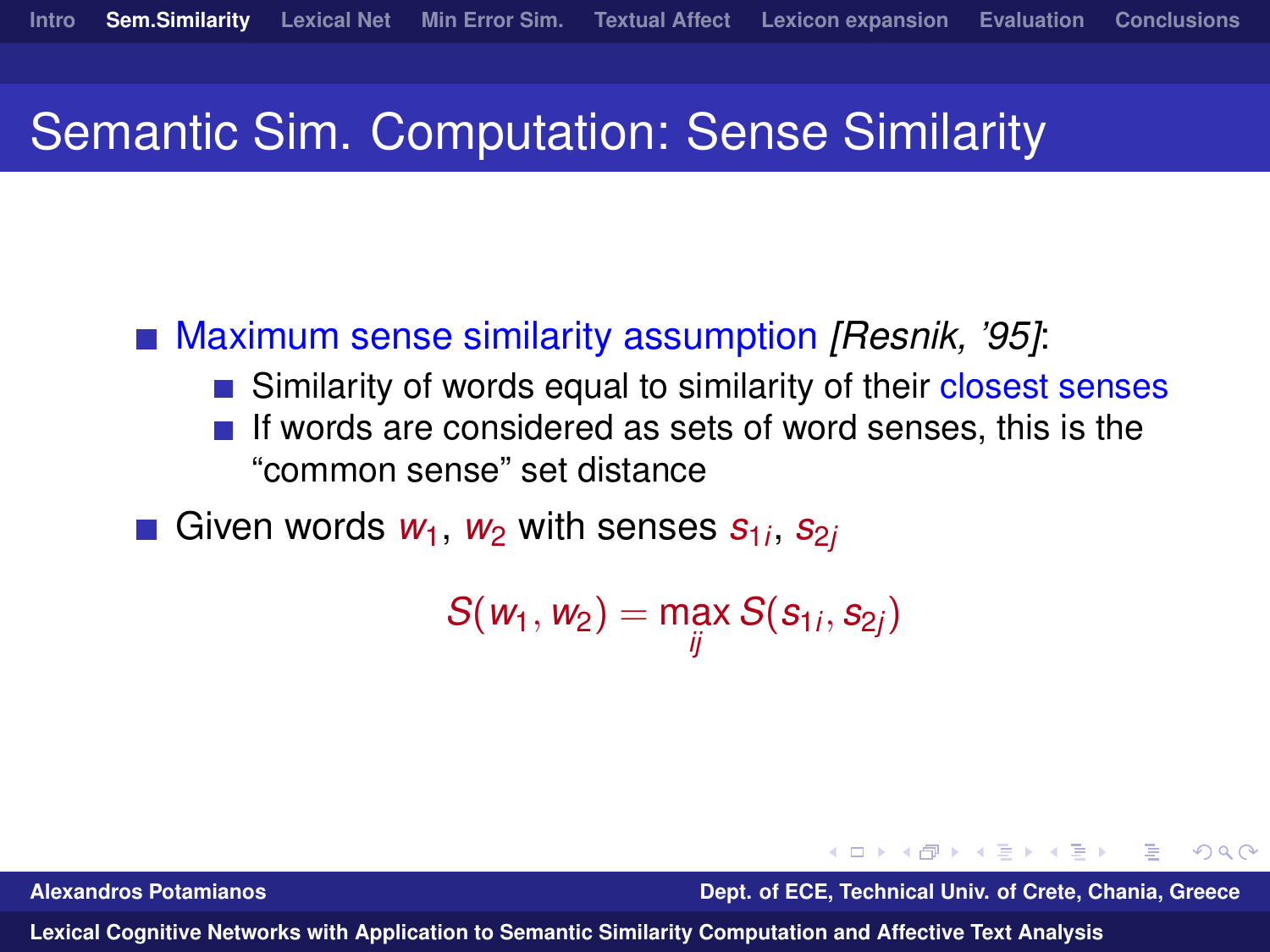# Semantic Sim. Computation: Attributional Similarity

### Attributional similarity assumption

- Attributes (features) reflect semantics
	- Item-Relation-Attribute, e.g., canary-color-yellow
- **Main representation schemes** 
	- **Hierarchical/Categorical** 
		- Mainly taxonomic relations, e.g., IsA, PartOf
	- Distributed (networks)  $\sim$ 
		- Open set of relations, e.g., Cause-Effect, etc
- Similarity between words
	- Function of attribute similarity
	- Defined wrt representation

**Alexandros Potamianos Dept. of ECE, Technical Univ. of Crete, Chania, Greece**

 $\Omega$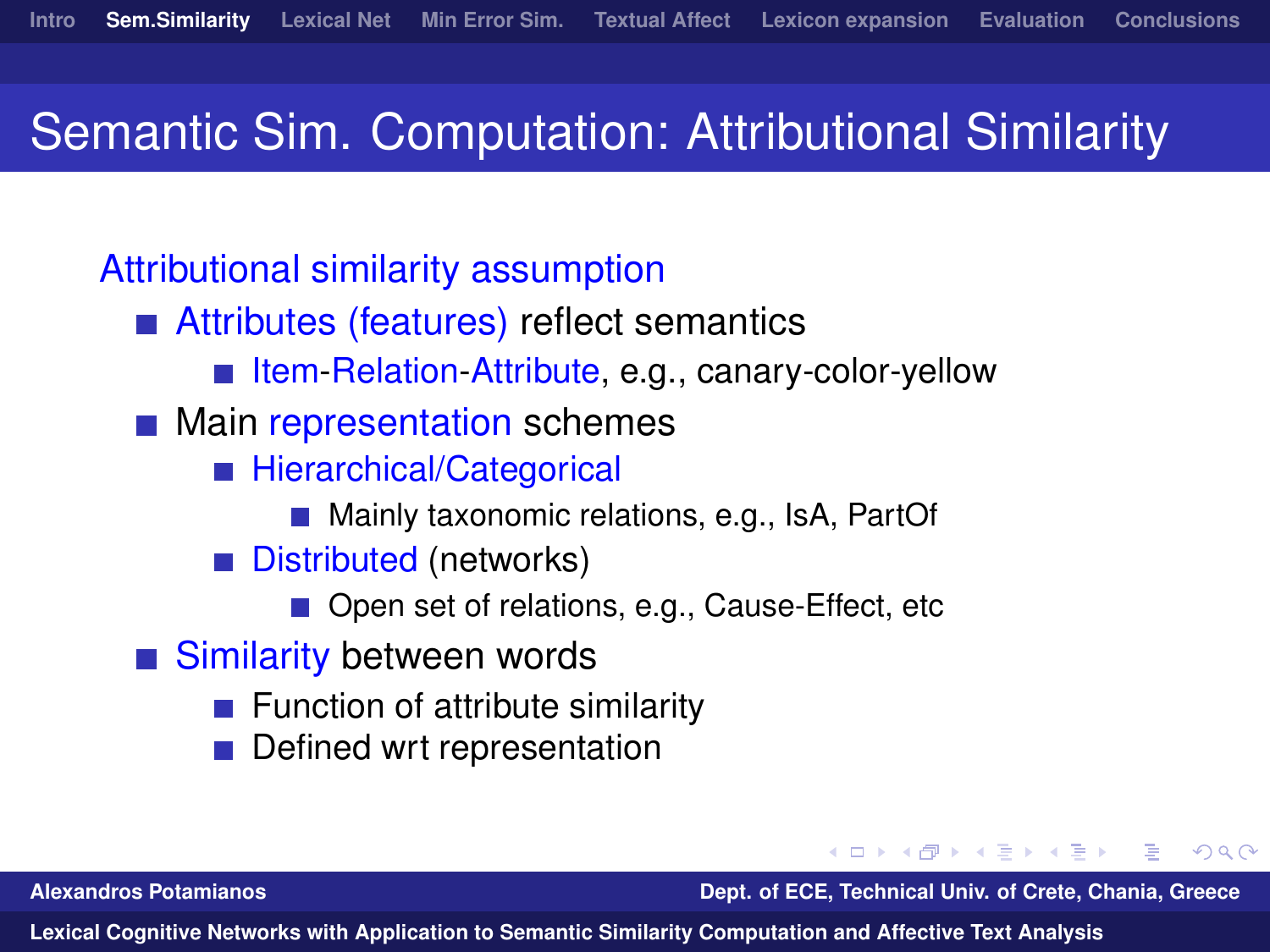## Types of Similarity Metrics

### Co-occurrence-based

- Assumption: co-occurrence implies relatedness
- Co-occurrence counts: web hits, corpus-based
- Examples: Dice coef., point-wise mutual information, ...

### ■ Context-based

- Assumption: context similarity implies relatedness (distributional hypothesis of meaning)
- Contextual features extracted from corpus
- Examples: Kullback-Leibler divergence, cosine similarity, ...
- Network-based (proposed)
	- Build lexical net using co-occurrence and/or context sim.
	- Notion of semantic neighborhoods
	- Assumptions: neighborhoods capture word semantics

**Alexandros Potamianos Dept. of ECE, Technical Univ. of Crete, Chania, Greece**

 $\Omega$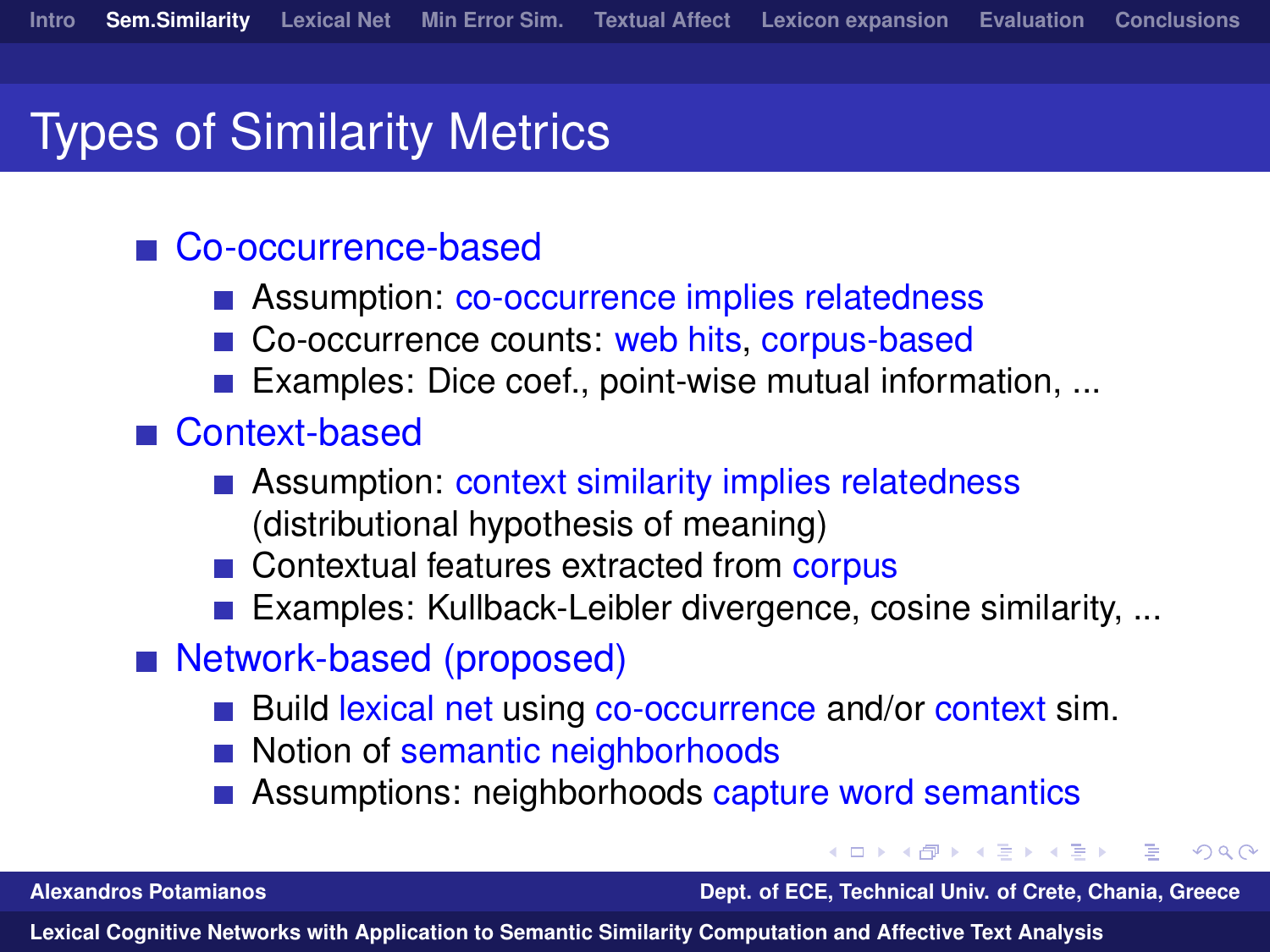## Queries to Web Search Engines



- **Number of hits**
- Document URLs (download)
- Document snippets

**Alexandros Potamianos Dept. of ECE, Technical Univ. of Crete, Chania, Greece**

三下

4 . EL 19

 $\Omega$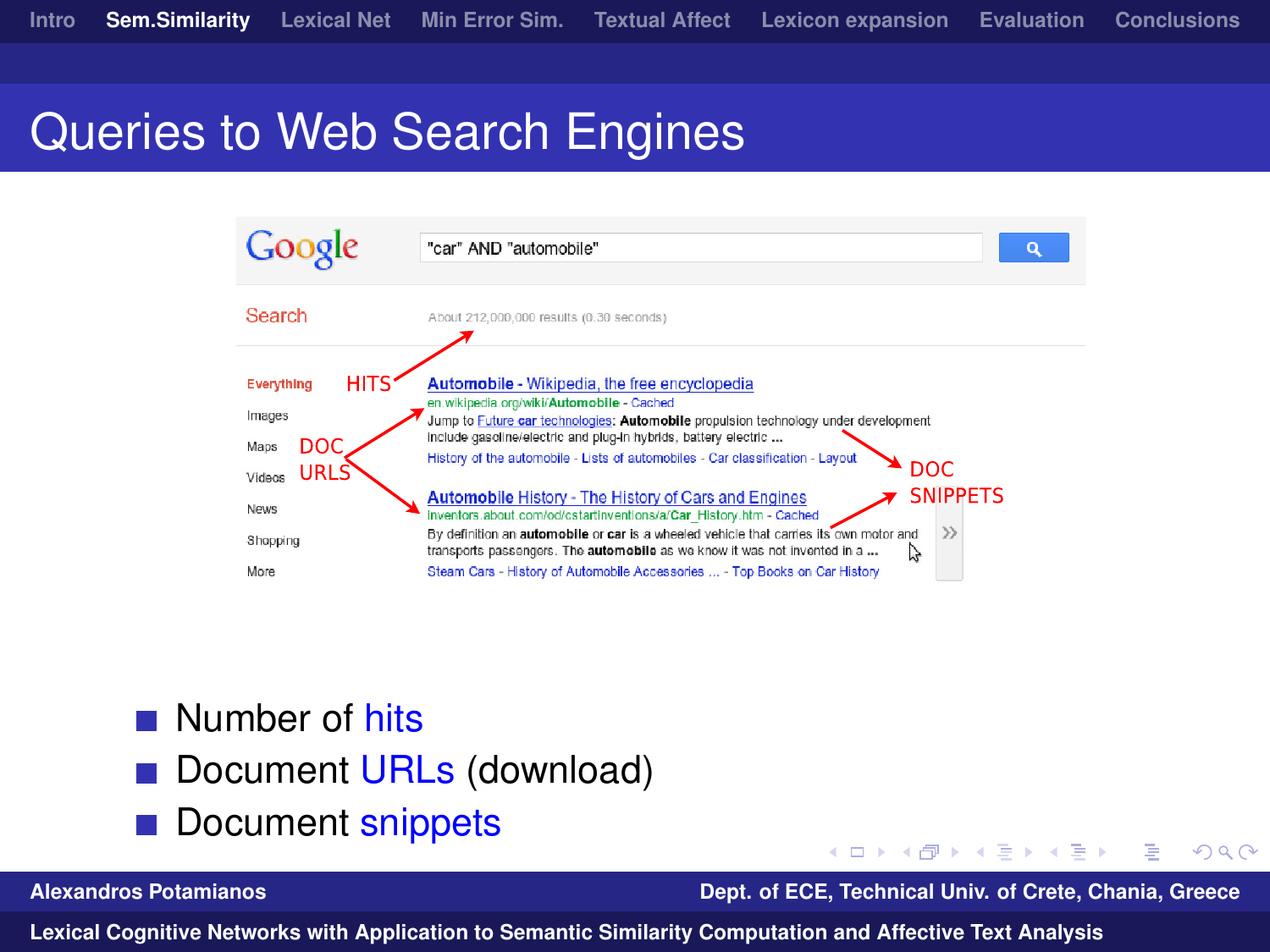## Corpus Creation using Web Queries

- $\blacksquare$  Two types of web queries
	- $\blacksquare$  AND, e.g., "money + bank"
		- "... leading **bank** in India offering online **money** transfer ..."
	- **IND, e.g., "bank"**

"... downstream parallel to the **banks** of the river ..."

- **AND** queries
	- **Pros: Similarity computation highly correlated (0.88) with** human ratings *[Iosif & Potamianos, '10]*
	- Cons: Quadratic query complexity wrt lexicon **L**
- IND queries
	- **Pros: Linear query complexity wrt lexicon L**
	- Cons: Sense ambiguity: moderate correlation (0.55)

**Alexandros Potamianos Dept. of ECE, Technical Univ. of Crete, Chania, Greece**

医单侧 医单

 $\Omega$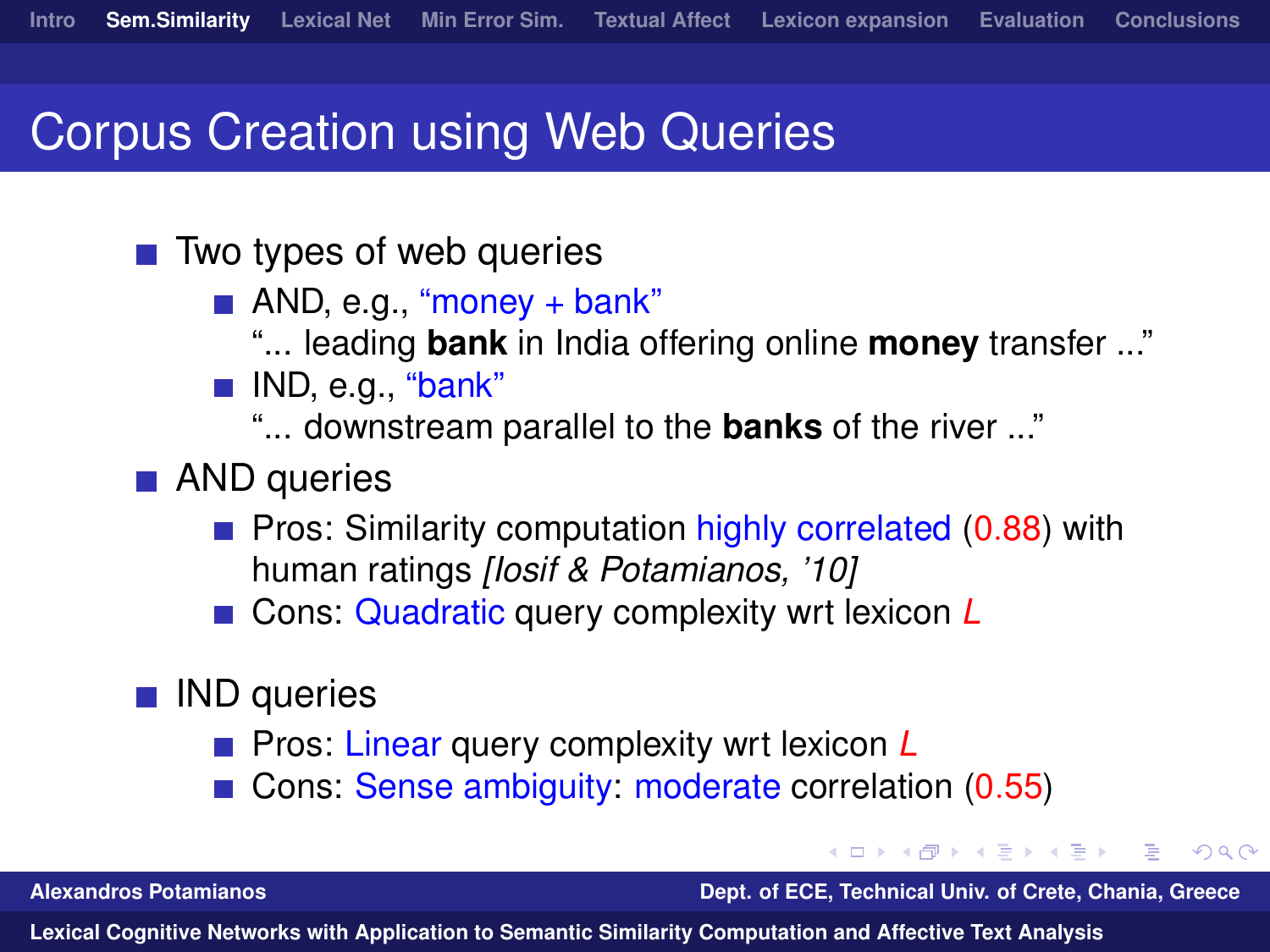## Semantic Similarity Estimation

### ■ Co-occurence based metrics

- From web: hits of IND, AND queries
- From (web) corpus: co-occurence counts at the snippet or sentence level
- **Metrics: Dice, Jacard, Mutual Information, Google**
- Context-based metrics
	- Download a corpus of documents of snippets using IND queries
	- Gonstruct lexical context vector for each word (window  $\pm 1$ )
	- Cosine similarity using binary or log-weighted counts

**Alexandros Potamianos Dept. of ECE, Technical Univ. of Crete, Chania, Greece**

AD > < = > < = >

 $\Omega$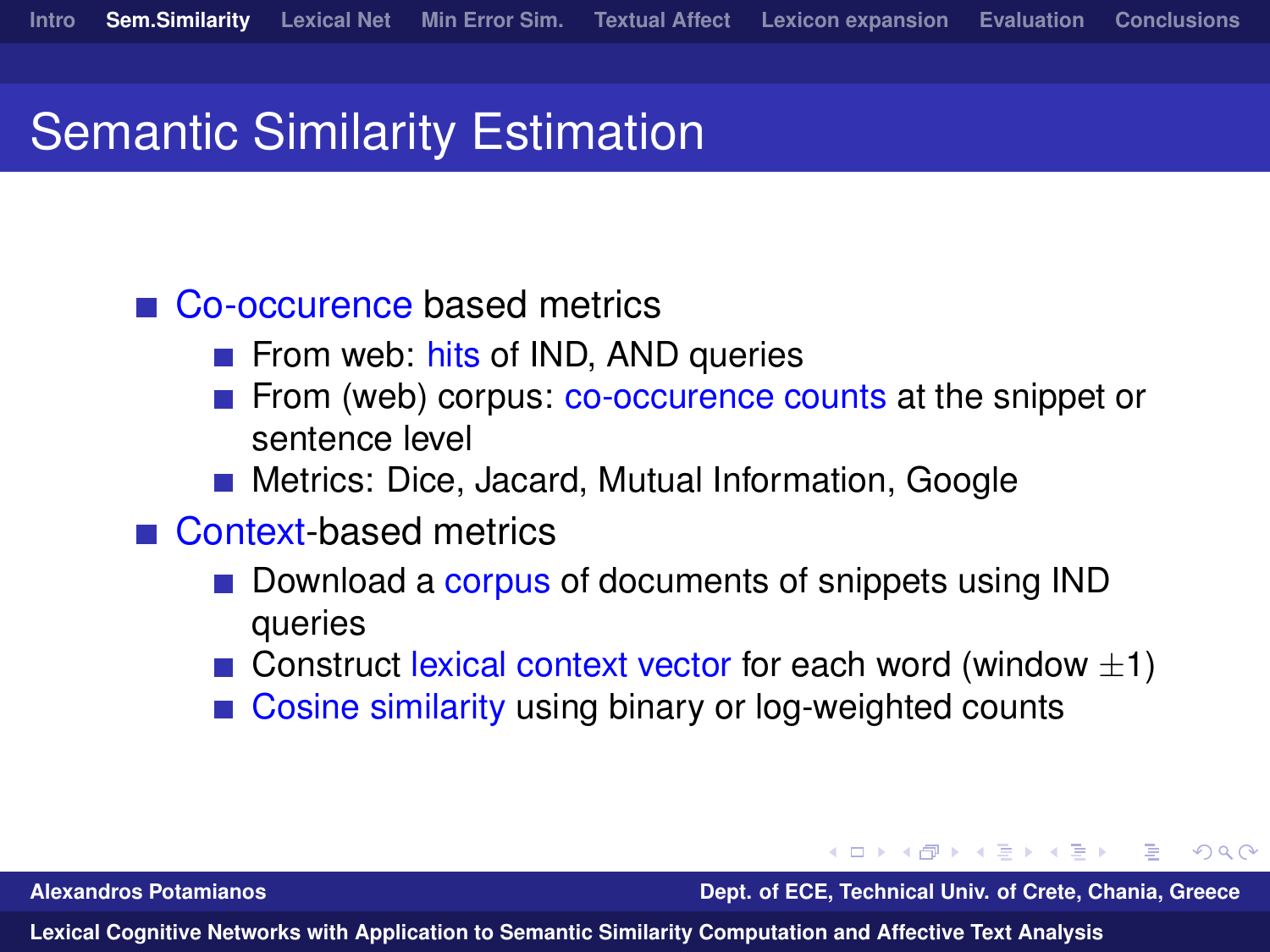## Enter semantic networks

- Why do IND queries fail to achieve good performance?
	- **1** Word senses are often semantically diverse
		- co-occurrence acts as a semantic filter
	- **2** Word senses have poor coverage in IND queries
		- rare word senses of words not well-represented
- Solution: use semantic networks
	- **1** Create a corpus for all words in lexicon (not just semantic similarity pair)
	- **2** Use semantic neighborhoods for semantic cohesion
		- **n** improved robustness
	- **3** Inverse frequency word-sense discovery
		- discover rare senses via co-occurrence with infrequent words

**Alexandros Potamianos Dept. of ECE, Technical Univ. of Crete, Chania, Greece**

同 ▶ イヨ ▶ イヨ

<span id="page-21-0"></span> $\Omega$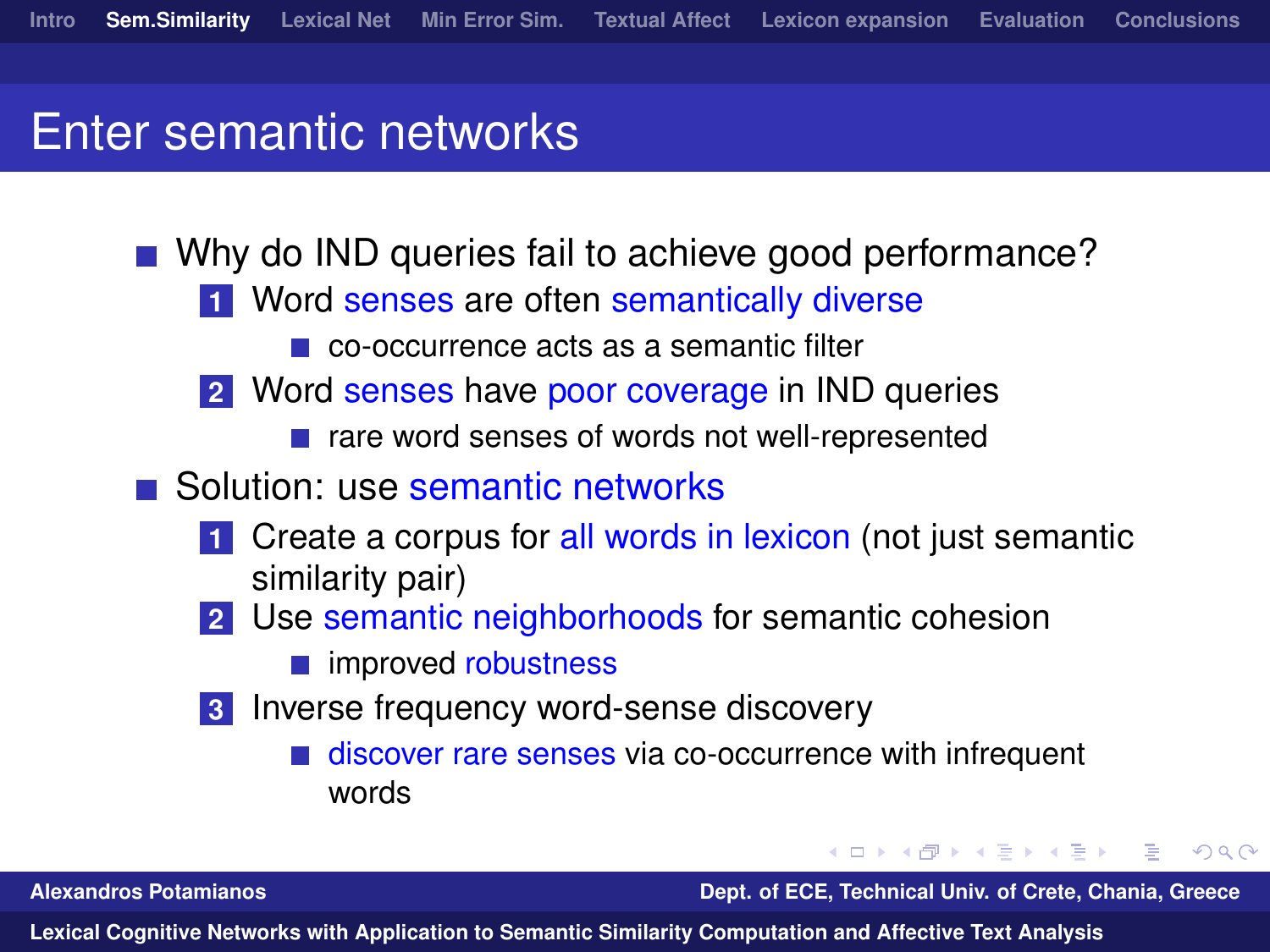# Corpus and Network Creation

### ■ Goals

- **Example 1** Linear web query complexity for corpus creation
- $\blacksquare$  New similarity metrics with high performance
- **Proposed method** 
	- IND queries to aggregate data for large  $L$  ( $\approx$  9K)
	- Create network and semantic neighborhoods
	- Neighborhood-based similarity metrics
- **Advantages** 
	- Network: parsimonious representation of corpus statistics
	- Smooth distributions
	- Rare words: well-represented
	- Enable discovery of less frequent senses

**Alexandros Potamianos Dept. of ECE, Technical Univ. of Crete, Chania, Greece**

化重新润滑

<span id="page-22-0"></span> $209$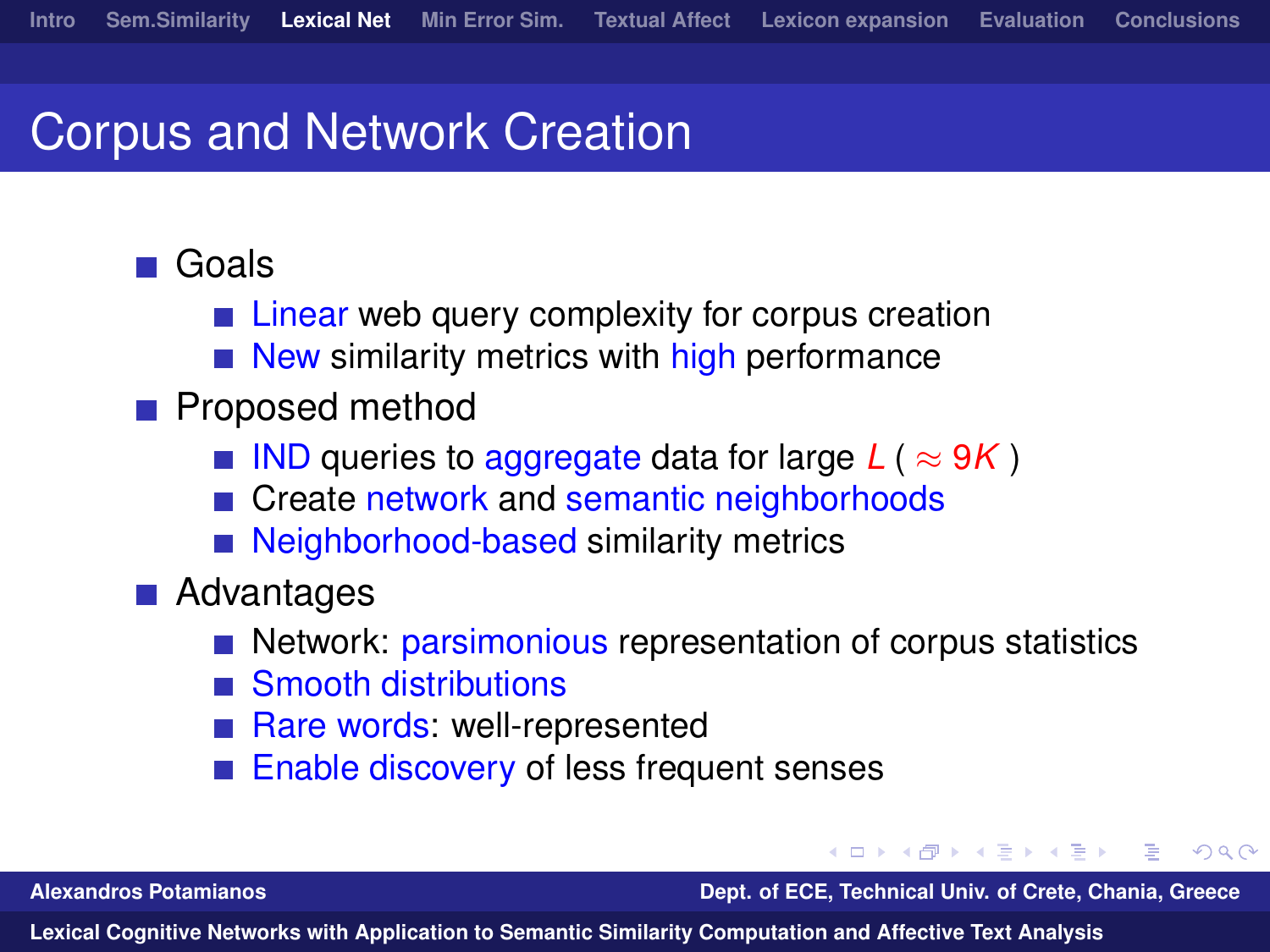# Lexical Network - Semantic Neighborhoods

### Lexical Network

- **u** Undirected graph  $G = (N, E)$ 
	- Vertices *N*: words in lexicon *L*
	- Edges *E*: word similarities  $\mathcal{L}^{\mathcal{A}}$

### Semantic Neighborhoods

- For word *i* create subgraph *G*<sub>*i*</sub>
- Select neighbors of *i* 
	- Compute  $S(i, j)$ ,  $\forall j \in L, i \neq j$
	- Sort *j* according to *S*(*i*, *j*)
	- Select |*N<sup>i</sup>* | top-ranked *j*





**Alexandros Potamianos Dept. of ECE, Technical Univ. of Crete, Chania, Greece**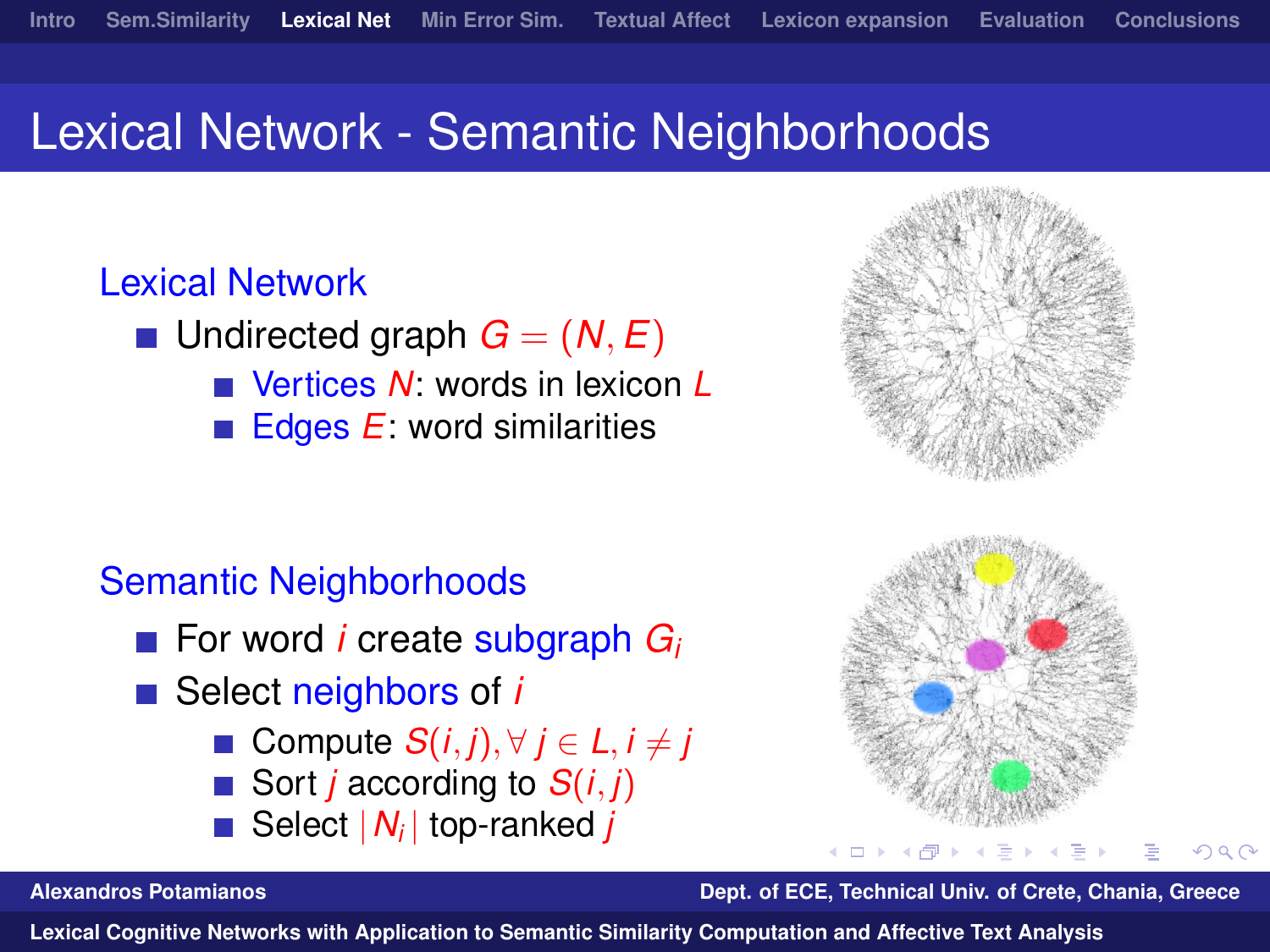<span id="page-24-0"></span> $\Omega$ 

# Semantic Neighborhoods: Examples

| Word       | <b>Neighbors</b>                 |
|------------|----------------------------------|
| automobile | auto, truck, vehicle,            |
|            | car, engine, bus,                |
| car        | truck, <b>vehicle</b> , travel,  |
|            | service, price, industry,        |
| slave      | slavery, beggar, nationalism,    |
|            | society, democracy, aristocracy, |
| journey    | trip, holiday, culture,          |
|            | travel discovery quest           |

### ■ Synonymy

- Taxonomic: IsA, Meronymy
- **Associative**
- **Broader semantics/pragmatics**
- **Talling**

. . .

**Alexandros Potamianos Dept. of ECE, Technical Univ. of Crete, Chania, Greece**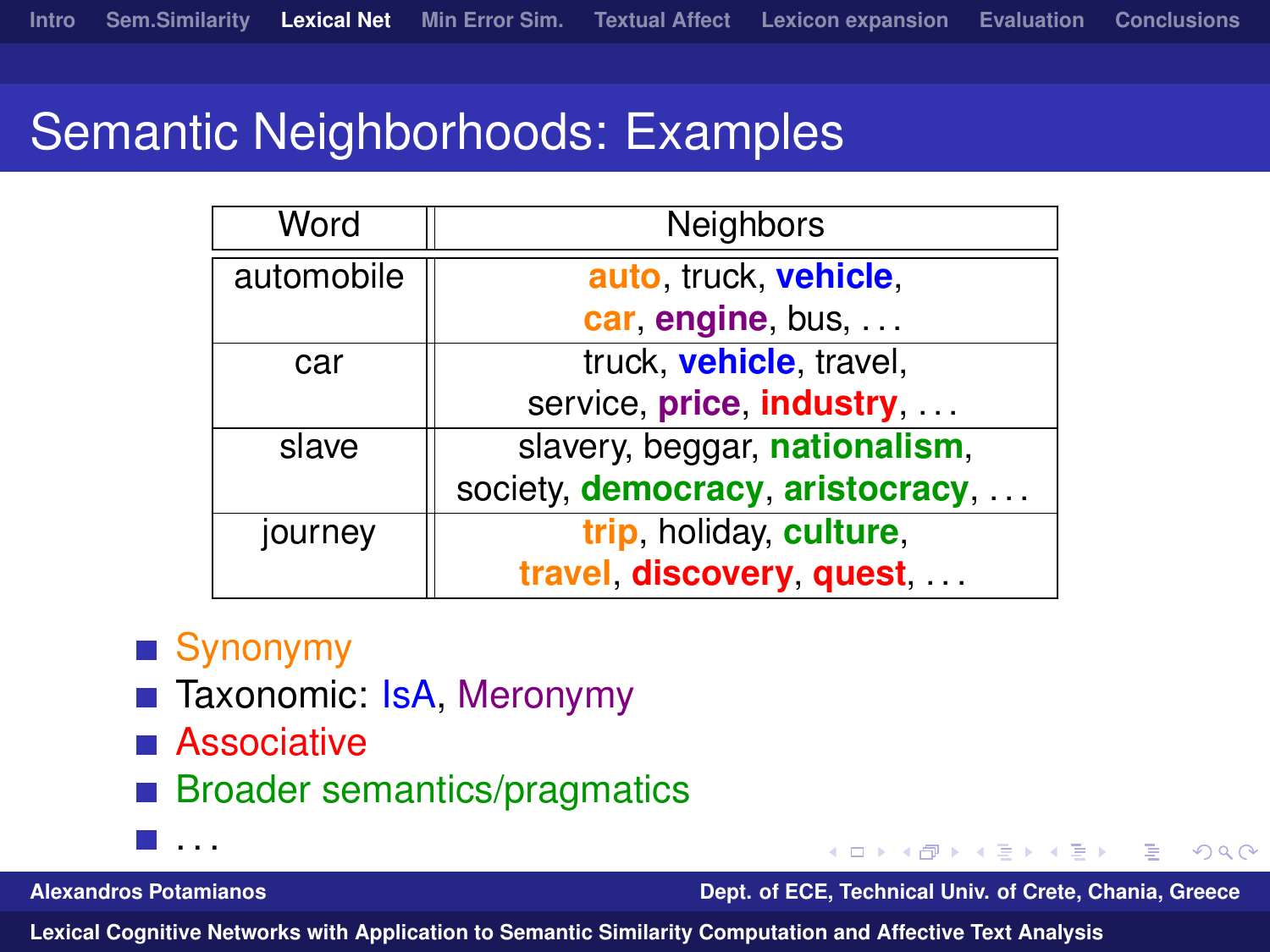## Neighborhood-based Similarity Metrics: *M<sup>n</sup>*

*M<sup>n</sup>* metric: maximum similarity of neighborhoods



**Motivated by maximum sense similarity assumption** 

- Neighbors are semantic features denoting senses
- Similarity of two closest senses

Select max. similarity:  $M_n$  ("forest", "fr[uit"](#page-24-0)) [=](#page-26-0)  $0.30$  $0.30$  $0.30$  $0.30$ 

**Alexandros Potamianos Dept. of ECE, Technical Univ. of Crete, Chania, Greece**

<span id="page-25-0"></span>つくへ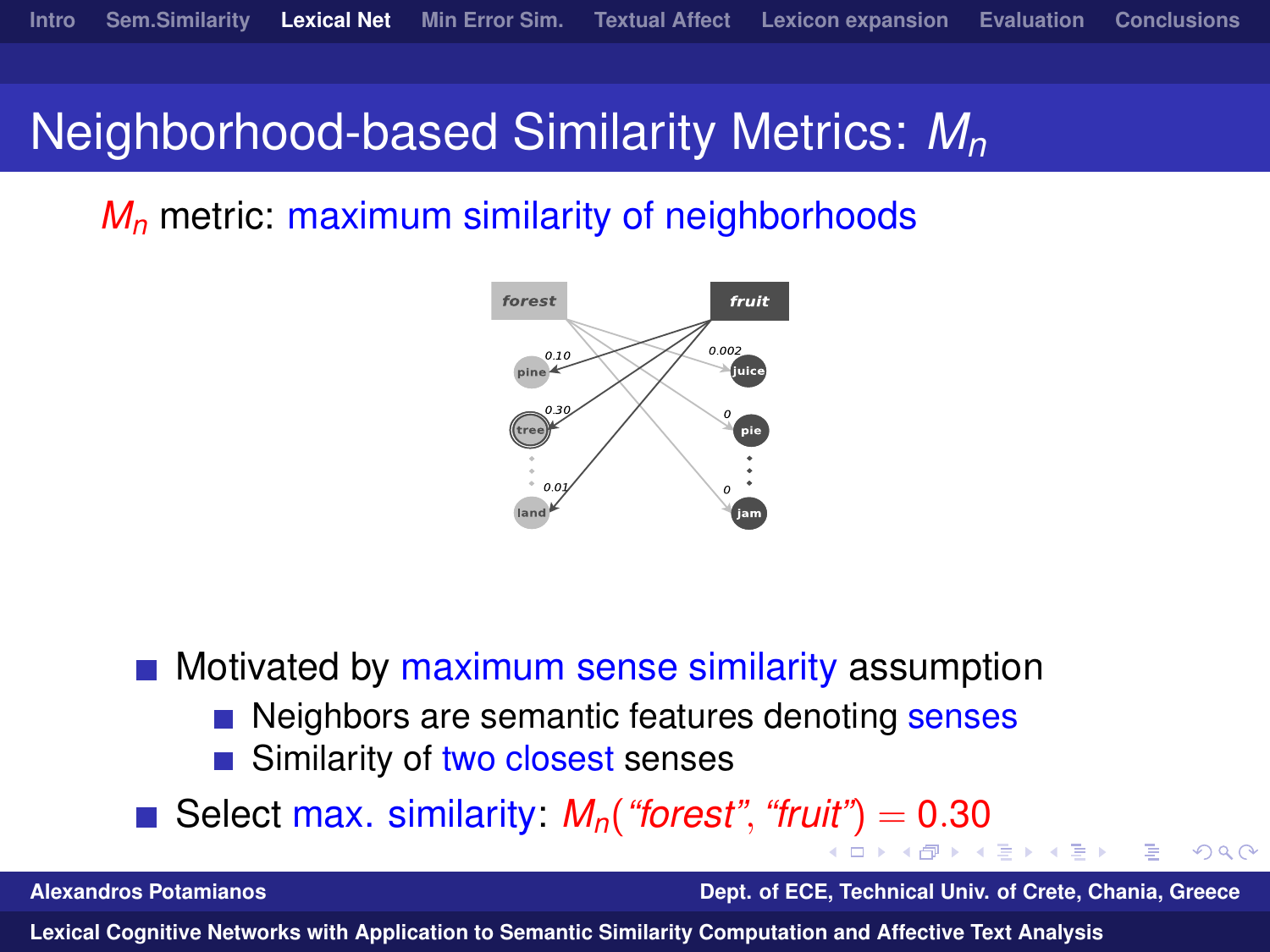## Neighborhood-based Similarity Metrics: *R<sup>n</sup>*

*R<sup>n</sup>* metric: correlation of neighborhood similarities



 $\blacksquare$  Motivated by attributional similarity assumption Neighborhoods encode word attributes (or features)  $\blacksquare$  Similar words have co-varying sim. wrt their neighbors ■ Compute correlation *r* of neighborhood similarities  $\blacksquare$  *r*<sub>1</sub>((0.16...0.09),(0.10...0.01)), *r*<sub>2</sub>((0.002...0),(0.63...0.13)) Select max. correlation: *Rn*(*"forest"*, *"f[rui](#page-25-0)t"*[\)](#page-27-0)[=](#page-26-0) [−](#page-27-0)[0](#page-21-0)[.](#page-22-0)[0](#page-30-0)[4](#page-31-0)

**Alexandros Potamianos Dept. of ECE, Technical Univ. of Crete, Chania, Greece**

<span id="page-26-0"></span> $0 \alpha$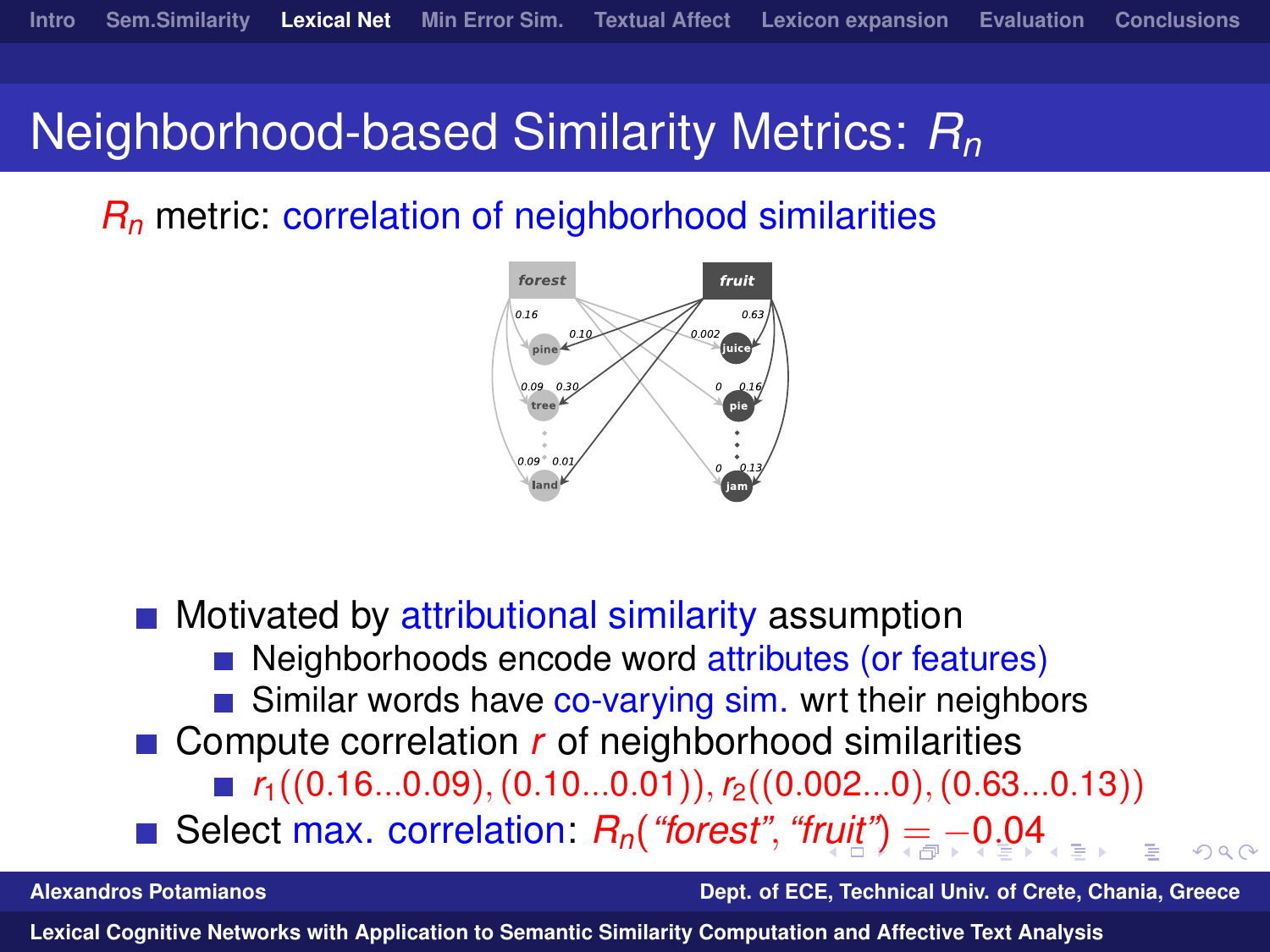<span id="page-27-0"></span>つくへ

### **Neighborhood-based Similarity Metrics: metric**  $E_n^{\theta=2}$ *n*

 $E_n^{\theta=2}$  metric : sum of squared neighborhood similarities



■ Motivation: middle road between  $M_n$  and  $R_n$ ■ Accumulation of word–to–neighbor similarities Non-linear weighting of similarities via  $\theta = 2$  $E_n^{\theta=2}$ (*"forest"*, *"fruit"*)=  $\frac{E_n}{\sqrt{(0.10^2 + \dots + 0.01^2) + (0.002^2 + \dots + 0^2)}} = 0.22$  $\frac{E_n}{\sqrt{(0.10^2 + \dots + 0.01^2) + (0.002^2 + \dots + 0^2)}} = 0.22$  $\frac{E_n}{\sqrt{(0.10^2 + \dots + 0.01^2) + (0.002^2 + \dots + 0^2)}} = 0.22$  $\frac{E_n}{\sqrt{(0.10^2 + \dots + 0.01^2) + (0.002^2 + \dots + 0^2)}} = 0.22$  $\frac{E_n}{\sqrt{(0.10^2 + \dots + 0.01^2) + (0.002^2 + \dots + 0^2)}} = 0.22$  $\frac{E_n}{\sqrt{(0.10^2 + \dots + 0.01^2) + (0.002^2 + \dots + 0^2)}} = 0.22$  $\frac{E_n}{\sqrt{(0.10^2 + \dots + 0.01^2) + (0.002^2 + \dots + 0^2)}} = 0.22$  $\frac{E_n}{\sqrt{(0.10^2 + \dots + 0.01^2) + (0.002^2 + \dots + 0^2)}} = 0.22$  $\frac{E_n}{\sqrt{(0.10^2 + \dots + 0.01^2) + (0.002^2 + \dots + 0^2)}} = 0.22$  $\frac{E_n}{\sqrt{(0.10^2 + \dots + 0.01^2) + (0.002^2 + \dots + 0^2)}} = 0.22$  $\frac{E_n}{\sqrt{(0.10^2 + \dots + 0.01^2) + (0.002^2 + \dots + 0^2)}} = 0.22$ 

**Alexandros Potamianos Dept. of ECE, Technical Univ. of Crete, Chania, Greece**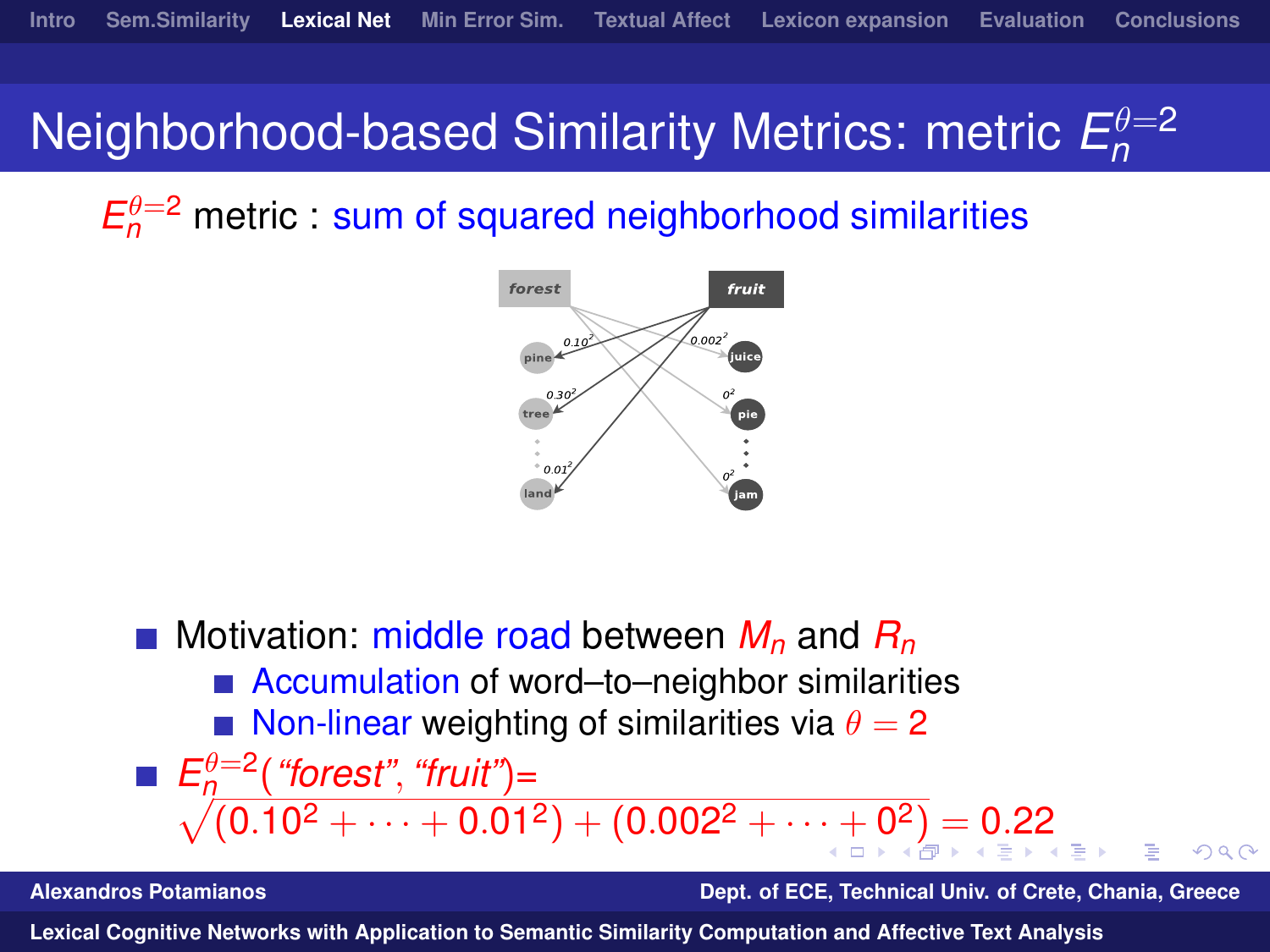## Performance of net-based similarity metrics

- Task: similarity judgment on noun pairs
- Dataset: MC *[Miller and Charles, 1998]*
- Evaluation metric: Pearson's correlation wrt to human ratings

| <b>Dataset</b> | <b>Neighbor</b> | <b>Similarity</b> | <b>Metrics</b> |             |                              |
|----------------|-----------------|-------------------|----------------|-------------|------------------------------|
|                | selection       | computation       | $M_{n=100}$    | $R_{n=100}$ | $=\theta = 2$<br>$E_{n=100}$ |
| MC.            | co-occur.       | co-occur.         | 0.90           | 0.72        | 0.90                         |
| МC             | co-occur.       | context           | 0.91           | 0.28        | 0.46                         |
| МC             | context         | co-occur.         | 0.52           | 0.78        | 0.56                         |
| <b>MC</b>      | context         | context           | 0.51           | 0.77        | 0.29                         |

**Alexandros Potamianos Dept. of ECE, Technical Univ. of Crete, Chania, Greece**

<span id="page-28-0"></span> $\Omega$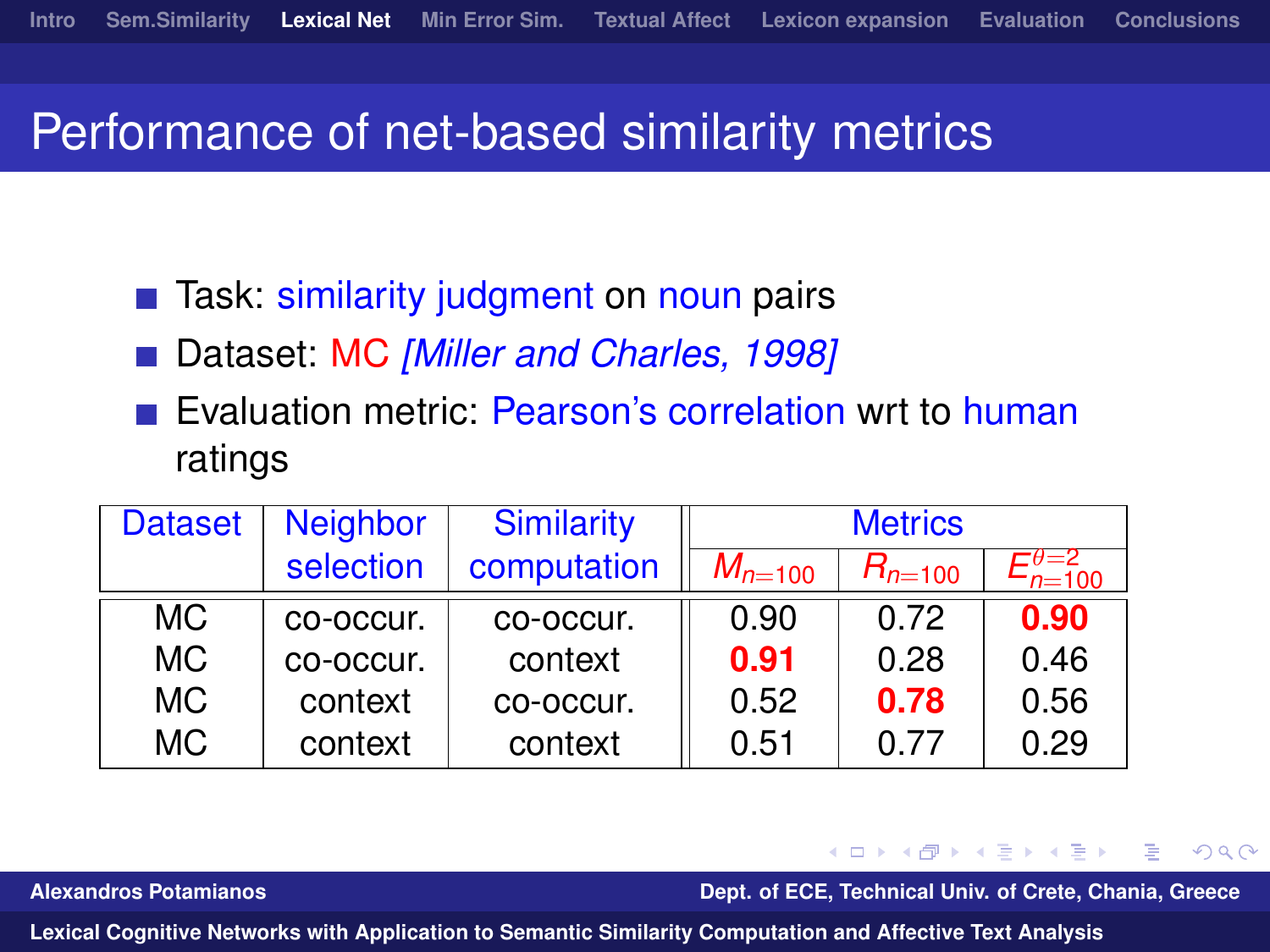# Main findings

### **Network construction**

- Co-occurence metrics achieve high-recall for word senses
- Context-based metrics achieve high-recall for attributes
- Semantic similarity performance
	- Co-occurence a more robust feature that context
	- Max sense similarity assumption is valid and gives best performance
	- Attributional similarity assumption valid for certain cases/languages

**Alexandros Potamianos Dept. of ECE, Technical Univ. of Crete, Chania, Greece**

 $\Omega$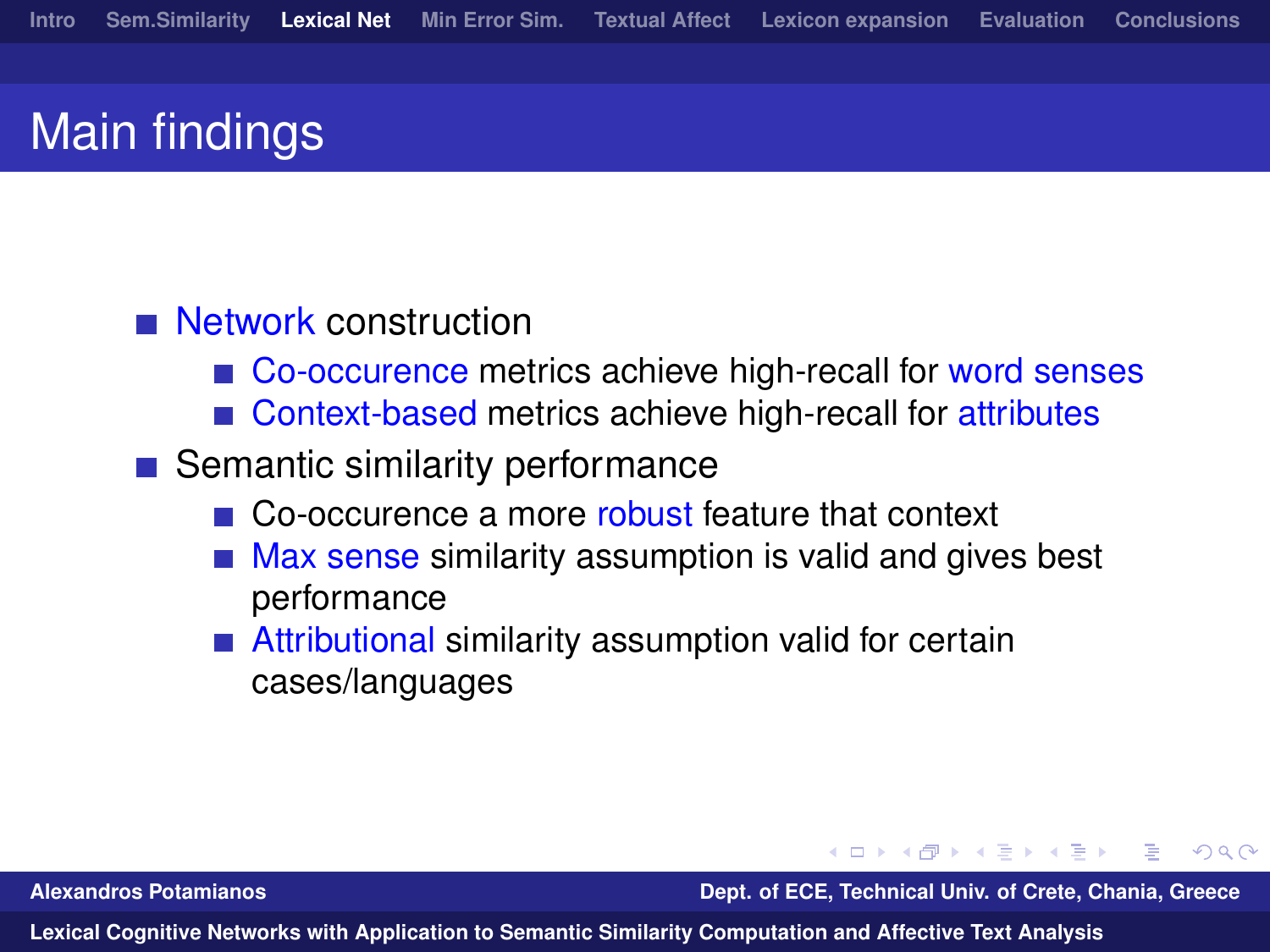### Performance of web-based similarity metrics

### ■ For MC dataset

| Feature | Description                 | Correlation |
|---------|-----------------------------|-------------|
| context | <b>AND</b> queries          | 0.88        |
| context | <b>IND</b> queries          | 0.55        |
| context | <b>IND queries: network</b> | 0.90        |

Comparable to structured DSMs, WordNet-based approaches

**Alexandros Potamianos Dept. of ECE, Technical Univ. of Crete, Chania, Greece**

<span id="page-30-0"></span> $\Omega$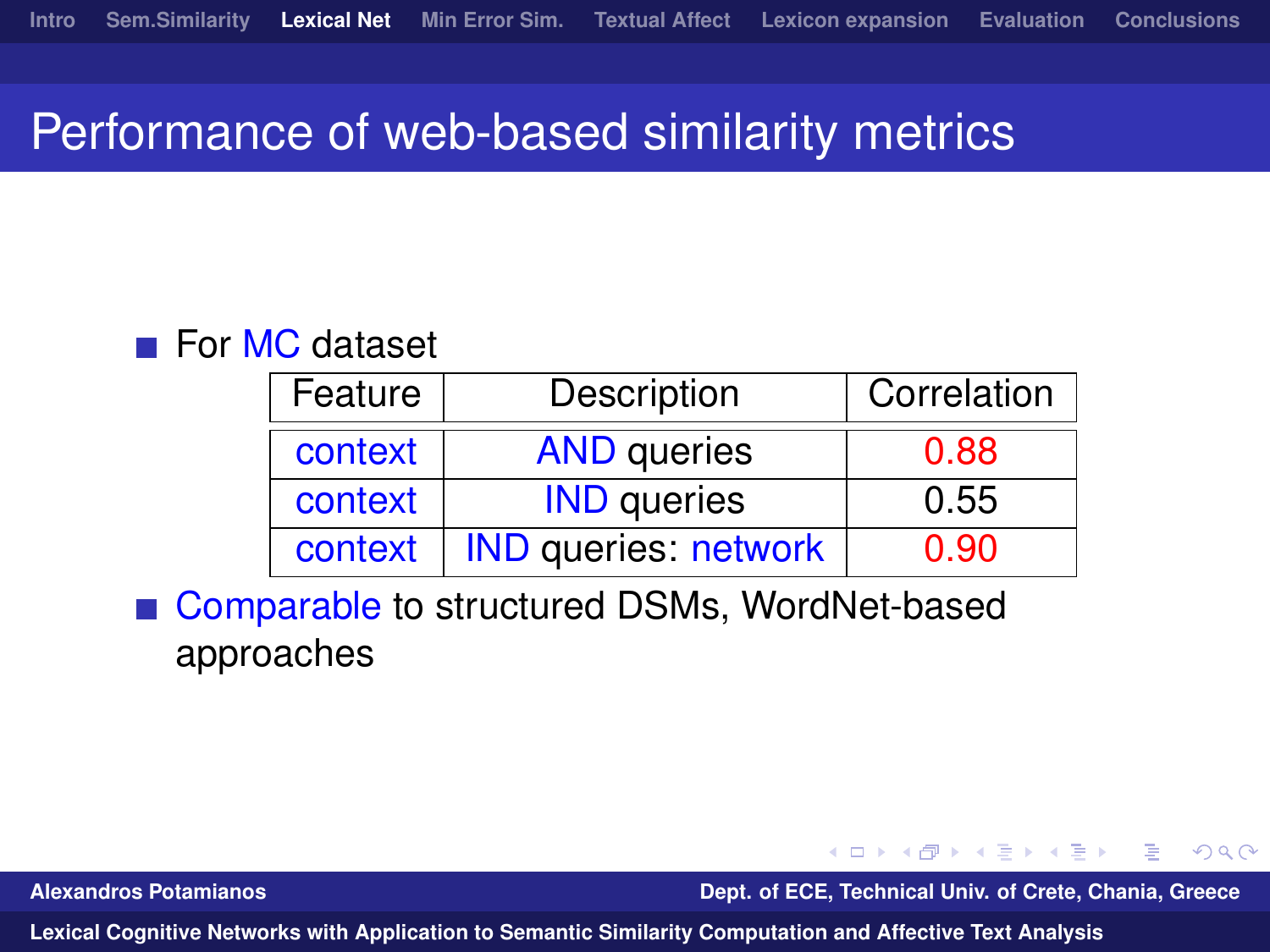## **Minimum Error Semantic Similarity**

■ Assumption 1

Senses lexicalized as single words

■ Assumption 2

Sim. of *w<sub>i</sub>*, *w<sub>j</sub>*: pairwise max. sim. between their senses

### ■ Assumption 3

3a. *w<sup>i</sup>* , *w<sup>j</sup>* always co-occur with their two closest senses 3b. ...

■ Assumption 4

4a. Uniform distribution of senses 4b. ...

**Alexandros Potamianos Dept. of ECE, Technical Univ. of Crete, Chania, Greece**

化重 网络重

<span id="page-31-0"></span> $\Omega$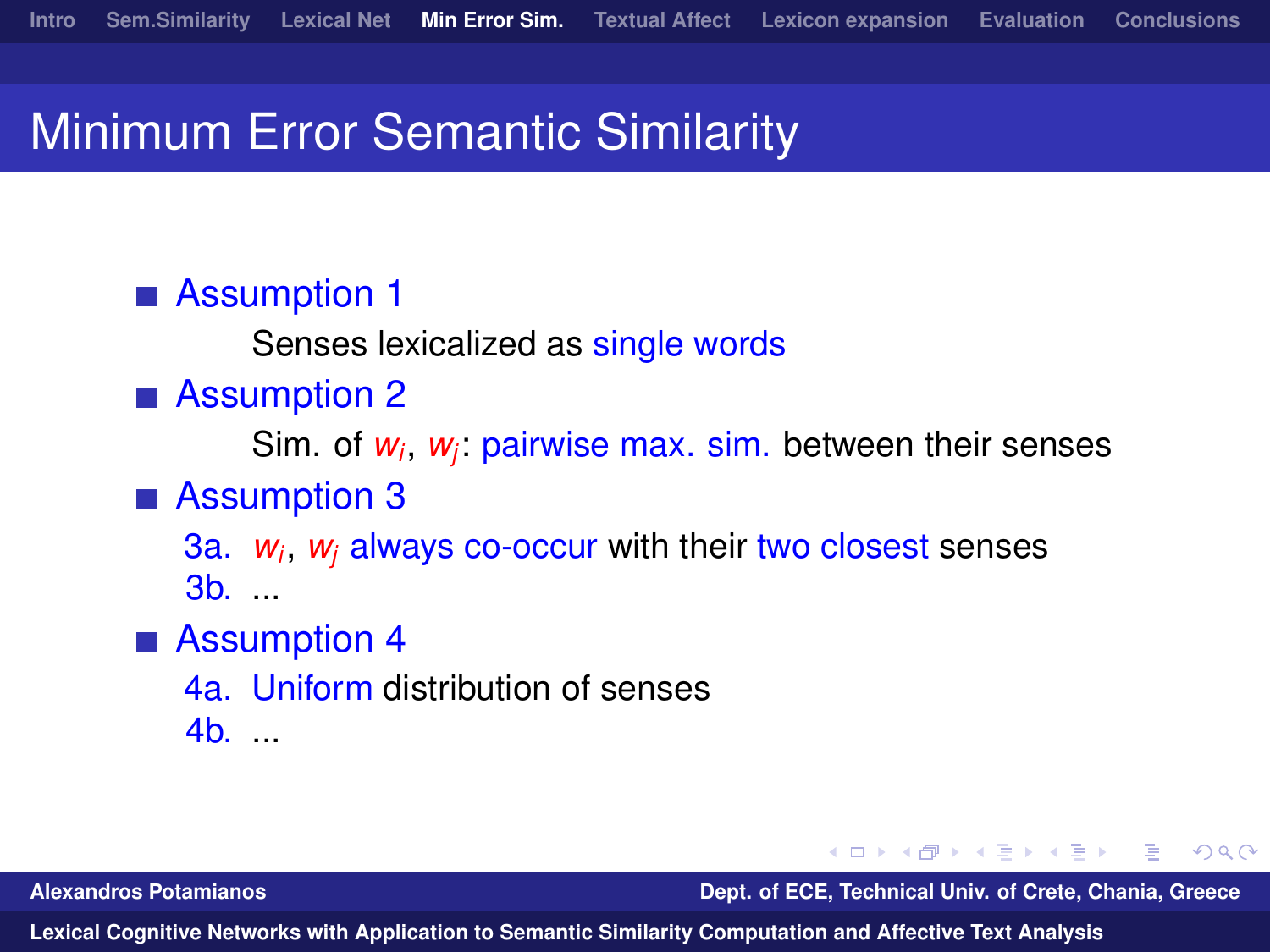# Performance of min error semantic similarity

Modify pointwise mutual info.  $I(w_i, w_j) = \log \frac{\hat{p}(w_i, w_j)}{\hat{p}(w_i)\hat{p}(w_j)}$  $\frac{\rho(w_i, w_j)}{\hat{\rho}(w_i)\hat{\rho}(w_j)}$  as

$$
I_{\alpha}(w_i, w_j) = \frac{1}{2} \left[ \log \frac{\hat{p}(w_i, w_j)}{\hat{p}^{\alpha}(w_i)\hat{p}(w_j)} + \log \frac{\hat{p}(w_i, w_j)}{\hat{p}(w_i)\hat{p}^{\alpha}(w_j)} \right]
$$

■ Assumptions: 1, 2, 3a, and 4b

Co-occurrence considered at sentence-level

- $\alpha$  estimated to max. sense coverage of sem. neigh.
- Task: similarity judgment, correlation wrt to human ratings

| Dataset |      | $\sim$ |
|---------|------|--------|
| MC.     | 0.78 | 0.89   |
| RG.     | 0.77 | 0.84   |
| WS353   | 0.60 | 0.68   |

**Alexandros Potamianos Dept. of ECE, Technical Univ. of Crete, Chania, Greece**

化重 网络重

 $209$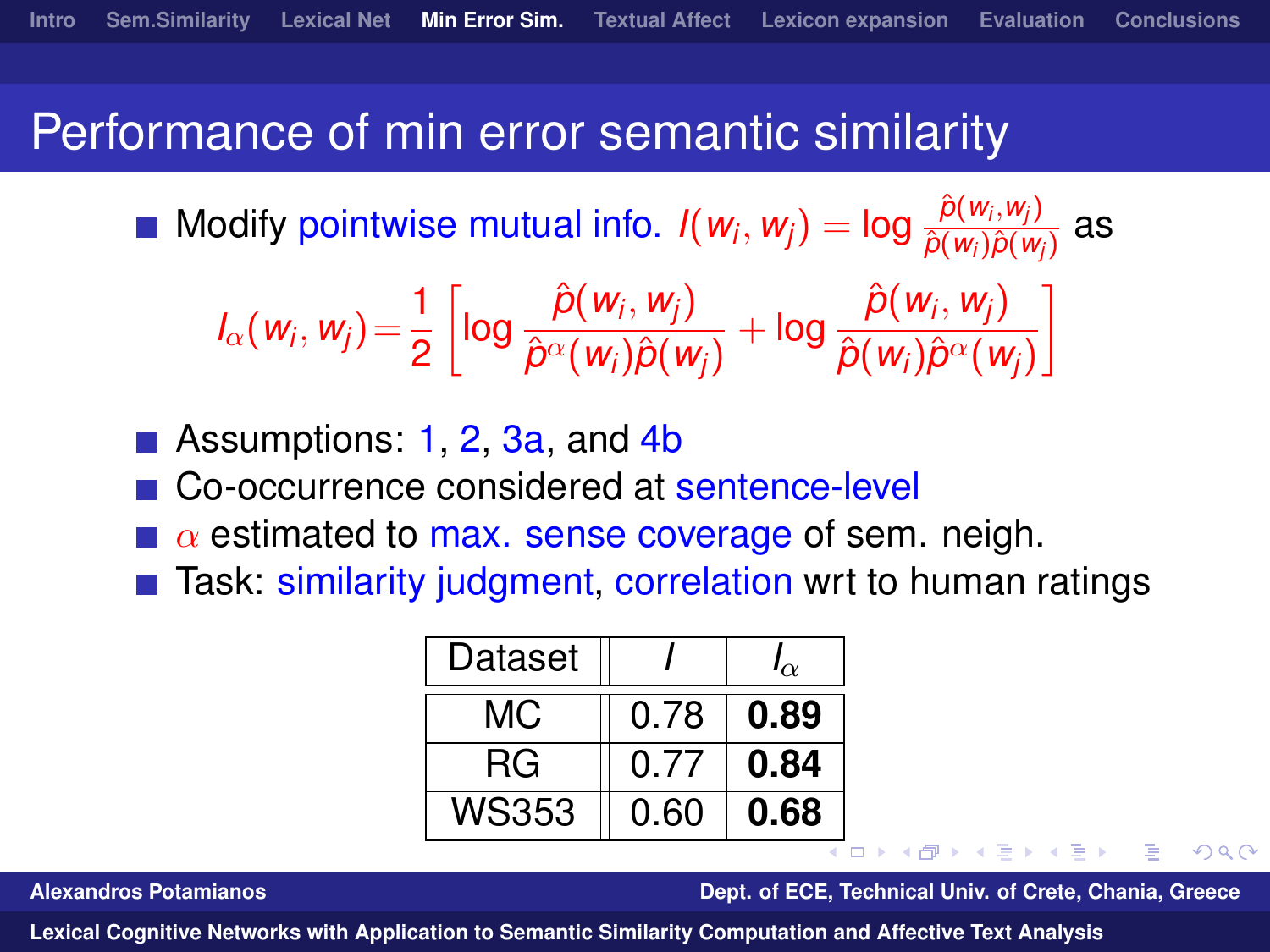## SemEval 2012: Sentence Level Semantic Similarity

- BLEU-based semantic similarity metric:
	- Baseline BLEU: using single BLEU hit rate as rating  $\sim$
	- Semantic Similarity (SS) BLEU: modified unigram BLEU that includes semantic similarity of non-matched words

| Correlation performance of 1-gram BLEU scores |      |      |      |      |      |
|-----------------------------------------------|------|------|------|------|------|
| with semantic similarity metrics (nouns-only) |      |      |      |      |      |
|                                               | par  | vid  | euro | Mean | Ovrl |
| <b>BLEU</b>                                   | 0.54 | 0.60 | 0.39 | 0.51 | 0.58 |
| <b>SS-BLEU WordNet</b>                        | 0.56 | 0.64 | 0.41 | 0.54 | 0.58 |
| SS-BLEU $I(i,j)$                              | 0.56 | 0.63 | 0.39 | 0.53 | 0.59 |
| SS-BLEU $I_a(i,j)$                            | 0.57 | 0.64 | 0.40 | 0.54 | 0.58 |

**Alexandros Potamianos Dept. of ECE, Technical Univ. of Crete, Chania, Greece**

 $\Omega$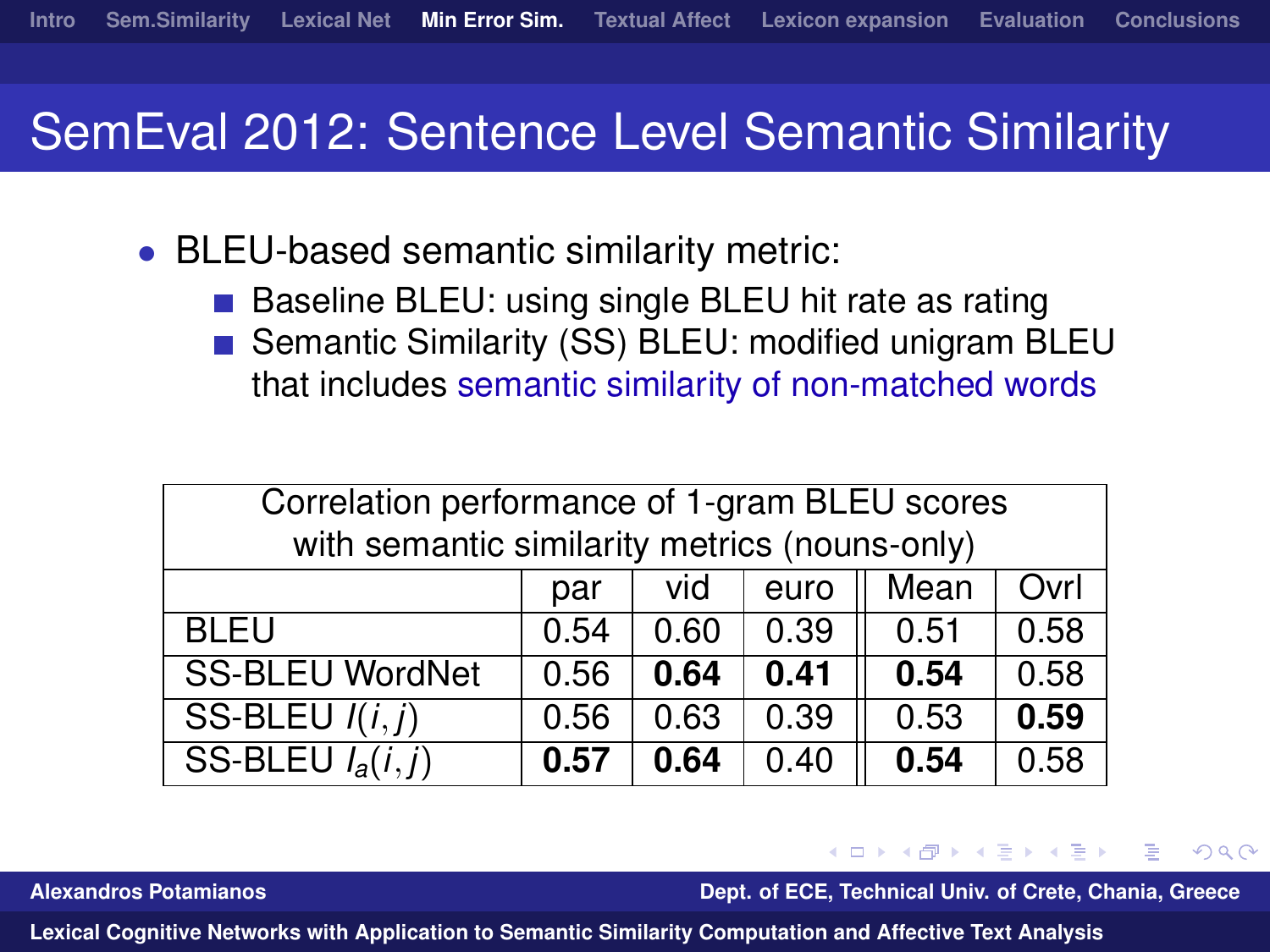# **Contributions**

Proposed a language agnostic, unsupervised and scalable algorithm for semantic similarity computation

- No linguistic knowledge required, works from text corpus or using a web query engine
- Shown to perform at least as well as resource-based semantic similarity computation algorithms, e.g., WordNet-based methods

**Alexandros Potamianos Dept. of ECE, Technical Univ. of Crete, Chania, Greece**

伺 ▶ イヨ ▶ イヨ

 $\Omega$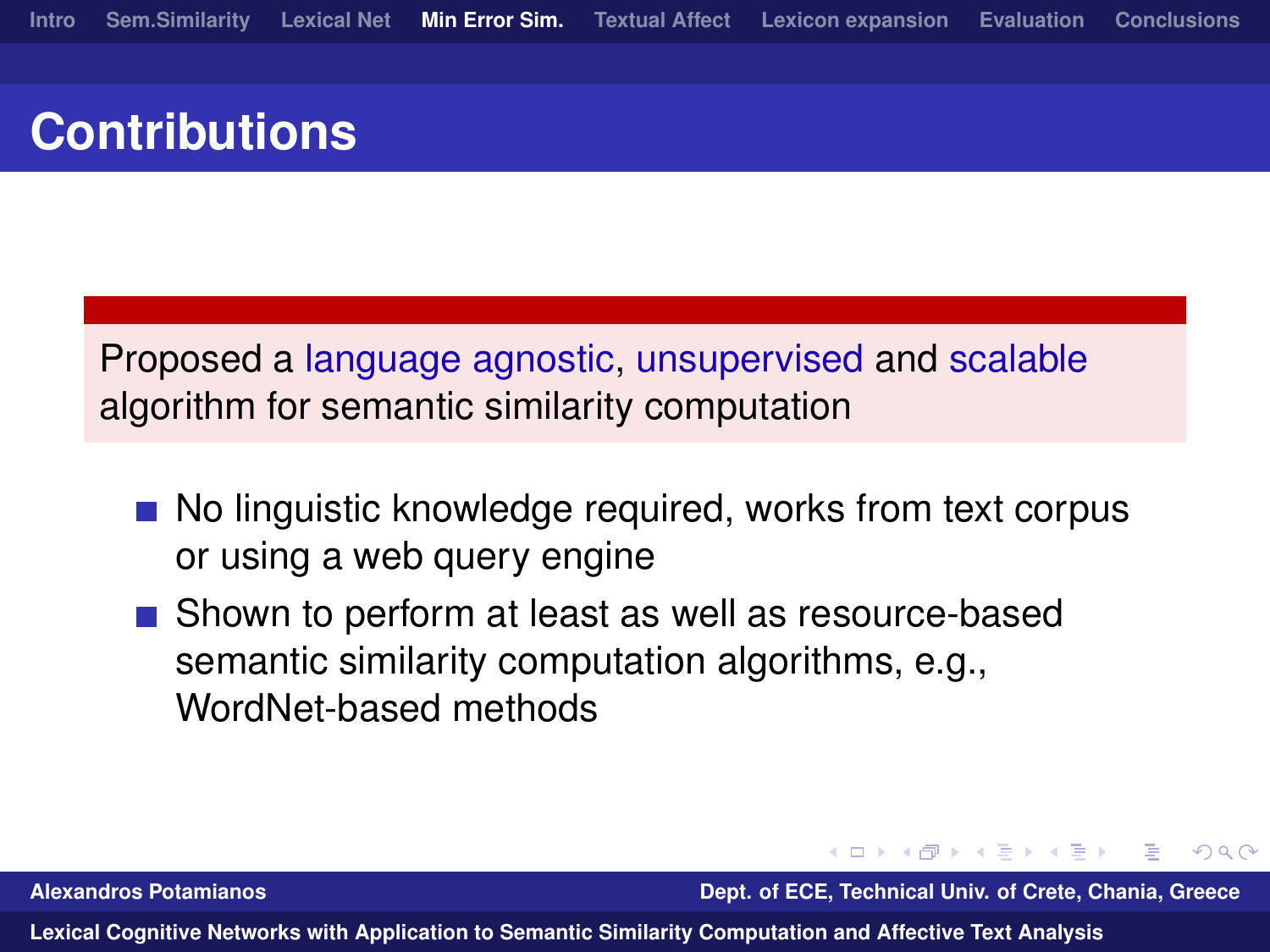### EmotiWord: Affective Lexicon Creation with Application to Interaction and Multimedia Data

<span id="page-35-0"></span> $QQ$ 4 0 8 化重 网络重

**Alexandros Potamianos Dept. of ECE, Technical Univ. of Crete, Chania, Greece**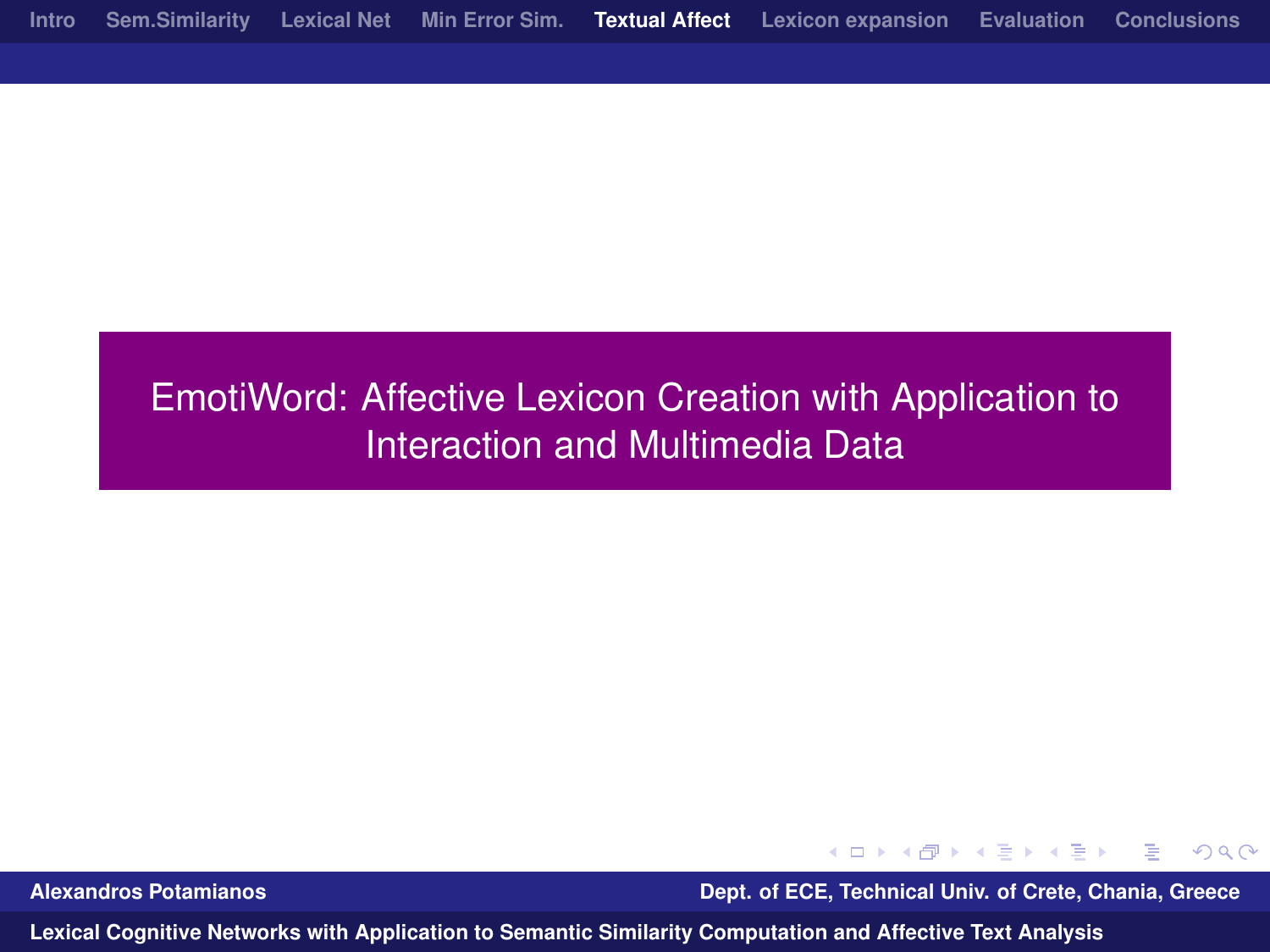# **Motivation**

- Affective text labeling at the core of many multimedia applications, e.g.,
	- Sentiment analysis
	- Spoken dialogue systems
	- Emotion tracking of multimedia content
- Affective lexicon is the main resource used to bootstrap affective text labeling
	- Lexica are currently of limited scope and quality

**Alexandros Potamianos Dept. of ECE, Technical Univ. of Crete, Chania, Greece**

化重 经利润

 $\Omega$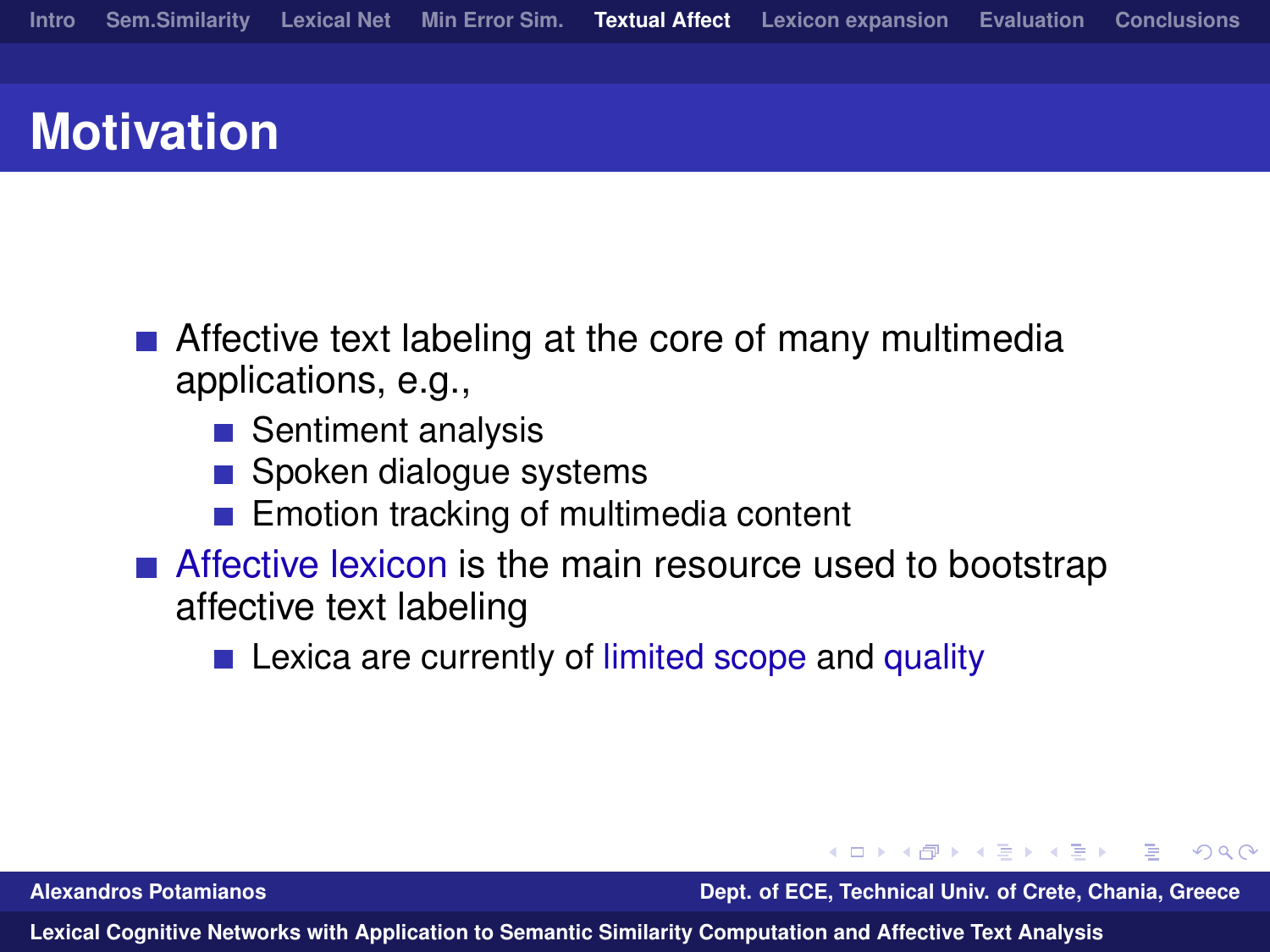### **Goals and Contributions**

Our goal: assigning continuous high-quality polarity ratings to any lexical unit

- We present a method of expanding an affective lexicon, using web-based semantic similarity
- **Assumption: semantic similarity implies affective similarity.**
- $\blacksquare$  The expanded lexica are accurate and broad in scope, e.g., they can contain proper nouns, multi-word terms

**Alexandros Potamianos Dept. of ECE, Technical Univ. of Crete, Chania, Greece**

医毛囊 医毛囊

 $209$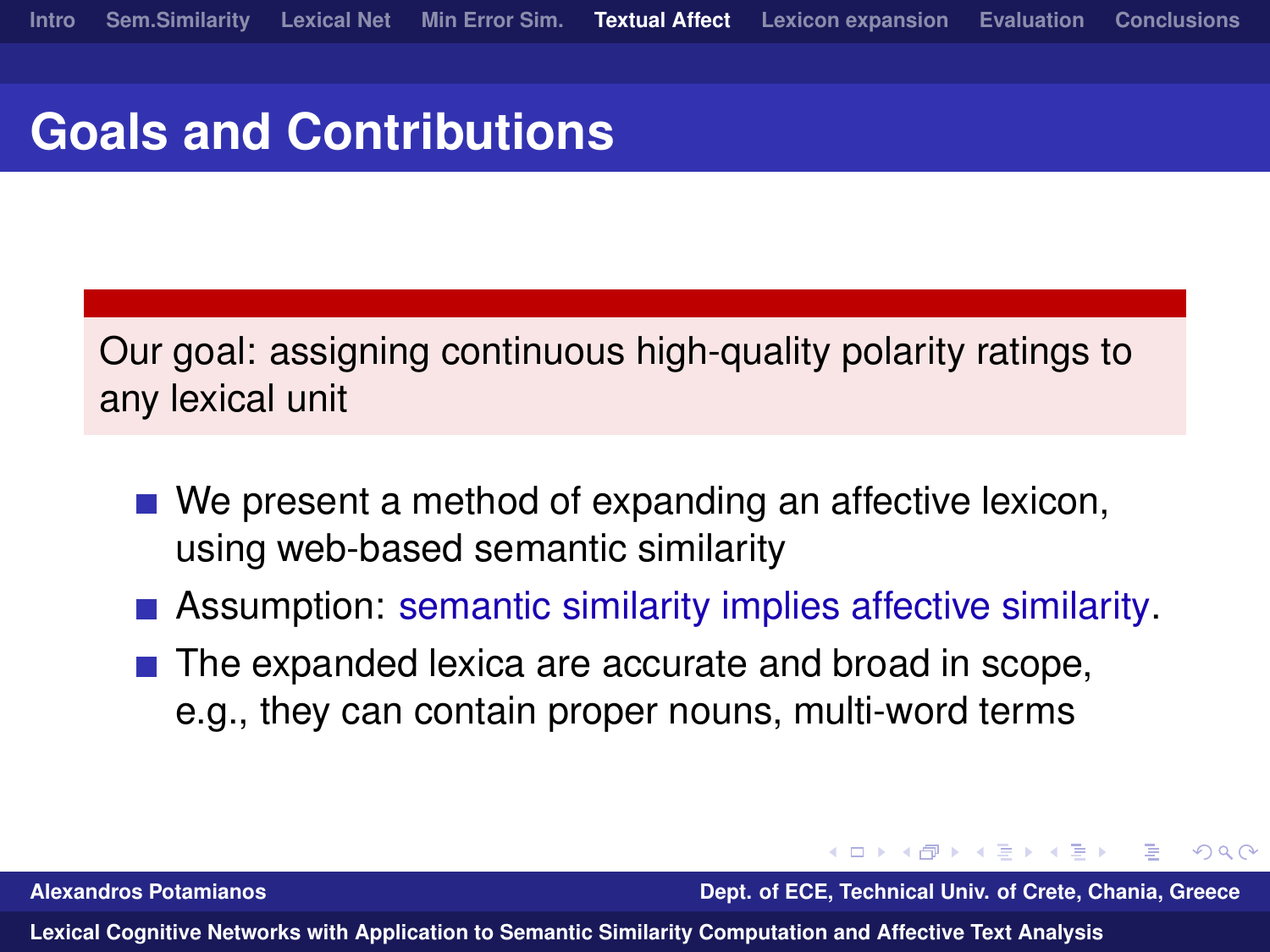### **Our lexicon expansion method**

Expansion of [Turney and Littman, '02]. Assumption: the valence of a word can be expressed as a linear combination of its semantic similarities to a set of seed words and their valence ratings:

$$
\hat{v}(w_j) = a_0 + \sum_{i=1}^N a_i \ v(w_i) \ d(w_i, w_j), \qquad (1)
$$

- *wj* : the wanted word
- *W*<sub>1</sub>...*W*<sub>*N*</sub> : seed words
- $\blacksquare$   $\mathsf{v}(\mathsf{w}_i)$  : valence rating of word  $\mathsf{w}_i$
- *ai* : weight assigned to seed *w<sup>i</sup>*
- *d*(*w<sup>i</sup>* , *wj*) : measure of semantic similarity between words *w<sup>i</sup>* and *w<sup>j</sup>*

**Alexandros Potamianos Dept. of ECE, Technical Univ. of Crete, Chania, Greece**

<span id="page-38-1"></span><span id="page-38-0"></span> $\Omega$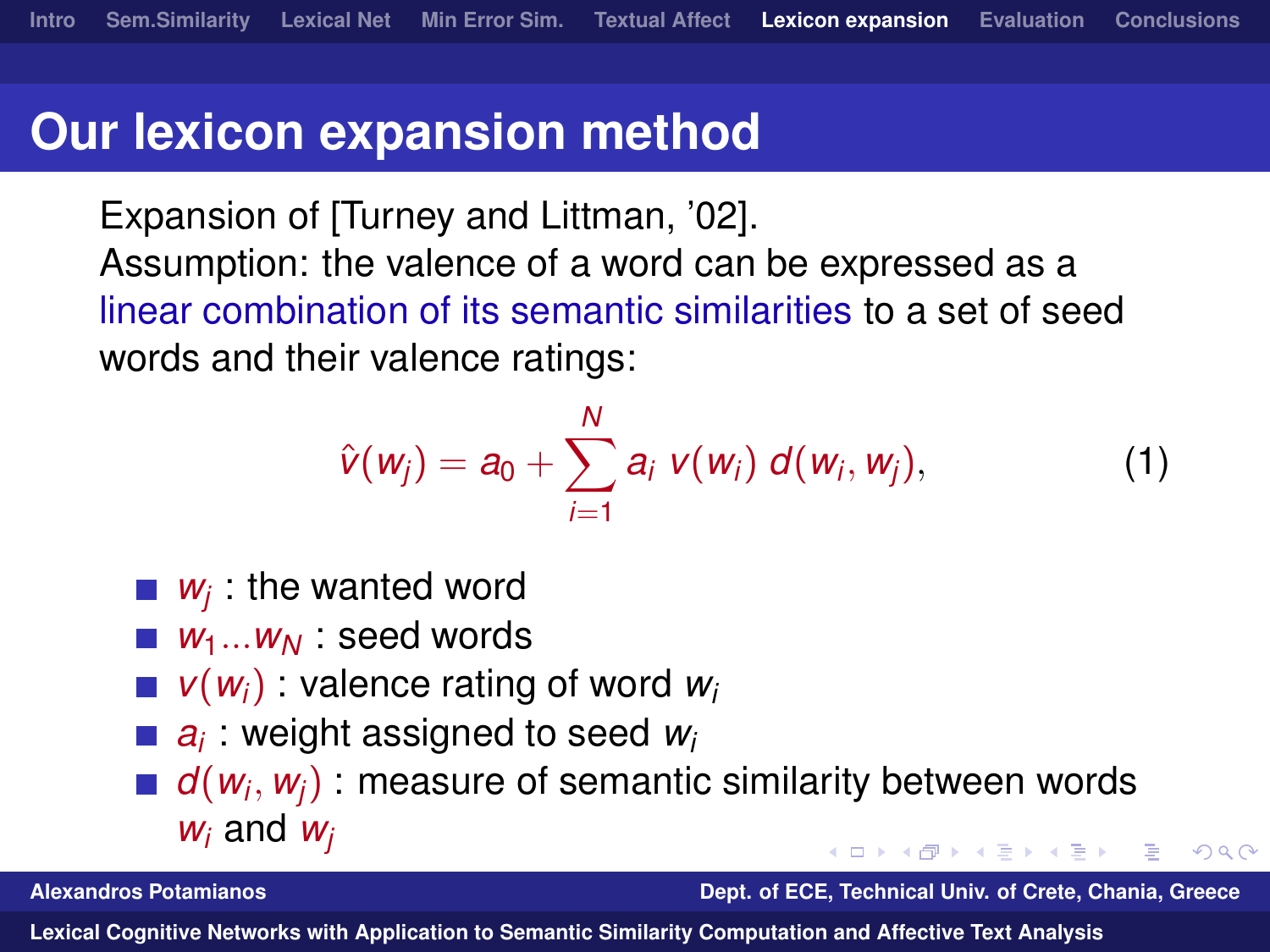Given

- an initial lexicon of *K* words
- a set of *N* < *K* seed words

we can use [\(1\)](#page-38-1) to create a system of *K* linear equations with  $N + 1$  unknown variables:

$$
\left[\begin{array}{cccc}1 & d(w_1,w_1)v(w_1) & \cdots & d(w_1,w_N)v(w_N) \\ \vdots & \vdots & \vdots & \vdots \\ 1 & d(w_K,w_1)v(w_1) & \cdots & d(w_K,w_N)v(w_N)\end{array}\right]\cdot\left[\begin{array}{c}a_0 \\ a_1 \\ \vdots \\ a_N\end{array}\right]=\left[\begin{array}{c}1 \\ v(w_1) \\ \vdots \\ v(w_K)\end{array}\right] \quad (2)
$$

Solving with Least Mean Squares estimation provides the weights *a<sup>i</sup>* .

**Alexandros Potamianos Dept. of ECE, Technical Univ. of Crete, Chania, Greece**

 $\Omega$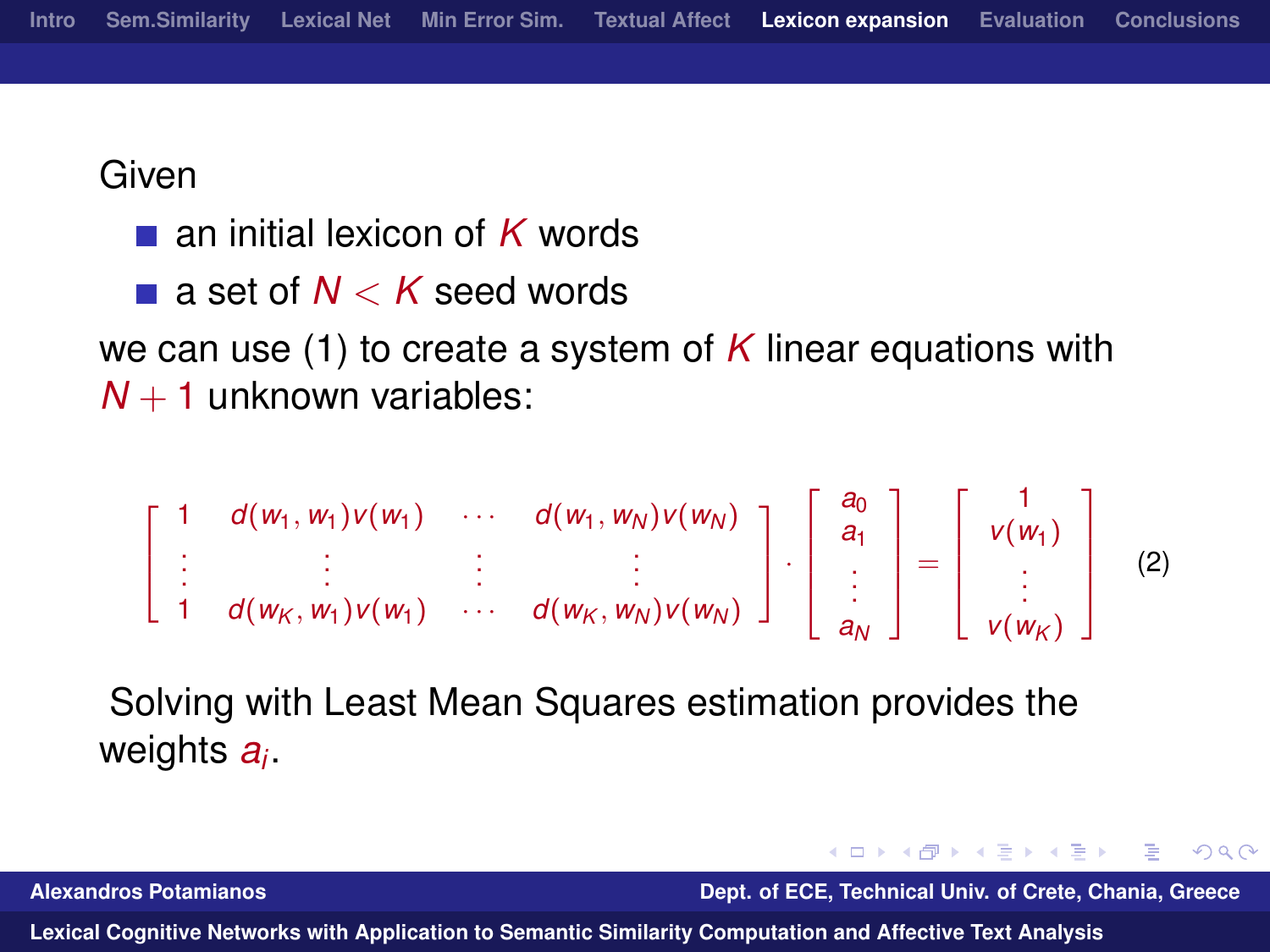## Example,  $N = 10$  seeds

| Order          | Wi             | $V(W_i)$ | $a_i$ | $V(W_i) \times a_i$ |
|----------------|----------------|----------|-------|---------------------|
| 1              | mutilate       | $-0.8$   | 0.75  | $-0.60$             |
| $\overline{2}$ | intimate       | 0.65     | 3.74  | 2.43                |
| 3              | poison         | $-0.76$  | 5.15  | $-3.91$             |
| 4              | bankrupt       | $-0.75$  | 5.94  | $-4.46$             |
| 5              | passion        | 0.76     | 4.77  | 3.63                |
| 6              | misery         | $-0.77$  | 8.05  | $-6.20$             |
| 7              | joyful         | 0.81     | 6.4   | 5.18                |
| 8              | optimism       | 0.49     | 7.14  | 3.50                |
| 9              | loneliness     | $-0.85$  | 3.08  | $-2.62$             |
| 10             | orgasm         | 0.83     | 2.16  | 1.79                |
|                | $w_0$ (offset) |          | 0.28  | 0.28                |

### イロメ イ何 メメ ミメイヨメ  $QQ$ ÷.

**Alexandros Potamianos Dept. of ECE, Technical Univ. of Crete, Chania, Greece**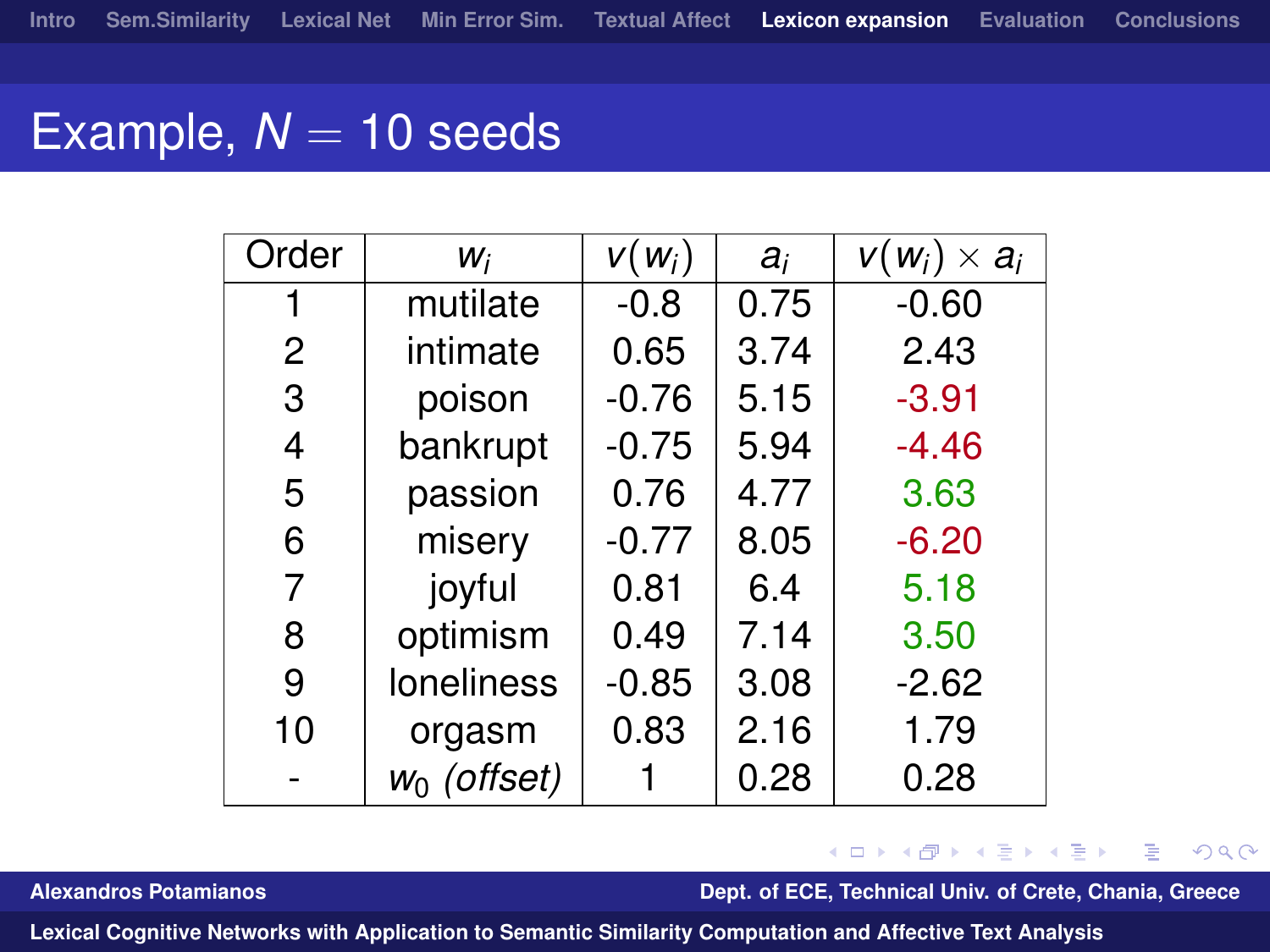# **Sentence Tagging**

Simple combinations of word ratings:

linear (average)

$$
v_1(s) = \frac{1}{N} \sum_{i=1}^N v(w_i)
$$

■ weighted average

$$
v_2(s) = \frac{1}{\sum_{i=1}^N |v(w_i)|} \sum_{i=1}^N v(w_i)^2 \cdot \text{sign}(v(w_i))
$$

max

$$
v_3(s) = \max_i(|v(w_i)|) \cdot \text{sign}(v(w_z)), \quad z = \argmax_i(|v(w_i)|)
$$

**Alexandros Potamianos Dept. of ECE, Technical Univ. of Crete, Chania, Greece**

ヨメ メラ

 $-111$ 

<span id="page-41-0"></span> $2990$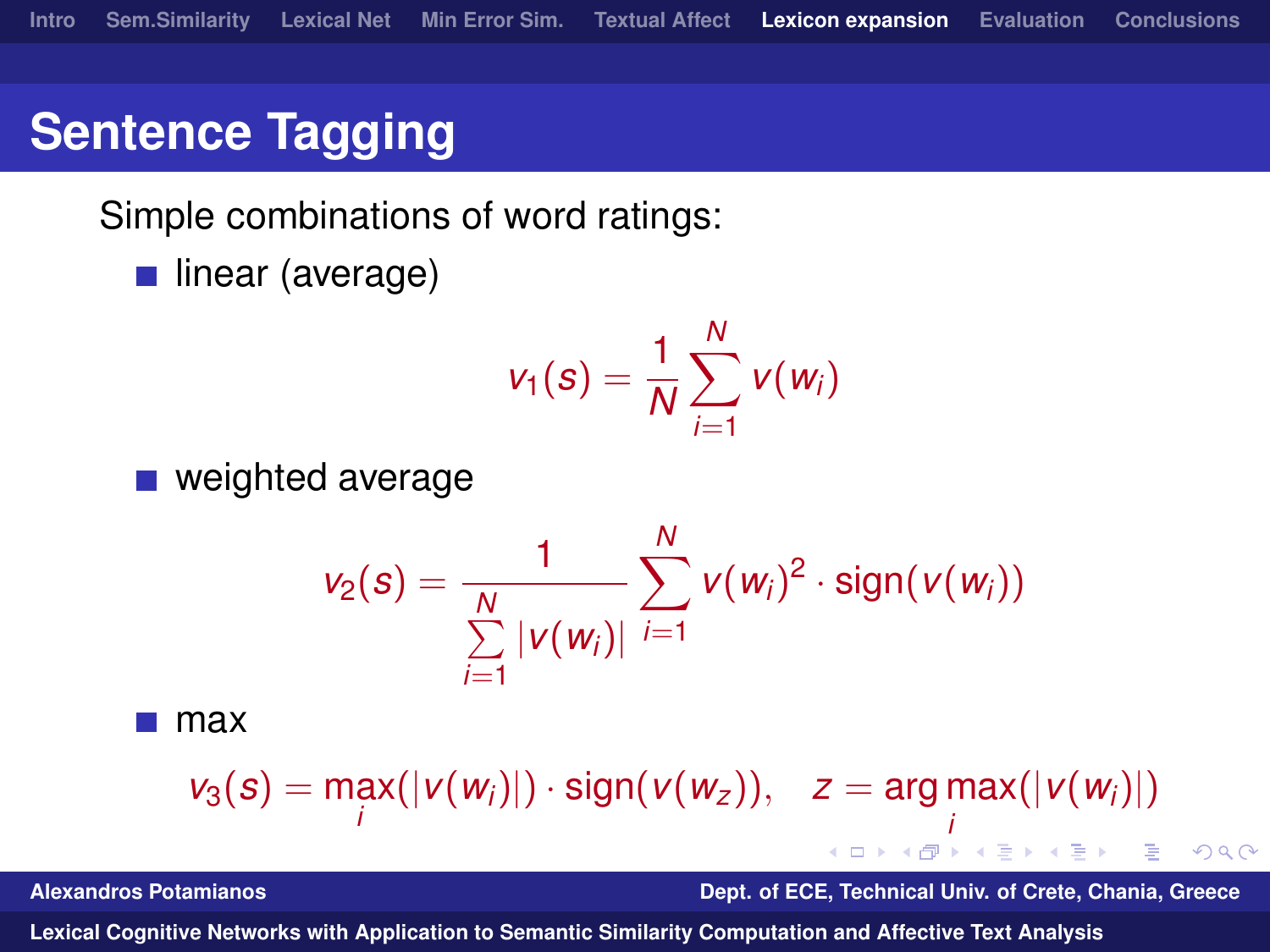# **N-gram Affective Models**

Generalize method to n-grams

 $v_i(s) = a_0 + a_1 v_i$  (*unigram*) +  $a_2 v_i$  (*bigram*)

■ Starting from all 1-grams and 2-grams, select terms:

- **1** Backoff: use overlapping bigrams as default, revert to unigrams based on mutual information-based criterion
- **2** Weighted interpolation: use all unigrams and bigrams as default, reject bigrams based on criterion
- $\blacksquare$  In both cases unigrams and bigrams are given linear weights, trained using LMS

**Alexandros Potamianos Dept. of ECE, Technical Univ. of Crete, Chania, Greece**

何 ▶ マミ ▶ マミ ▶

<span id="page-42-0"></span> $209$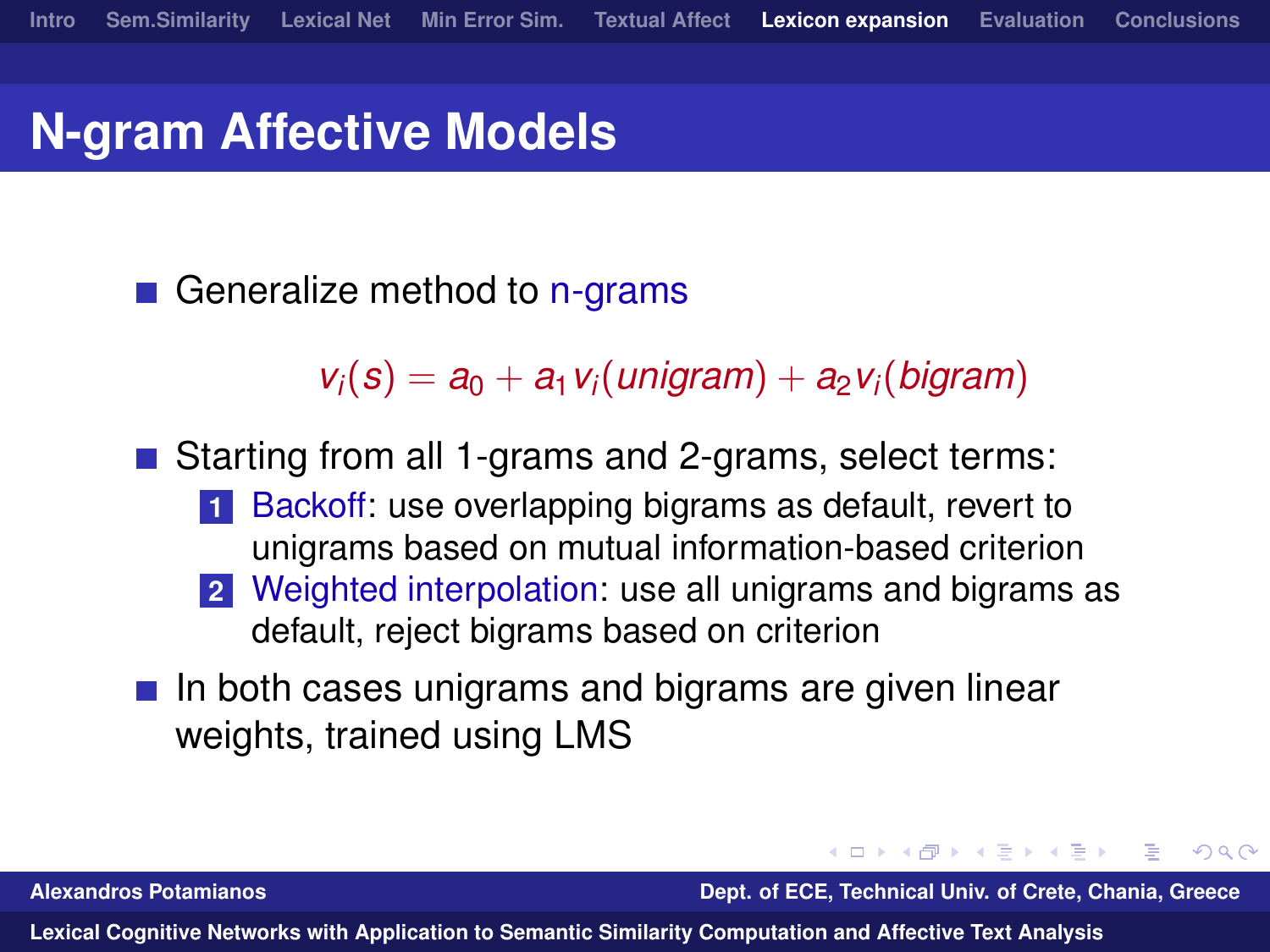# **Evaluation**

- **ANEW Word Polarity Detection Task** 
	- Affective norms for English words (ANEW) corpus
	- 1.034 English words, continuous valence ratings
- General Inquirer Word Polarity Detection
	- General Inquirer words corpus
	- 3.607 English words, binary valence ratings
- **BAWLR Word Polarity Detection Task** 
	- Berlin affective word list reloaded (BAWLR) corpus
	- 2.902 German words, continuous valence ratings
- SemEval 2007 Sentence Polarity Detection
	- SemEval 2007 News Headlines corpus
	- 1.000 English sentences, continuous valence ratings
	- **ANEW** used for lexicon training
	- 250 sentence development set used [fo](#page-42-0)r [w](#page-44-0)[o](#page-42-0)[rd](#page-43-0) [f](#page-44-0)[u](#page-42-0)[si](#page-43-0)[o](#page-51-0)[n](#page-52-0)[tr](#page-43-0)[a](#page-51-0)[in](#page-52-0)[in](#page-0-0)[g](#page-54-0)

**Alexandros Potamianos Dept. of ECE, Technical Univ. of Crete, Chania, Greece**

<span id="page-43-0"></span> $\Omega$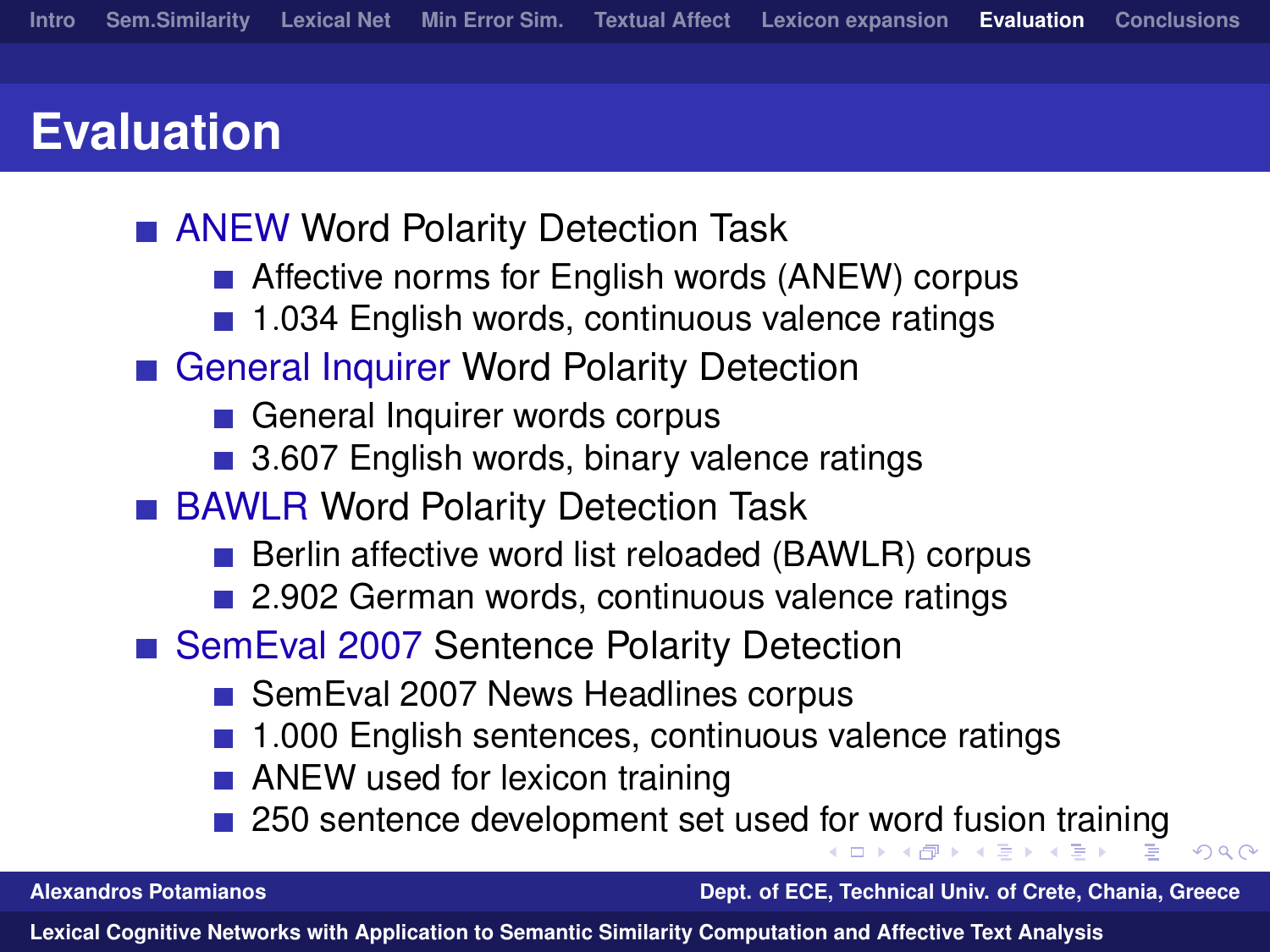## **Experimental Procedure**

### ■ Corpus selection

- Web corpus (web)
- **Lexically balanced web corpus (14m, 116m)**
- Semantic Distance
	- $\Box$  Co-occurence based (G = google)
	- Context-based using web snippets (S)
- **All experiments: training on ANEW seed words** (cross-validation)

**Alexandros Potamianos Dept. of ECE, Technical Univ. of Crete, Chania, Greece**

<span id="page-44-0"></span> $209$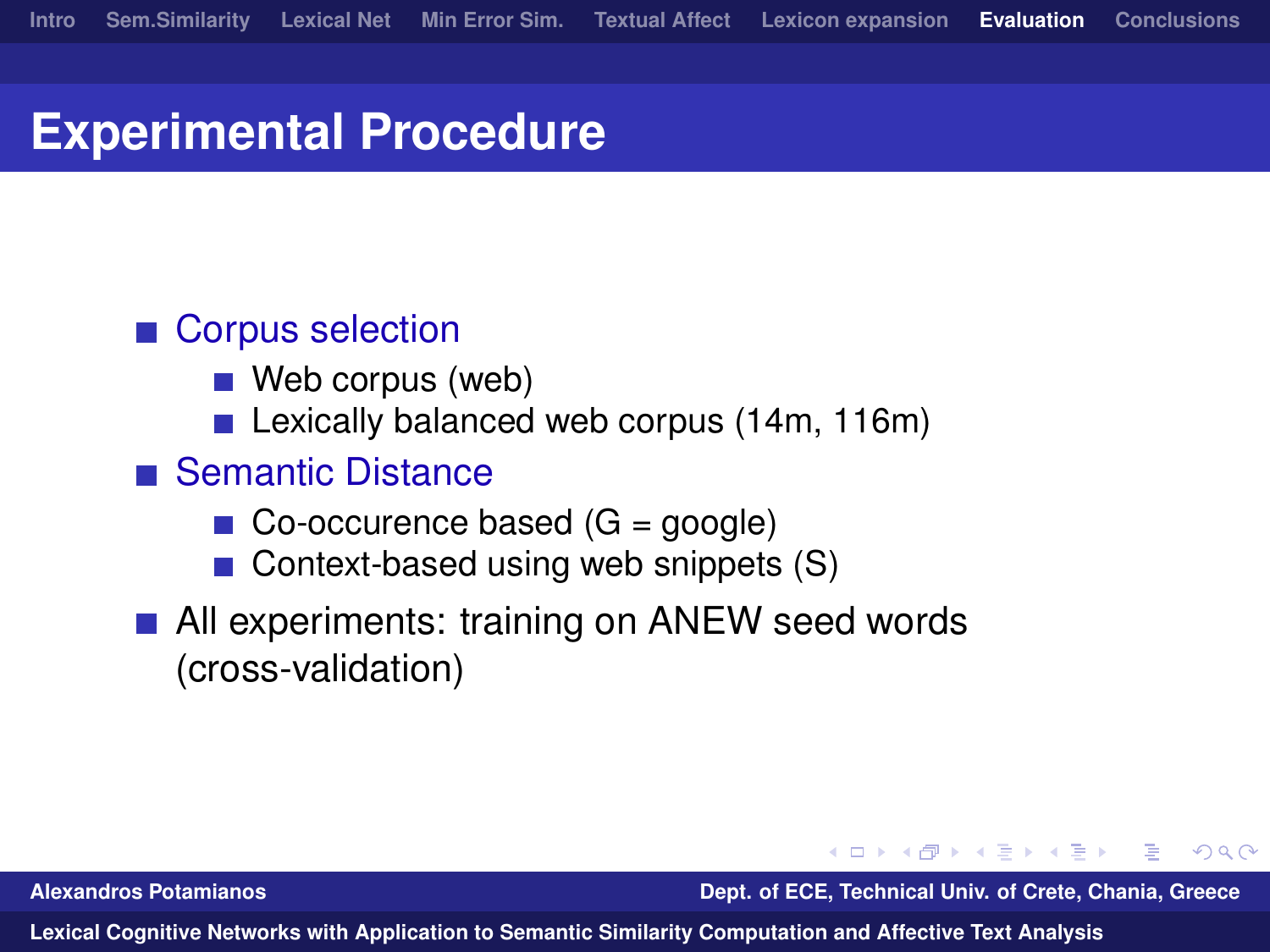# **Word Polarity Detection (ANEW)**

2-class word classification accuracy (positive vs negative)



**Alexandros Potamianos Dept. of ECE, Technical Univ. of Crete, Chania, Greece**

 $OQ$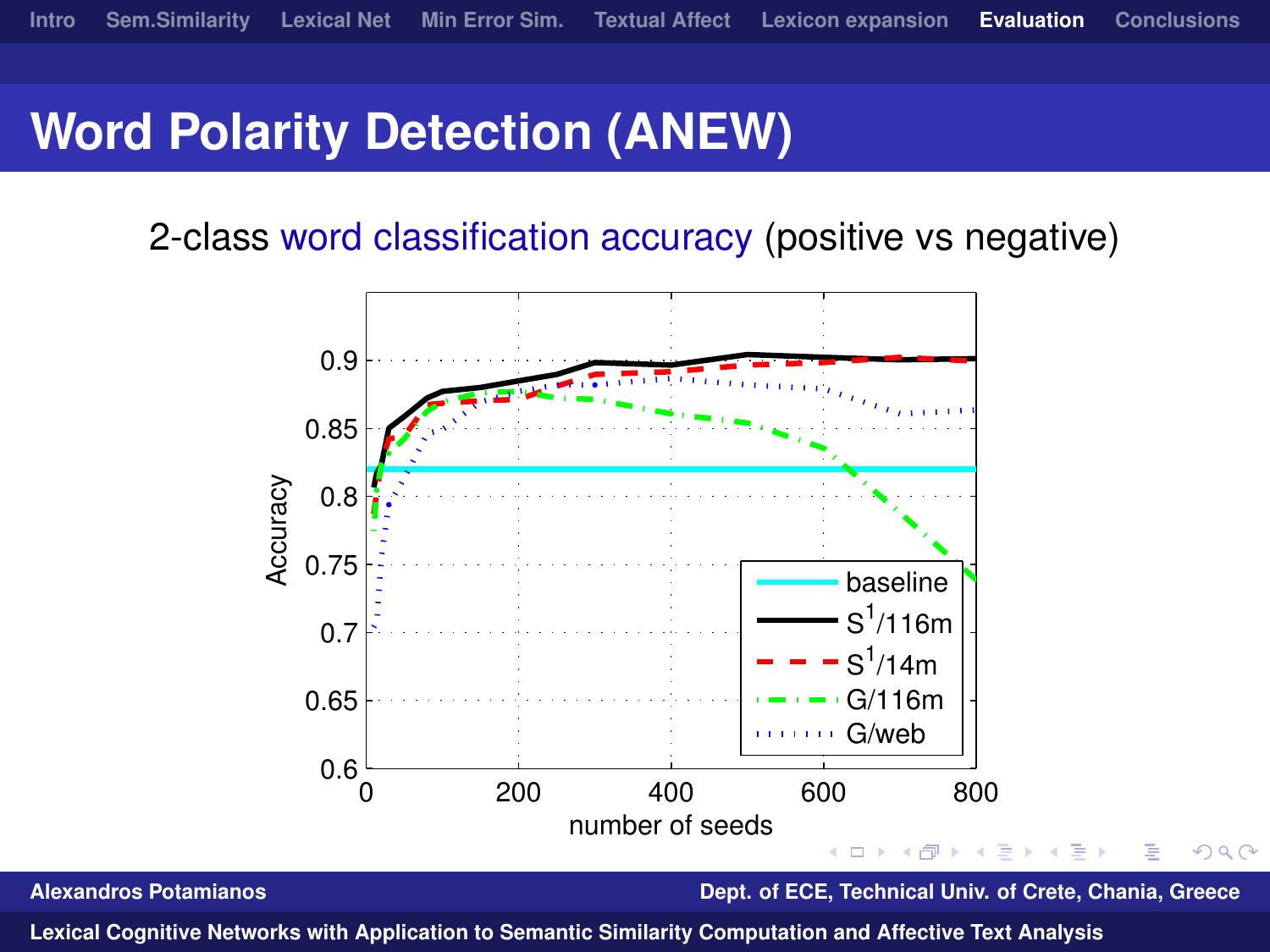# **Word Polarity Detection (GINQ)**

2-class word classification accuracy (positive vs negative)



**Alexandros Potamianos Dept. of ECE, Technical Univ. of Crete, Chania, Greece**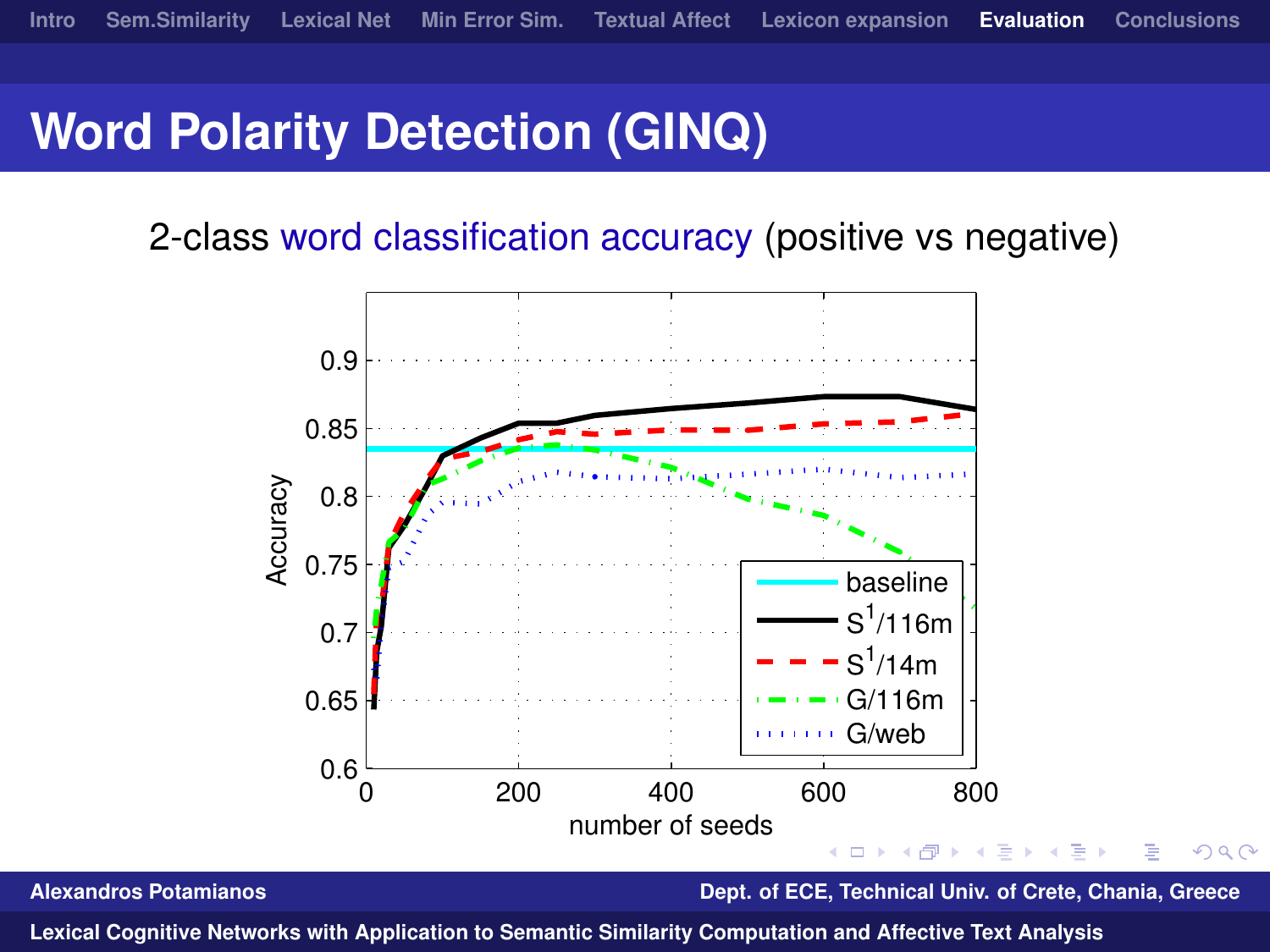# **Word Polarity Detection (BAWLR)**

2-class word classification accuracy (positive vs negative)



**Alexandros Potamianos Dept. of ECE, Technical Univ. of Crete, Chania, Greece**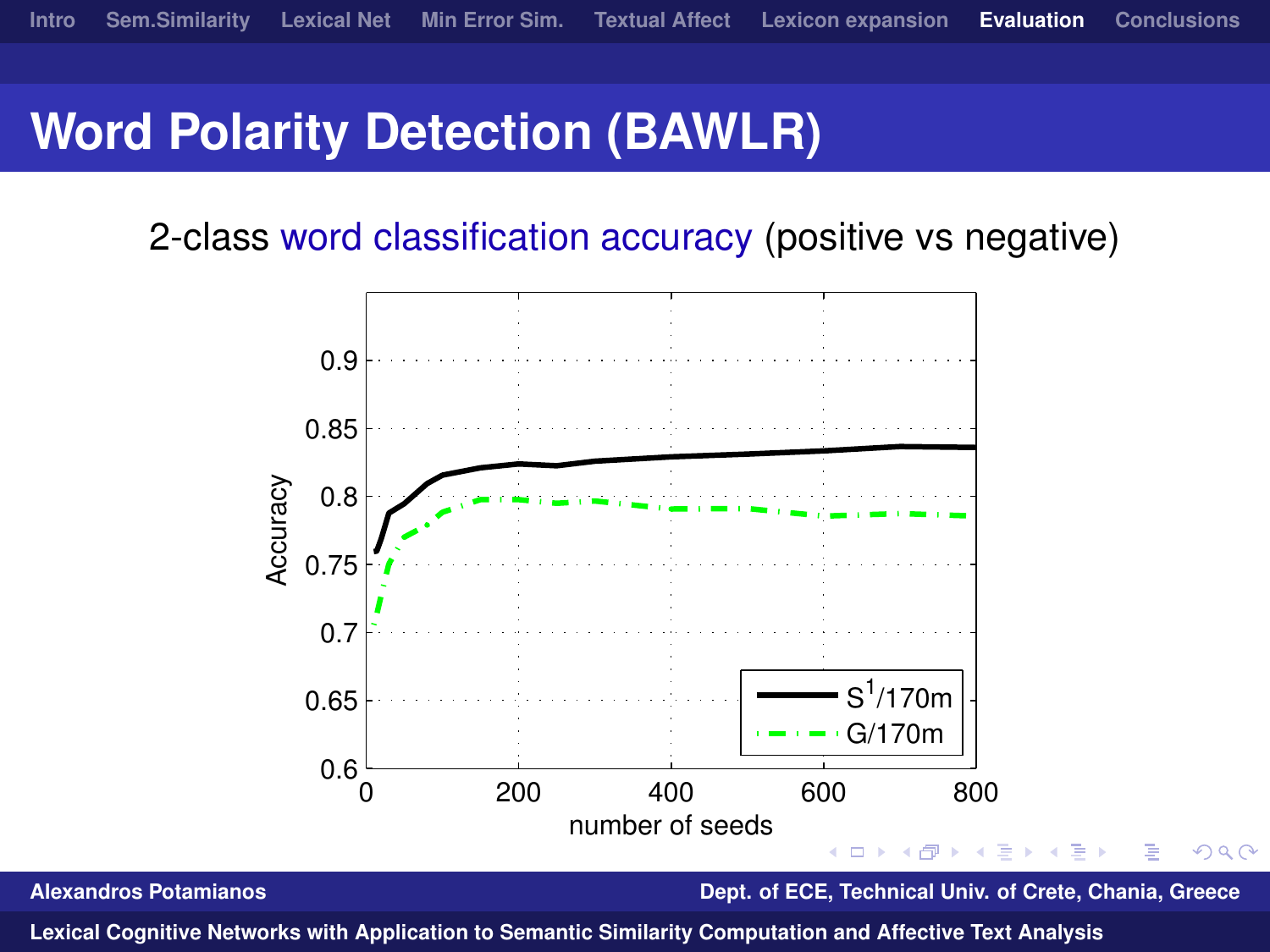## **Sentence Polarity Detection (SemEval 2007)**

2-class sentence classification accuracy (positive vs negative), using weighted interpolation



**Alexandros Potamianos Dept. of ECE, Technical Univ. of Crete, Chania, Greece**

つくへ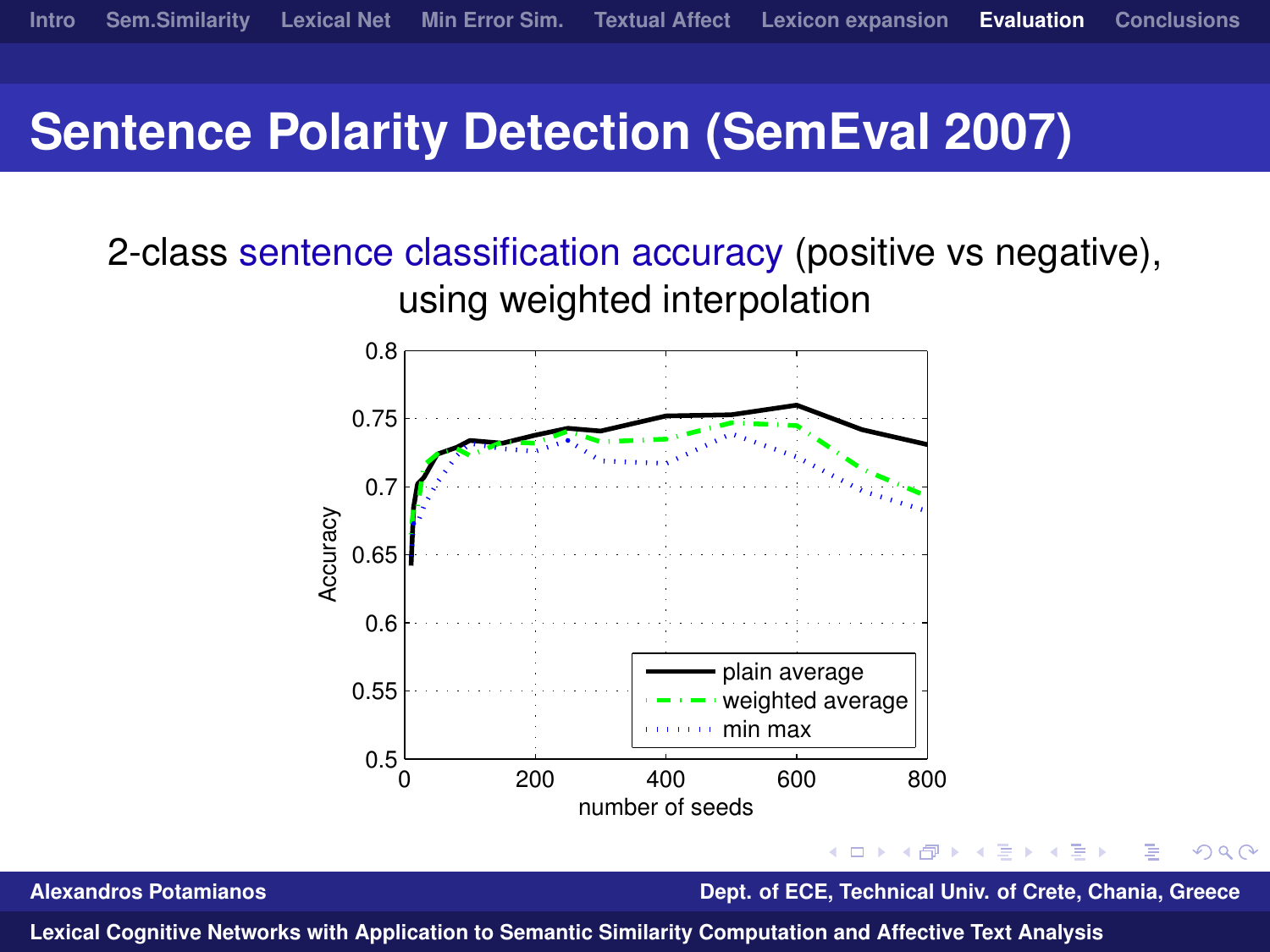## **Sentence Polarity Detection (SemEval 2007)**

2-class sentence classification accuracy (positive vs negative), vs bigram rejection threshold



**Alexandros Potamianos Dept. of ECE, Technical Univ. of Crete, Chania, Greece**

 $\Omega$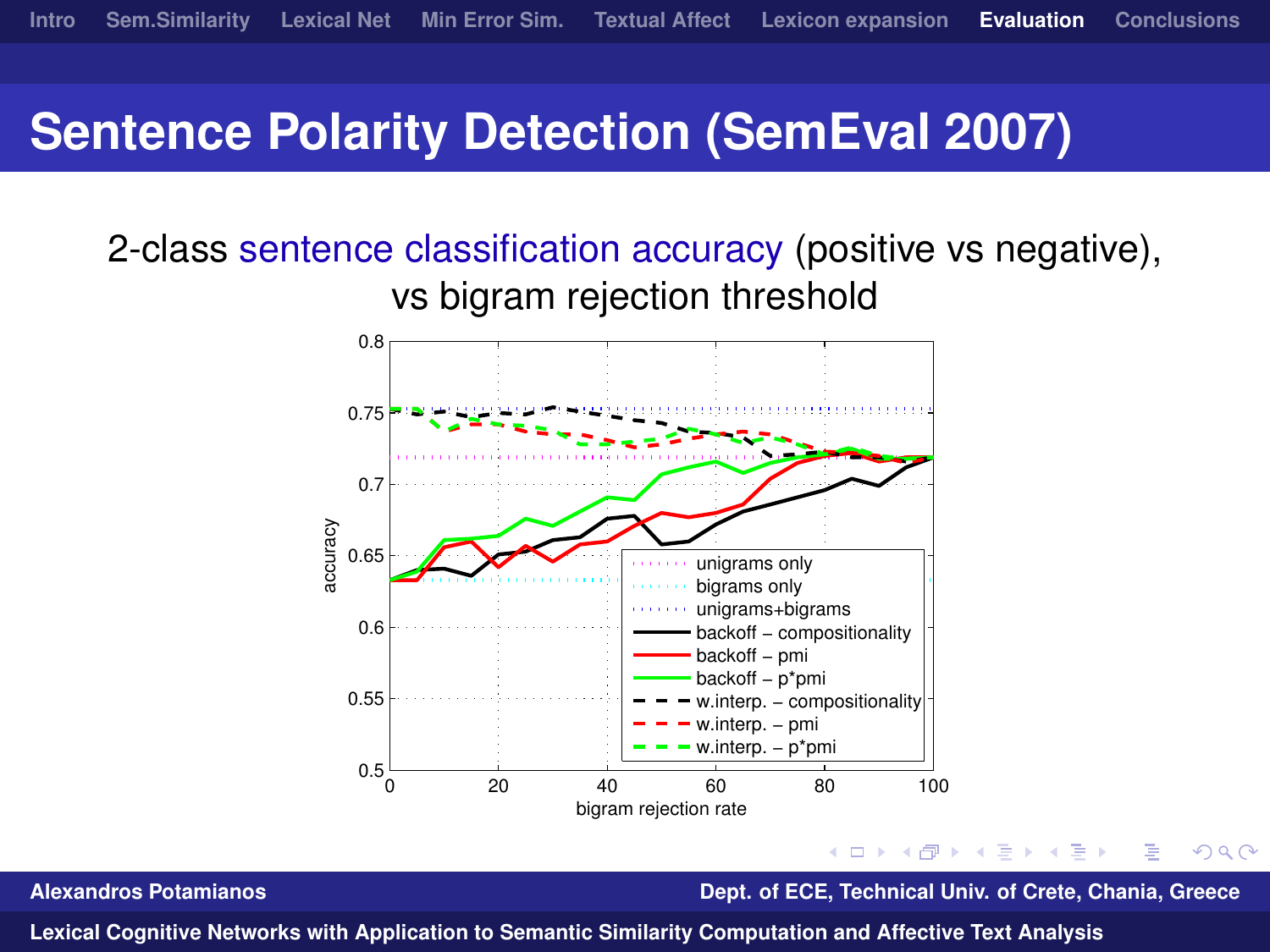# **ChIMP Sentence Frustration/Politeness Detection**

- ChIMP Children Utterances corpus
- 15.585 English sentences, Politeness/Frustration/Neutral ratings
- SoA results, binary accuracy P vs  $0$  / F vs O:
	- 81% / 62.7% [Yildirim et al, '05]
- 10-fold cross-validation
- ANEW used for training/seeds to create word ratings
- ChiMP words added to ANEW with weight *w*, to adapt to the task
- Similarity metric: Google semantic relatedness
- Only content words taken into account

**Alexandros Potamianos Dept. of ECE, Technical Univ. of Crete, Chania, Greece**

- 4 重 8 4 重 8

 $\Omega$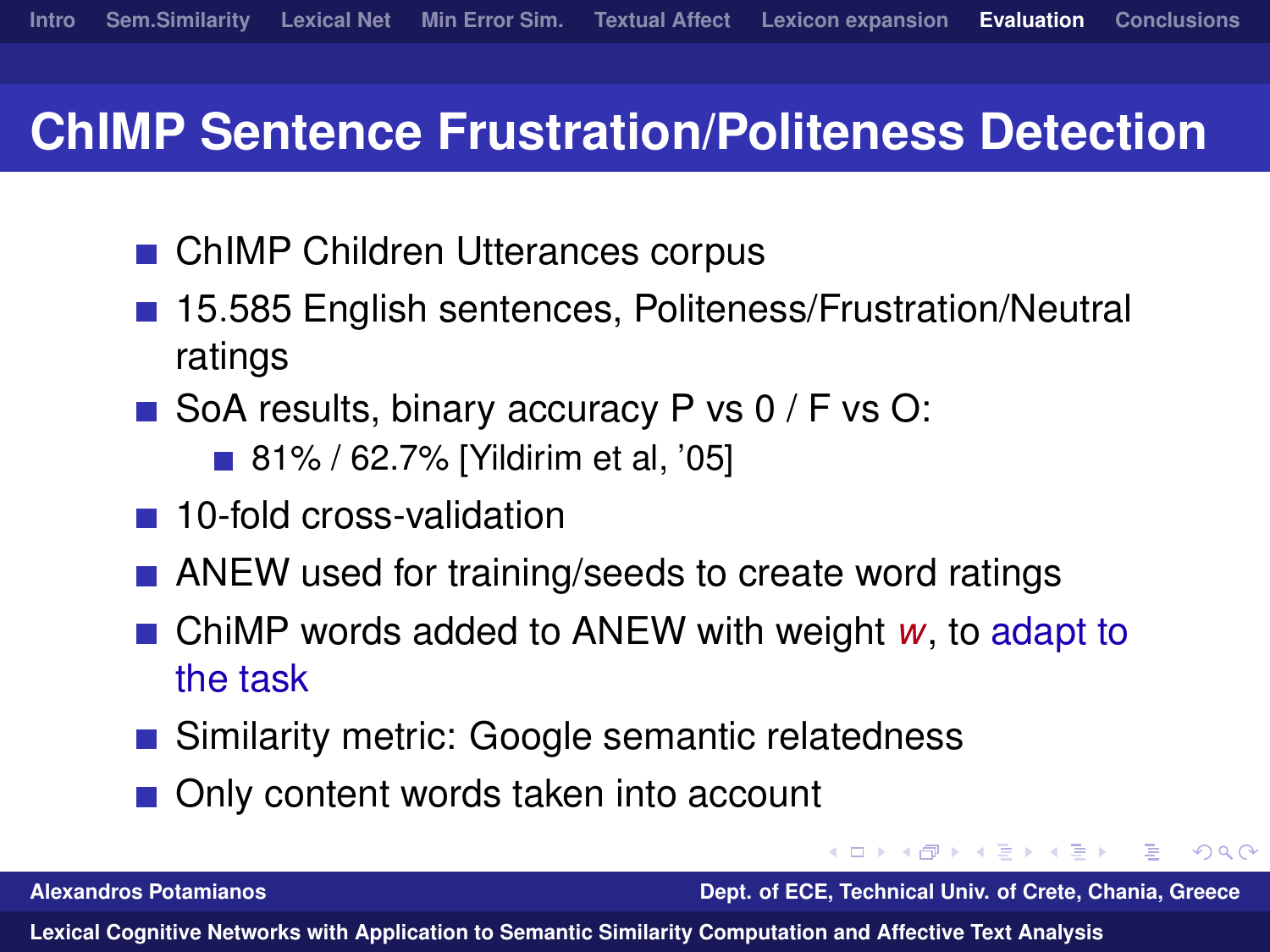| <b>Politeness: Sentence</b>    | Fusion scheme |       |      |  |
|--------------------------------|---------------|-------|------|--|
| <b>Classification Accuracy</b> | avg           | w.avg | max  |  |
| Baseline: P vs O               | 0.70          | 0.69  | 0.54 |  |
| Adapt $w = 1$ : P vs O         | 0.74          | 0.70  | 0.67 |  |
| Adapt $w = 2$ : P vs O         | 0.77          | 0.74  | 0.71 |  |
| Adapt $w = \infty$ : P vs O    | 0.84          | 0.82  | 0.75 |  |
|                                | Fusion scheme |       |      |  |
| <b>Frustration: Sentence</b>   |               |       |      |  |
| <b>Classification Accuracy</b> | avg           | w.avg | max  |  |
| Baseline: F vs O               | 0.53          | 0.62  | 0.66 |  |
| Adapt $w = 1$ : F vs O         | 0.51          | 0.58  | 0.57 |  |
| Adapt $w = 2$ : F vs O         | 0.49          | 0.53  | 0.53 |  |

メロメメ 御 メメ 君 メメ 君 メ **Alexandros Potamianos Dept. of ECE, Technical Univ. of Crete, Chania, Greece**

<span id="page-51-0"></span> $\equiv$  990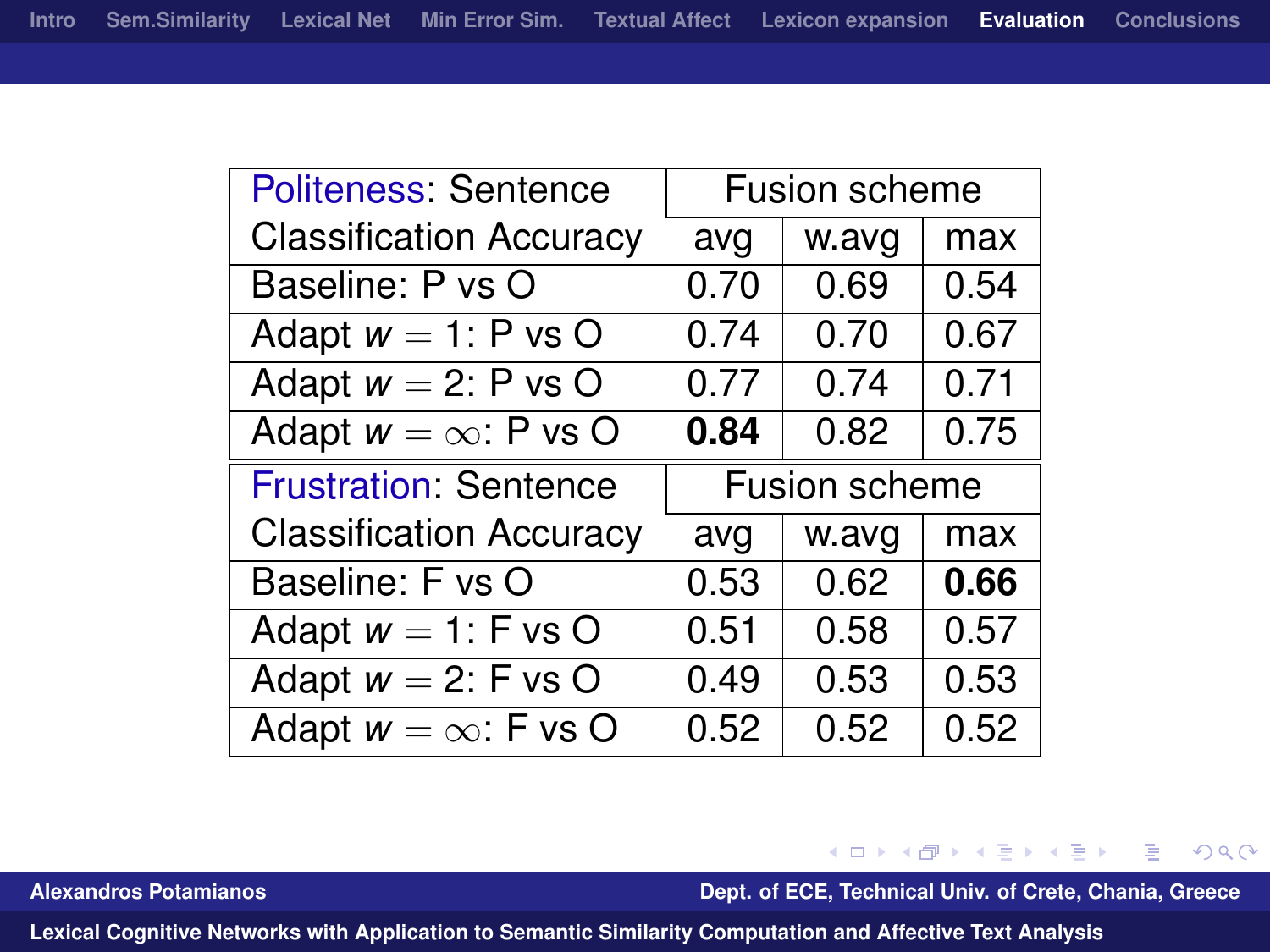# **Summary of Results**

- The word-level ratings are very accurate and robust across different corpora
- $\blacksquare$  N-gram sentence-level ratings significantly better than the state-of-the-art, despite the simplistic sentence level fusion model and disregard of syntax/negations
- Adaptation provided good performance on the politeness detection task (linear fusion)
- The baseline model performed best on the frustration detection task (max fusion)

**Alexandros Potamianos Dept. of ECE, Technical Univ. of Crete, Chania, Greece**

医毛囊 医毛囊

<span id="page-52-0"></span> $\Omega$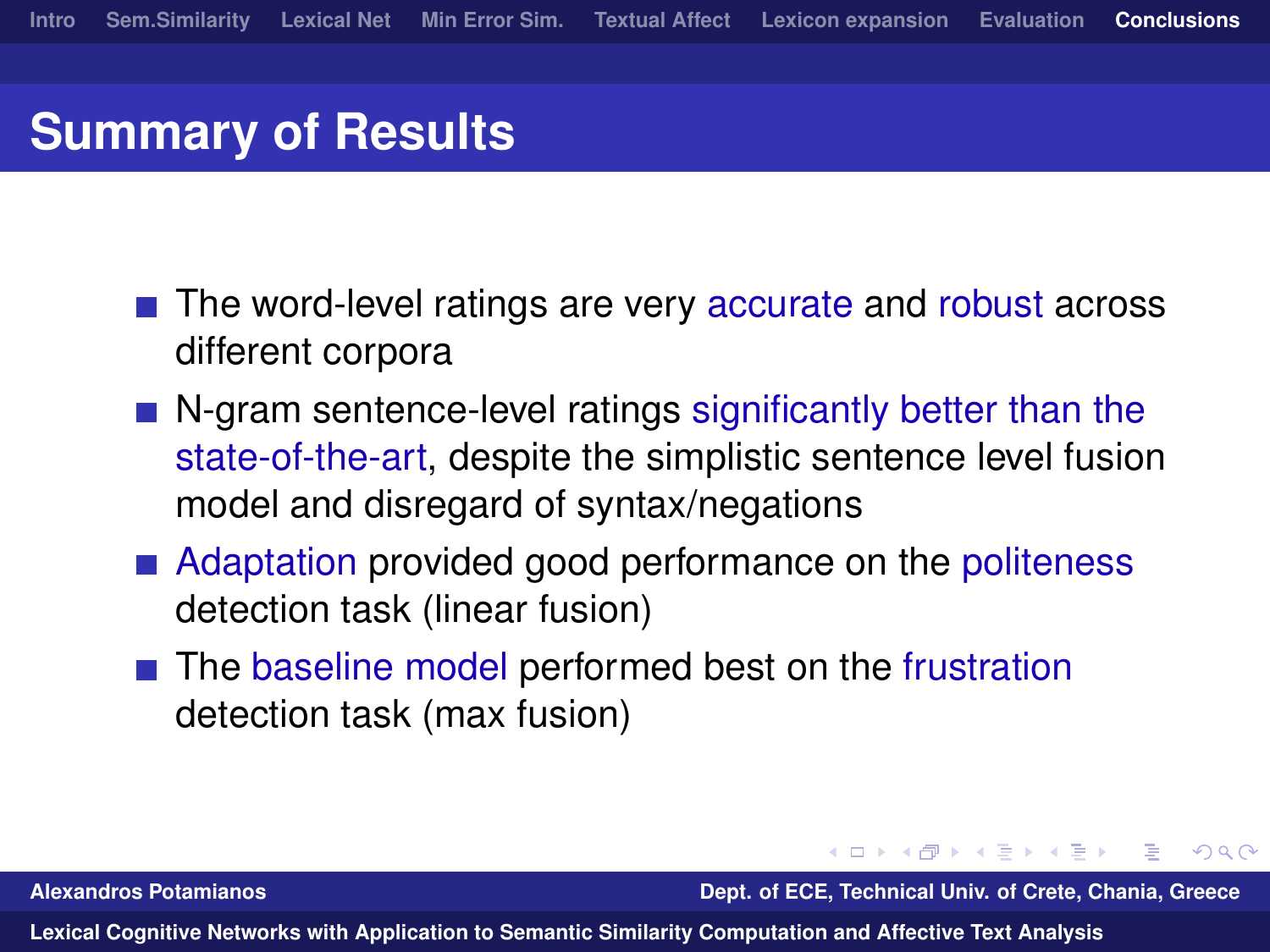# **Conclusions**

Proposed a high-performing, robust, general-purpose and scalable algorithm for affective lexicon creation

- Investigated linear and non-linear sentence level fusion schemes, showing good but task-dependent performance
- **I** Investigated domain adaptation with good but task-dependent performance (politeness vs frustration detection task)
- Demonstrated that distributional approach can generalize to n-grams

**Alexandros Potamianos Dept. of ECE, Technical Univ. of Crete, Chania, Greece**

化重新润滑

 $\Omega$